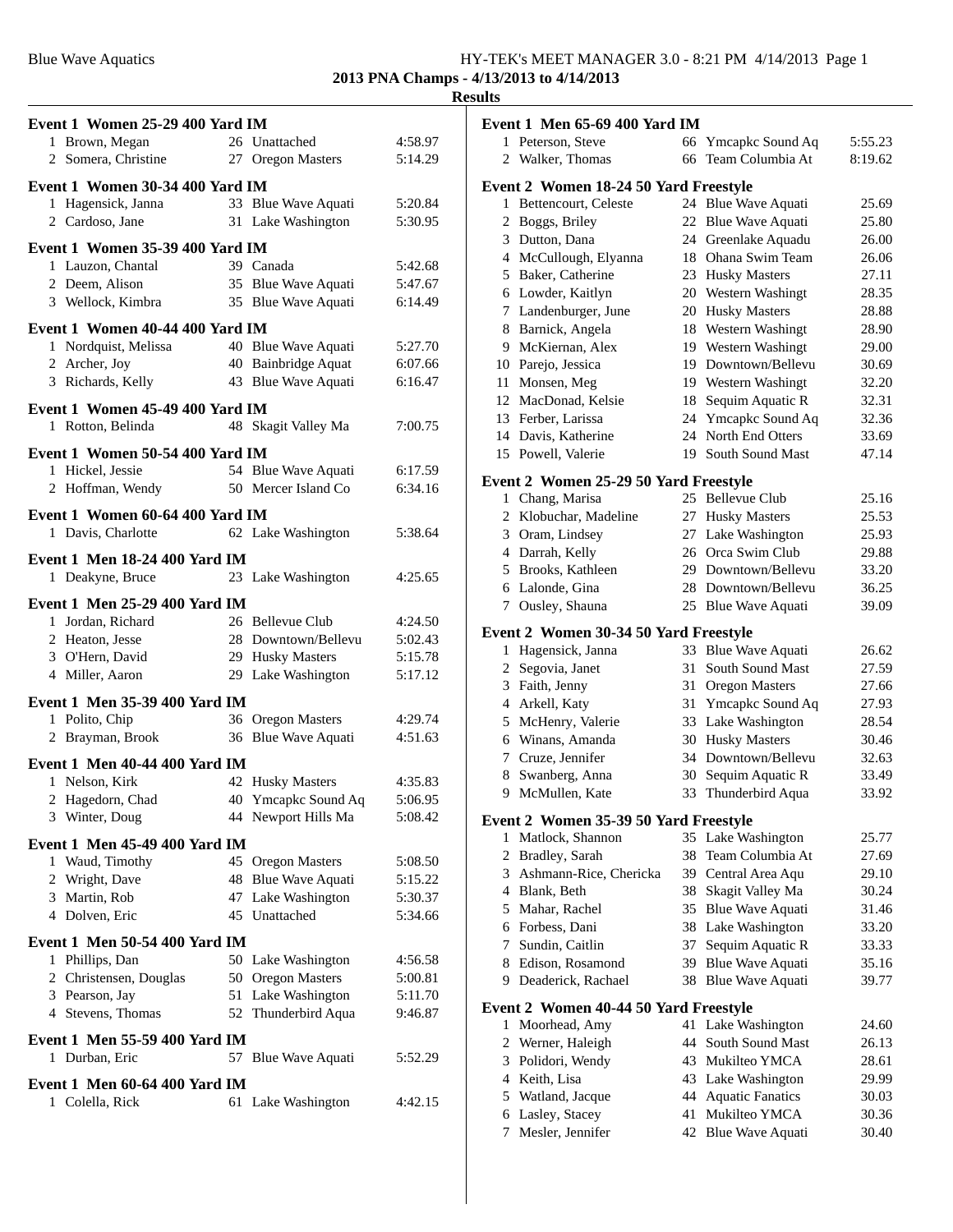# Blue Wave Aquatics **HY-TEK's MEET MANAGER 3.0 - 8:21 PM 4/14/2013** Page 2

**2013 PNA Champs - 4/13/2013 to 4/14/2013**

#### **Results**

|   | (Event 2 Women 40-44 50 Yard Freestyle) |    |                         |       |
|---|-----------------------------------------|----|-------------------------|-------|
| 8 | Beirne, Katherine                       |    | 43 Sequim Aquatic R     | 30.69 |
|   | 9 Holt, Megan                           |    | 42 Blue Wave Aquati     | 30.89 |
|   | 10 Kucinski, Christy                    |    | 44 Lake Washington      | 32.02 |
|   | 11 Wilson, Andrea                       |    | 44 Bainbridge Aquat     | 33.18 |
|   | 12 McCandless, Diana                    |    | 43 South Sound Mast     | 34.08 |
|   | 13 Reiss, Angel                         |    | 43 Lake Washington      | 36.30 |
|   | Event 2 Women 45-49 50 Yard Freestyle   |    |                         |       |
|   | 1 Johansson, Hanna                      |    | 46 Downtown/Bellevu     | 28.40 |
|   | 2 Hansen, Setsuko                       |    | 48 Mukilteo YMCA        | 29.64 |
|   | 3 Dennison, Ann                         |    | 49 Lake Washington      | 29.72 |
|   | 4 Southwell, Jennifer                   |    | 46 Blue Wave Aquati     | 30.24 |
|   | 5 Marsh-Limm, Margo                     |    | 45 Mukilteo YMCA        | 30.68 |
|   | 6 Pappalardo, Susan                     |    | 46 Bellevue Club        | 32.78 |
|   | 7 Harris, Amy                           |    | 46 Husky Masters        | 35.41 |
|   | Event 2 Women 50-54 50 Yard Freestyle   |    |                         |       |
|   | 1 Dahl, Lisa                            |    | 51 Central Area Aqu     | 26.47 |
|   | 2 Lindley, Jane                         | 51 | Bainbridge Aquat        | 29.24 |
|   | 3 Dillan, Gloria                        |    | 53 North End Otters     | 30.95 |
|   | 4 Moore, Sheila                         |    | 54 Lake Washington      | 32.32 |
|   | 5 White, Mary Ann                       |    | 54 Blue Wave Aquati     | 32.35 |
|   | 6 Claesson-Gordon, Lisa                 |    | 50 Bainbridge Aquat     | 33.41 |
|   | 7 Clutter, Cynthia                      |    | 53 Hydropower Maste     | 33.95 |
|   | 8 Underbrink, Mary                      |    | 53 Lake Washington      | 35.79 |
|   | 9 Oliver, Kathleen                      | 54 | <b>Blue Wave Aquati</b> | 37.20 |
|   | 10 Collins, Deirdre                     | 51 | North End Otters        | 37.43 |
|   | Event 2 Women 55-59 50 Yard Freestyle   |    |                         |       |
|   | 1 Lippold, Mary                         |    | 57 North End Otters     | 28.97 |
|   | 2 Keller, Dani                          |    | 56 Sequim Aquatic R     | 36.19 |
|   | 3 Duggan, Patricia (Pat)                | 59 | Blue Wave Aquati        | 38.51 |
|   | 4 Morris, Kathy                         | 57 | <b>South Sound Mast</b> | 41.85 |
|   | 5 Frederick, Jan                        | 58 | Central Area Aqu        | 45.14 |
|   | Event 2 Women 60-64 50 Yard Freestyle   |    |                         |       |
|   | 1 Davis, Charlotte                      |    | 62 Lake Washington      | 28.14 |
|   | 2 Preissler, Stella                     |    | 64 Lake Washington      | 30.74 |
|   | 3 Kassen, Elizabeth                     |    | 61 South Sound Mast     | 32.70 |
|   | 4 Blackburn, Jean                       | 61 | <b>Blue Wave Aquati</b> | 33.63 |
|   | 5 Casey, Kathrine                       |    | 64 Ft. Steilacoom       | 35.32 |
|   | 6 Crowell, Toni                         |    | 63 South Sound Mast     | 40.96 |
|   | 7 Barmore, Catherine                    |    | 62 Ymcapkc Sound Aq     | 42.85 |
|   | 8 Johnson, Barbara                      | 63 | Sequim Aquatic R        | 48.93 |
|   | 9 Uchino, Yumiko                        | 62 | Greenlake Aquadu        | 50.65 |
|   | Event 2 Women 65-69 50 Yard Freestyle   |    |                         |       |
|   | 1 Dillon, Sally                         |    | 66 Bellevue Club        | 34.15 |
|   | Event 2 Women 70-74 50 Yard Freestyle   |    |                         |       |
| 1 | Frid, Barbara                           |    | 70 Oregon Masters       | 32.99 |
| 2 | Ward, Joy                               |    | 70 Oregon Masters       | 33.52 |
|   | Event 2 Men 18-24 50 Yard Freestyle     |    |                         |       |
|   | 1 Cunningham, Tommy                     |    | 22 Blue Wave Aquati     | 21.79 |
|   | 2 Phelan, Cole                          |    | 21 Western Washingt     | 24.23 |
|   | 3 Darlington, Conner                    |    | 20 Western Washingt     | 24.85 |
|   | 4 Arendt, Kramer                        |    | 23 Blue Wave Aquati     | 25.01 |
|   | 5 Stearnes, Baylor                      |    | 19 Ohana Swim Team      | 25.36 |

| 6            | Gomez Iriondo, Agustin              | 22 | Skagit Valley Ma        | 25.37 |
|--------------|-------------------------------------|----|-------------------------|-------|
| 7            | Terry, Dallin                       | 19 | Blue Wave Aquati        | 25.42 |
| 8            | Jaeger, Nathan                      | 20 | <b>Blue Wave Aquati</b> | 25.48 |
|              | 9 Hendricks, Dane                   |    | 19 Western Washingt     | 25.84 |
|              | 10 Arnold, David                    | 20 | Ymcapkc Sound Aq        | 26.88 |
|              | 11 Alcantar, Eduardo                | 20 | Western Washingt        | 27.69 |
|              | 12 Canfield, Joe                    | 19 | Western Washingt        | 28.01 |
|              | 13 Lohr, Brian                      | 24 | Downtown/Bellevu        | 29.61 |
|              | --- Loustau, Justin                 |    | 19 Husky Masters        | DQ    |
|              |                                     |    |                         |       |
|              | Event 2 Men 25-29 50 Yard Freestyle |    |                         |       |
| 1            | Chapman, Chris                      |    | 26 Lake Washington      | 21.01 |
| 2            | Mozharov, Sergey                    | 29 | <b>Husky Masters</b>    | 22.43 |
|              | 3 Conroy, Chris                     | 27 | Lake Washington         | 22.76 |
|              | 4 Charles, Jordan                   | 26 | <b>Husky Masters</b>    | 23.16 |
|              | 5 Tyler, Connor                     | 28 | <b>Lynnwood Sharks</b>  | 23.50 |
|              | 6 Pippin-Timco, Colin               | 27 | South Sound Mast        | 23.87 |
|              | 7 Postetter, David                  |    | 26 Lake Washington      | 24.30 |
|              | 8 Robertson, Ryan                   |    | 26 Orca Swim Club       | 24.81 |
|              | 9 Fahey, Sean                       |    | 27 Unattached           | 25.12 |
|              | 10 Schlank, Evan                    | 28 | District Of Colu        | 25.83 |
|              | 11 Bernhoft, Erik                   | 29 | Sequim Aquatic R        | 26.73 |
| 12           | Scott, Michael                      |    | 26 Lake Washington      | 27.00 |
|              | Event 2 Men 30-34 50 Yard Freestyle |    |                         |       |
| $\mathbf{1}$ | Mosher, Ian                         |    | 33 Lake Washington      | 22.66 |
|              | 2 Cardoso, Rick                     |    | 34 Lake Washington      | 22.72 |
|              | 3 Polucha, Steve                    | 31 | Lake Washington         | 22.86 |
|              | 4 Matthews, Jonathan                |    | 34 Oregon Masters       | 24.75 |
|              | 5 Kanev, Teodor                     |    | 30 Mukilteo YMCA        | 24.82 |
|              | 6 Wiederhold, Scott                 |    | 34 Blue Wave Aquati     | 25.31 |
|              | 7 Tourigny, David                   | 33 | Greenlake Aquadu        | 25.56 |
| 8            | Solano Ramirez, Sergio              | 33 | Unattached              | 28.61 |
|              | 9 Block, Jonathan                   | 30 | Lynnwood Sharks         | 28.98 |
|              |                                     |    |                         |       |
|              | Event 2 Men 35-39 50 Yard Freestyle |    |                         |       |
| 1            | Urquhart, Mark                      |    | 38 Greenlake Aquadu     | 23.16 |
|              | 2 Slotemaker, Paul                  | 38 | <b>Oregon Masters</b>   | 23.65 |
|              | 3 Ridle, Jason                      | 38 | Sequim Aquatic R        | 23.68 |
|              | 4 Koonce, Ryan                      |    | 39 Skagit Valley Ma     | 25.82 |
|              | 5 Austin, David                     |    | 38 Greenlake Aquadu     | 26.74 |
|              | 6 Saleh, Mahmoud                    |    | 36 Pro Sports Club      | 27.70 |
|              | 7 Dahl, James                       | 38 | Skagit Valley Ma        | 30.43 |
| 8            | Roholt, David                       | 37 | Blue Wave Aquati        | 32.07 |
| 9            | Juarez Martinez, Jorge              | 37 | <b>Oregon Masters</b>   | 38.33 |
|              | Event 2 Men 40-44 50 Yard Freestyle |    |                         |       |
| 1            | McCann, Robert                      |    | 44 Central Area Aqu     | 23.89 |
| 2            | Knispel, Jason                      | 43 | South Sound Mast        | 26.02 |
| 3            | Vertetis, Tom                       |    | 40 Blue Wave Aquati     | 26.83 |
|              | 4 Rittenberg, Durrell               | 43 | Newport Hills Ma        | 27.39 |
|              | 5 Lo, Eddie                         |    | 42 Blue Wave Aquati     | 27.62 |
| 6            | Johnson, Mitchell                   |    | 40 Blue Wave Aquati     | 28.13 |
|              | *7 Delplain, Shawn                  |    | 42 Sequim Aquatic R     | 29.55 |
|              | *7 Ferguson, Scott                  |    | 44 Oregon Masters       | 29.55 |
|              | 9 Um, Soo-Hui                       |    | 44 Blue Wave Aquati     | 30.44 |
| ---          | Zellerhoff, Mark                    | 43 | Blue Wave Aquati        | DQ    |
|              | Event 2 Men 45-49 50 Yard Freestyle |    |                         |       |
|              |                                     |    |                         |       |

1 Baele, Michael 48 Oregon Masters 22.70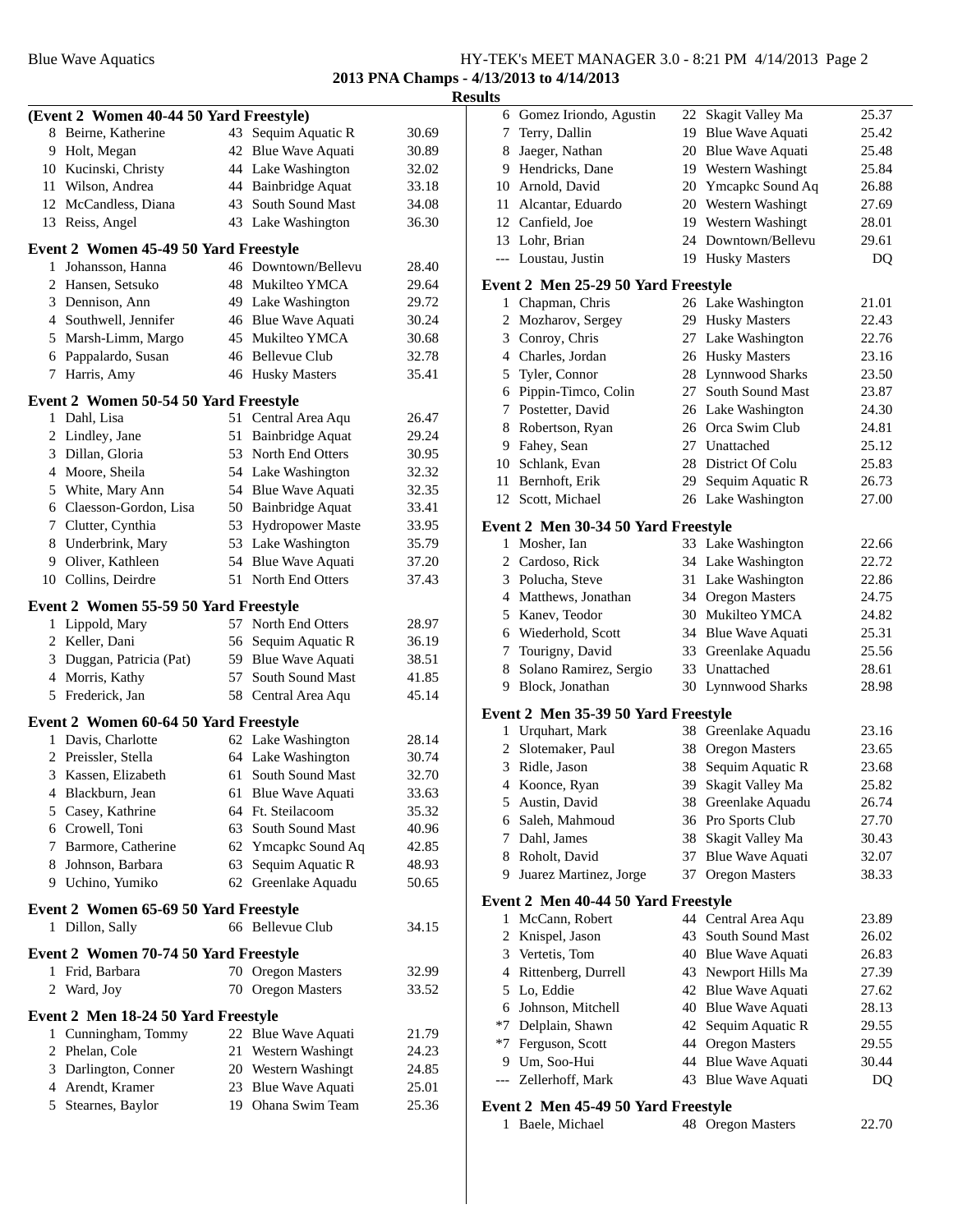## Blue Wave Aquatics **HY-TEK's MEET MANAGER 3.0 - 8:21 PM 4/14/2013** Page 3 **2013 PNA Champs - 4/13/2013 to 4/14/2013**

|    | (Event 2 Men 45-49 50 Yard Freestyle) |    |                       |       |
|----|---------------------------------------|----|-----------------------|-------|
| 2  | Bockius, Ted                          |    | 46 District Of Colu   | 24.64 |
| 3  | Smith, Bryan                          |    | 45 Lake Washington    | 25.00 |
|    | 4 Porter, Michael                     |    | 46 Lake Washington    | 25.17 |
|    | 5 Mulligan, Joseph                    |    | 47 Greenlake Aquadu   | 25.49 |
|    | 6 Patterson, Tyler                    |    | 46 Blue Wave Aquati   | 26.09 |
|    | 7 Dunlop, Rob                         | 45 | Greenlake Aquadu      | 26.18 |
| 8  | Major, Stephane                       |    | 45 Downtown/Bellevu   | 29.05 |
| 9  | Methner, Bradly                       | 47 | Skagit Valley Ma      | 30.23 |
|    | 10 Gormley, Bryan                     |    | 46 Blue Wave Aquati   | 32.15 |
| 11 | Rasco, Peter                          | 48 | Skagit Valley Ma      | 33.14 |
|    | Event 2 Men 50-54 50 Yard Freestyle   |    |                       |       |
|    | 1 Stack, Ned                          |    | 53 Lake Washington    | 22.63 |
|    | 2 Washburne, Brent                    | 51 | <b>Oregon Masters</b> | 24.07 |
|    | 3 Getzendaner, Mark                   |    | 50 North End Otters   | 25.37 |
|    | 4 Gevers, Willy                       |    | 53 Issaquah Swim Te   | 26.30 |
| 5  | McNeill, Bradley                      |    | 50 South Sound Mast   | 26.42 |
|    | 6 Powell, Frank                       | 53 | South Sound Mast      | 26.61 |
| 7  | Bosselmann, Chip                      | 51 | Ymcapkc Sound Aq      | 26.63 |
| 8  | Howell, Richard                       | 53 | <b>Oregon Masters</b> | 26.70 |
|    | 9 Wilwerding, Geoff                   | 51 | Greenlake Aquadu      | 26.85 |
|    | 10 Farrell, Thomas                    | 53 | Downtown/Bellevu      | 28.14 |
| 11 | Allen, Jon                            |    | 52 Skagit Valley Ma   | 28.65 |
|    | 12 Matthews, Scott                    | 51 | Blue Wave Aquati      | 28.70 |
|    | 13 LaValley, Chris                    |    | 51 Downtown/Bellevu   | 28.80 |
|    | 14 Kennedy, Keith                     |    | 50 Blue Wave Aquati   | 29.27 |
|    | 15 Severns, Chris                     |    | 51 Downtown/Bellevu   | 29.57 |
|    | 16 Clayton, Todd                      |    | 50 Sequim Aquatic R   | 30.38 |
|    | 17 Timmons, Jack                      |    | 52 Downtown/Bellevu   | 30.98 |
|    | 18 Ikeda, Paul                        | 53 | Orca Swim Club        | 32.12 |
|    | 19 Huckabee, John                     | 54 | North End Otters      | 32.85 |
| 20 | Stevens, Thomas                       | 52 | Thunderbird Aqua      | 43.56 |
|    | Event 2 Men 55-59 50 Yard Freestyle   |    |                       |       |
|    | 1 Mc Intyre, Mike                     |    | 59 Lake Washington    | 24.28 |
|    | 2 Busch, Ralph                        |    | 56 Lake Washington    | 24.90 |
|    | 3 Lautman, Chris                      |    | 58 Lake Washington    | 26.11 |
|    | 4 Geiger, Kyle                        |    | 55 Lake Washington    | 26.31 |
|    | 5 Linn, Joe                           |    | 55 Unattached         | 26.72 |
|    | 6 Keller, John                        |    | 56 Sequim Aquatic R   | 26.97 |
| 7  | Davis, Dwight                         |    | 59 Lake Washington    | 27.75 |
|    | 8 Adcock, Richard                     |    | 57 Ymcapkc Sound Aq   | 28.73 |
|    | 9 Williams, Donald                    | 59 | Blue Wave Aquati      | 31.00 |
| 10 | Helm, Charlie                         | 56 | <b>Oregon Masters</b> | 36.75 |
| 11 | Otto, Dwight                          |    | 56 Blue Wave Aquati   | 41.04 |
|    | Event 2 Men 60-64 50 Yard Freestyle   |    |                       |       |
| 1  | Kendrick, Jim                         |    | 60 Skagit Valley Ma   | 25.66 |
|    | 2 Wright, Larry                       |    | 64 Newport Hills Ma   | 26.69 |
| 3  | Stanley, Phillip                      |    | 60 Blue Wave Aquati   | 27.91 |
|    | 4 Voegtlen, Barney                    |    | 64 Bainbridge Aquat   | 29.95 |
| 5  | Burge, John                           |    | 62 Husky Masters      | 30.98 |
| 6  | Thompson, Doug                        |    | 64 Thunderbird Aqua   | 31.78 |
| 7. | Piennett, Mark                        | 61 | Blue Wave Aquati      | 36.83 |
| 8  | Kinlen, Patrick                       | 64 | Blue Wave Aquati      | 46.85 |
|    | Event 2 Men 65-69 50 Yard Freestyle   |    |                       |       |
| 1  | Pilger, Robert                        | 69 | Ymcapkc Sound Aq      | 27.37 |
|    |                                       |    |                       |       |

| 2 Bruce, Bob                                              |    | 65 Oregon Masters    | 27.46   |
|-----------------------------------------------------------|----|----------------------|---------|
| 3 Kelber, Michael                                         |    | 65 Oregon Masters    | 29.52   |
| 4 Peugh, Benton                                           |    | 66 Unattached        | 30.55   |
| 5 Campen, Gary                                            |    | 68 Port Townsend Ma  | 36.86   |
|                                                           |    |                      |         |
| Event 2 Men 70-74 50 Yard Freestyle                       |    |                      |         |
| 1 Winn, Hugh                                              |    | 71 Port Townsend Ma  | 32.45   |
| 2 Cook, Herb                                              |    | 71 Sequim Aquatic R  | 35.92   |
| Event 2 Men 75-79 50 Yard Freestyle                       |    |                      |         |
| 1 Thayer, George                                          |    | 77 Oregon Masters    | 32.76   |
| 2 Drum, Dave                                              |    | 77 Old Olympic Peni  | 35.90   |
|                                                           |    |                      |         |
| Event 2 Men 80-84 50 Yard Freestyle                       |    |                      |         |
| 1 Dorse, Robert                                           |    | 81 Unattached        | 36.07   |
| 2 Henderson, Richard                                      |    | 80 South Sound Mast  | 38.43   |
| 3 Ellingson, Don                                          |    | 80 Ymcapkc Sound Aq  | 1:00.85 |
| Event 3 Women 18-24 200 Yard Butterfly                    |    |                      |         |
| 1 Mangan, Natascha                                        |    | 23 Husky Masters     | 2:10.20 |
|                                                           |    |                      |         |
| Event 3 Women 25-29 200 Yard Butterfly<br>1 Rickey, Helen |    | 28 Central Area Aqu  | 2:59.04 |
|                                                           |    |                      |         |
| Event 3 Women 35-39 200 Yard Butterfly                    |    |                      |         |
| 1 Wetstone, Susan                                         |    | 39 Greenlake Aquadu  | 2:21.78 |
| Event 3 Women 50-54 200 Yard Butterfly                    |    |                      |         |
| 1 Dillan, Gloria                                          |    | 53 North End Otters  | 2:56.80 |
| 2 Hickel, Jessie                                          |    | 54 Blue Wave Aquati  | 3:25.28 |
|                                                           |    |                      |         |
| Event 3 Women 60-64 200 Yard Butterfly                    |    |                      |         |
| 1 Gettling, Janet                                         |    | 64 Oregon Masters    | 3:17.21 |
|                                                           |    |                      |         |
|                                                           |    |                      |         |
| Event 3 Women 65-69 200 Yard Butterfly                    |    |                      |         |
| 1 Welch, Sarah                                            |    | 66 Central Area Aqu  | 3:14.38 |
| Event 3 Men 25-29 200 Yard Butterfly                      |    |                      |         |
| 1 Cleary, Kevin                                           |    | 29 Oregon Masters    | 2:11.84 |
| 2 Kim, Matt                                               | 25 | <b>Husky Masters</b> | 2:32.84 |
|                                                           |    |                      |         |
| Event 3 Men 35-39 200 Yard Butterfly                      |    |                      | 2:32.69 |
| 1 Bush, Gabe                                              |    | 35 Blue Wave Aquati  |         |
| Event 3 Men 50-54 200 Yard Butterfly                      |    |                      |         |
| $\mathbf{1}$<br>Valley, Eric                              |    | 51 Movy Masters      | 2:19.81 |
| 2 Phillips, Dan                                           |    | 50 Lake Washington   | 2:22.48 |
| 3 Schaufler, Kirby                                        | 53 | Middle Aged Marl     | 2:44.35 |
|                                                           |    |                      |         |
| Event 3 Men 55-59 200 Yard Butterfly                      |    |                      | 2:22.62 |
| 1 Robinson, Dan                                           |    | 55 Greenlake Aquadu  |         |
| Event 3 Men 60-64 200 Yard Butterfly                      |    |                      |         |
| 1 Lautman, Scott                                          |    | 60 Blue Wave Aquati  | 2:16.10 |
| Event 3 Men 65-69 200 Yard Butterfly                      |    |                      |         |
| --- Frampton, Jim                                         |    | 66 Thunderbird Aqua  | DQ      |
|                                                           |    |                      |         |
| Event 3 Men 70-74 200 Yard Butterfly                      |    |                      |         |
| 1 Landis, Tom                                             |    | 71 Oregon Masters    | 2:53.22 |
| Event 4 Women 18-24 100 Yard Backstroke                   |    |                      |         |
| 1 Palumbo, Danielle                                       |    | 22 Bellevue Club     | 1:01.37 |
| 2 Mangan, Natascha                                        |    | 23 Husky Masters     | 1:03.29 |
| 3 Bettencourt, Celeste                                    |    | 24 Blue Wave Aquati  | 1:06.35 |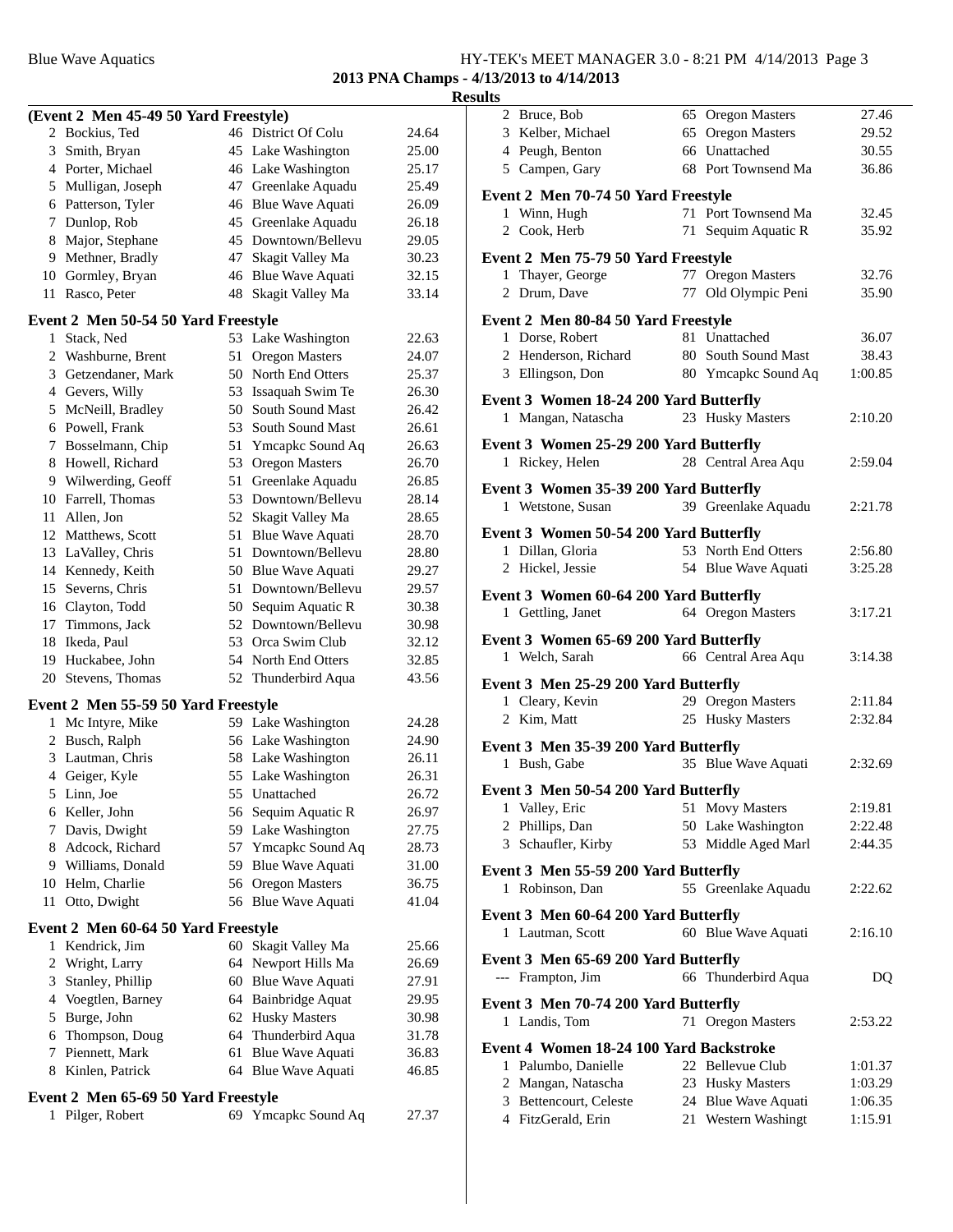#### Blue Wave Aquatics **HY-TEK's MEET MANAGER 3.0 - 8:21 PM 4/14/2013** Page 4 **2013 PNA Champs - 4/13/2013 to 4/14/2013**

|   | (Event 4 Women 18-24 100 Yard Backstroke)    |    |                                            |                    |
|---|----------------------------------------------|----|--------------------------------------------|--------------------|
|   | 5 Ferber, Larissa                            |    | 24 Ymcapkc Sound Aq                        | 1:28.48            |
|   | --- Monsen, Meg                              |    | 19 Western Washingt                        | DQ                 |
|   | Event 4 Women 25-29 100 Yard Backstroke      |    |                                            |                    |
|   | 1 Chang, Marisa                              |    | 25 Bellevue Club                           | 1:03.42            |
|   | 2 Klobuchar, Madeline                        |    | 27 Husky Masters                           | 1:03.69            |
|   | 3 Oram, Lindsey                              |    | 27 Lake Washington                         | 1:06.62            |
|   | 4 Tourigny, Brittany                         |    | 29 Greenlake Aquadu                        | 1:07.32            |
|   | 5 Bogachus, Brett                            |    | 26 Bellevue Club                           | 1:10.35            |
|   | 6 Kleint, Nancy                              |    | 25 Phinney Ridge Sw                        | 1:12.91            |
|   | Event 4 Women 30-34 100 Yard Backstroke      |    |                                            |                    |
|   | 1 Horak, Rachel                              |    | 34 Central Area Aqu                        | 1:07.61            |
|   | 2 McHenry, Valerie                           |    | 33 Lake Washington                         | 1:12.80            |
|   | 3 Swanberg, Anna                             |    | 30 Sequim Aquatic R                        | 1:31.87            |
|   |                                              |    |                                            |                    |
|   | Event 4 Women 35-39 100 Yard Backstroke      |    |                                            |                    |
|   | 1 Wetstone, Susan                            |    | 39 Greenlake Aquadu<br>38 Team Columbia At | 1:02.59            |
|   | 2 Bradley, Sarah                             |    |                                            | 1:09.63<br>1:18.15 |
|   | 3 Ashmann-Rice, Chericka<br>4 Brumley, Sadie |    | 39 Central Area Aqu<br>36 Monroe YMCA Mast | 1:31.60            |
|   | 5 Deaderick, Rachael                         |    | 38 Blue Wave Aquati                        | 1:40.96            |
|   |                                              |    |                                            |                    |
|   | Event 4 Women 40-44 100 Yard Backstroke      |    |                                            |                    |
|   | 1 Hegarty, Laura                             |    | 42 Bainbridge Aquat                        | 1:18.93            |
|   | 2 Richards, Kelly                            |    | 43 Blue Wave Aquati                        | 1:22.73            |
|   | Event 4 Women 45-49 100 Yard Backstroke      |    |                                            |                    |
|   | 1 Johansson, Hanna                           |    | 46 Downtown/Bellevu                        | 1:15.28            |
|   | 2 Marrs, Susan                               |    | 47 Blue Wave Aquati                        | 1:22.09            |
|   | Event 4 Women 50-54 100 Yard Backstroke      |    |                                            |                    |
|   | 1 Courtney, Zena                             |    | 53 Blue Wave Aquati                        | 1:07.98            |
|   | 2 Diddams, Margaret                          |    | 51 North End Otters                        | 1:17.00            |
|   |                                              |    | 50 Mercer Island Co                        |                    |
|   |                                              |    |                                            | 1:33.15            |
|   | 3 Hoffman, Wendy                             |    |                                            |                    |
|   | Event 4 Women 55-59 100 Yard Backstroke      |    |                                            |                    |
|   | 1 Jaeger, Dawn                               |    | 56 Lake Washington                         | 1:20.87            |
|   | 2 Hair, Margaret                             |    | 58 Hydropower Maste                        | 1:22.83            |
|   | 3 Morris, Kathy                              |    | 57 South Sound Mast                        | 2:07.33            |
|   | Event 4 Women 60-64 100 Yard Backstroke      |    |                                            |                    |
| 1 | Preissler, Stella                            |    | 64 Lake Washington                         | 1:20.78            |
| 2 | Casey, Kathrine                              |    | 64 Ft. Steilacoom                          | 1:30.47            |
|   | 3 McDaniel, Kathy                            | 61 | Monroe YMCA Mast                           | 1:37.43            |
|   | 4 Moore, Jane                                |    | 62 Blue Wave Aquati                        | 2:05.29            |
|   | Event 4 Women 65-69 100 Yard Backstroke      |    |                                            |                    |
|   | 1 Bent, Julia                                |    | 65 North End Otters                        | 1:40.56            |
|   |                                              |    |                                            |                    |
|   | Event 4 Women 70-74 100 Yard Backstroke      |    |                                            |                    |
|   | 1 Ward, Joy                                  |    | 70 Oregon Masters                          | 1:21.68            |
|   | 2 Getzendaner, Janet                         |    | 72 North End Otters                        | 1:49.35            |
|   | Event 4 Men 18-24 100 Yard Backstroke        |    |                                            |                    |
| 1 | Deakyne, Bruce                               |    | 23 Lake Washington                         | 59.24              |
|   | 2 Arendt, Kramer                             |    | 23 Blue Wave Aquati                        | 59.81              |
|   | 3 Phelan, Cole                               |    | 21 Western Washingt                        | 1:01.96            |
|   | 4 Jaeger, Nathan                             |    | 20 Blue Wave Aquati                        | 1:04.83            |
|   | 5 Terry, Dallin<br>6 Gomez Iriondo, Agustin  |    | 19 Blue Wave Aquati<br>22 Skagit Valley Ma | 1:06.67<br>1:06.87 |

| 7 | Alcantar, Eduardo                                            |     | 20 Western Washingt                          | 1:17.34            |
|---|--------------------------------------------------------------|-----|----------------------------------------------|--------------------|
|   | Event 4 Men 25-29 100 Yard Backstroke                        |     |                                              |                    |
| 1 | Clark, Tyler                                                 |     | 28 Husky Masters                             | 54.53              |
|   | 2 Yung, Cejih                                                |     | 27 Lake Washington                           | 57.13              |
|   | 3 Jordan, Richard                                            |     | 26 Bellevue Club                             | 58.73              |
|   | 4 Postetter, David                                           |     | 26 Lake Washington                           | 1:02.10            |
|   | 5 O'Hern, David                                              |     | 29 Husky Masters                             | 1:04.45            |
|   | 6 Schlank, Evan                                              |     | 28 District Of Colu                          | 1:06.55            |
| 7 | Miller, Aaron                                                |     | 29 Lake Washington                           | 1:08.56            |
|   | 8 Robertson, Ryan                                            |     | 26 Orca Swim Club                            | 1:09.13            |
|   | 9 Bernhoft, Erik                                             | 29. | Sequim Aquatic R                             | 1:14.89            |
|   | Event 4 Men 30-34 100 Yard Backstroke                        |     |                                              |                    |
| 1 | Wiederhold, Scott                                            |     | 34 Blue Wave Aquati                          | 1:03.99            |
|   |                                                              |     |                                              |                    |
|   | Event 4 Men 35-39 100 Yard Backstroke<br>1 Wisniewski, Brian |     | 35 Husky Masters                             | 53.09              |
|   | 2 de Acosta, Diego                                           |     | 38 Unattached                                | 59.19              |
|   | 3 Brayman, Brook                                             |     | 36 Blue Wave Aquati                          | 1:03.28            |
|   |                                                              |     |                                              |                    |
|   | Event 4 Men 40-44 100 Yard Backstroke                        |     |                                              |                    |
|   | 1 Doherty, Todd                                              |     | 42 Bellevue Club                             | 1:00.93            |
|   | 2 Morgan, Jason                                              |     | 43 Blue Wave Aquati                          | 1:02.49            |
|   | 3 Ness, Kerry                                                |     | 43 Skagit Valley Ma                          | 1:38.75            |
|   | Event 4 Men 45-49 100 Yard Backstroke                        |     |                                              |                    |
|   | 1 Sullivan, Scot                                             |     | 46 Oregon Masters                            | 1:00.76            |
|   | 2 Hettich, Mike                                              |     | 48 Unattached                                | 1:02.30            |
|   | 3 Wright, Dave                                               |     | 48 Blue Wave Aquati                          | 1:05.18            |
|   | 4 Martin, Dave                                               |     | 48 Washington Athle                          | 1:05.30            |
|   | 5 Porter, Michael                                            |     | 46 Lake Washington                           | 1:06.27            |
|   | 6 Patterson, Tyler                                           |     | 46 Blue Wave Aquati                          | 1:11.05            |
|   | 7 Scrivner, Craig                                            | 46  | Hydropower Maste                             | 1:12.83            |
|   | 8 Iyall, Andy                                                |     | 46 Blue Wave Aquati                          | 1:13.63            |
|   | Event 4 Men 50-54 100 Yard Backstroke                        |     |                                              |                    |
|   | 1 Steenbeeke, Alain                                          | 51  | Ymcapkc Sound Aq                             | 58.75              |
|   | 2 Olliges, Paul                                              | 51  | Greenlake Aquadu                             | 1:00.09            |
|   | 3 Portelance, Doug                                           |     | 54 Lake Washington                           | 1:00.79            |
|   | 4 Washburne, Brent                                           |     | 51 Oregon Masters                            | 1:04.97            |
| 5 | Hathaway, David                                              |     | 52 Oregon Masters                            | 1:05.03            |
|   | 6 Pearson, Jay                                               | 51  | Lake Washington                              | 1:08.20            |
| 7 | Powell, Frank                                                | 53  | South Sound Mast                             | 1:13.83            |
|   | Event 4 Men 55-59 100 Yard Backstroke                        |     |                                              |                    |
| 1 | Mc Intyre, Mike                                              |     | 59 Lake Washington                           | 1:00.63            |
|   | 2 Mange, James                                               | 55  | Ymcapkc Sound Aq                             | 1:09.62            |
|   | 3 Baker, Loren                                               |     | 58 Downtown/Bellevu                          | 1:10.34            |
|   | 4 Davis, Dwight                                              |     | 59 Lake Washington                           | 1:12.46            |
|   | 5 Underbrink, Dan                                            |     | 56 Monroe YMCA Mast                          | 1:19.18            |
|   | 6 Moore, Hugh                                                |     | 58 Blue Wave Aquati                          | 1:20.86            |
|   |                                                              |     |                                              |                    |
|   | Event 4 Men 65-69 100 Yard Backstroke                        |     |                                              |                    |
| 1 | McColly, Michael<br>2 Bruce, Bob                             |     | 67 Lake Washington                           | 1:13.33<br>1:14.53 |
|   |                                                              | 65  | <b>Oregon Masters</b><br>68 Port Townsend Ma |                    |
|   | 3 Campen, Gary<br>4 Walker, Thomas                           | 66. | Team Columbia At                             | 1:41.23<br>1:44.18 |
|   | 5 McKinlay, Michael                                          |     | 69 Downtown/Bellevu                          | 2:07.75            |
|   |                                                              |     |                                              |                    |
|   | Event 4 Men 75-79 100 Yard Backstroke                        |     |                                              |                    |

| Thayer, George | 77 Oregon Masters | 1:28.38 |
|----------------|-------------------|---------|
|                |                   |         |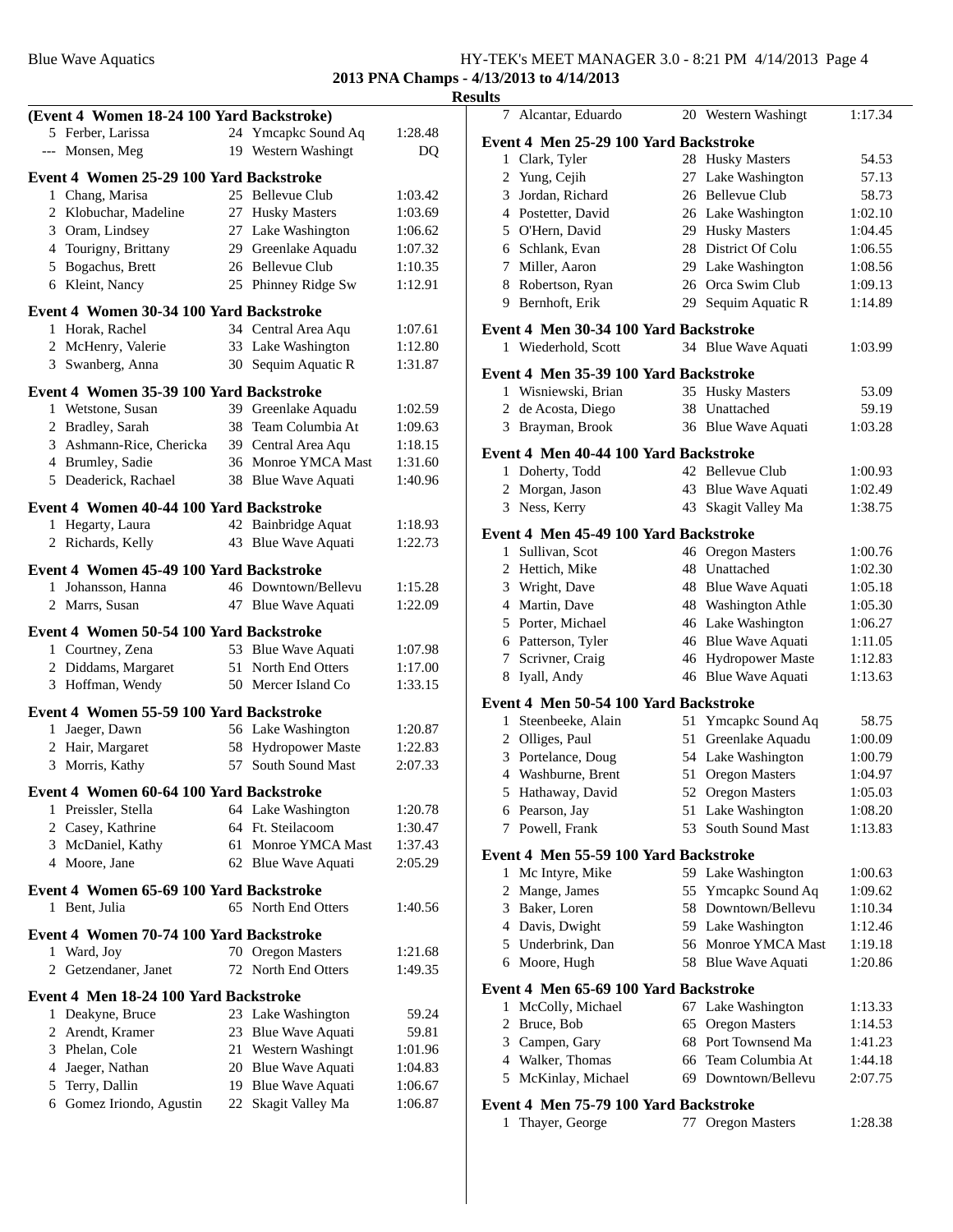# Blue Wave Aquatics **HY-TEK's MEET MANAGER 3.0 - 8:21 PM 4/14/2013** Page 5

**2013 PNA Champs - 4/13/2013 to 4/14/2013 Results**

|    | Event 4 Men 80-84 100 Yard Backstroke  |    |                         |         |
|----|----------------------------------------|----|-------------------------|---------|
|    | --- Ellingson, Don                     |    | 80 Ymcapkc Sound Aq     | DQ      |
|    | Event 5 Women 18-24 100 Yard Freestyle |    |                         |         |
|    | 1 Dutton, Dana                         | 24 | Greenlake Aquadu        | 57.90   |
|    | 2 McCullough, Elyanna                  | 18 | Ohana Swim Team         | 58.43   |
|    | 3 Anderson, Sydney                     |    | 20 Western Washingt     | 1:01.78 |
|    | 4 McKiernan, Alex                      |    | 19 Western Washingt     | 1:03.27 |
|    | 5 Barnick, Angela                      |    | 18 Western Washingt     | 1:03.44 |
|    | 6 Parejo, Jessica                      |    | 19 Downtown/Bellevu     | 1:10.56 |
|    | 7 MacDonad, Kelsie                     |    | 18 Sequim Aquatic R     | 1:12.69 |
|    | 8 Davis, Katherine                     |    | 24 North End Otters     | 1:14.92 |
|    | --- Powell, Valerie                    |    | 19 South Sound Mast     | DNF     |
|    | Event 5 Women 25-29 100 Yard Freestyle |    |                         |         |
|    | 1 Dinkel, Paloma                       |    | 25 Lake Washington      | 52.66   |
|    | 2 Chang, Marisa                        |    | 25 Bellevue Club        | 54.89   |
|    | 3 Klobuchar, Madeline                  |    | 27 Husky Masters        | 56.06   |
|    | 4 Brown, Megan                         |    | 26 Unattached           | 57.91   |
|    | 5 Somera, Christine                    |    | 27 Oregon Masters       | 58.24   |
|    | 6 Schaeffer, Kathryn                   |    | 26 Bellevue Club        | 1:00.47 |
| 7  | Bogachus, Brett                        |    | 26 Bellevue Club        | 1:01.74 |
| 8  | Braggin, Jacquelyn                     |    | 26 Husky Masters        | 1:03.00 |
|    | 9 Man, Mary-Jane                       |    | 26 Greenlake Aquadu     | 1:03.94 |
|    | 10 Darrah, Kelly                       |    | 26 Orca Swim Club       | 1:06.55 |
|    | 11 Brooks, Kathleen                    |    | 29 Downtown/Bellevu     | 1:11.53 |
|    | 12 Ousley, Shauna                      | 25 | Blue Wave Aquati        | 1:23.69 |
|    | Event 5 Women 30-34 100 Yard Freestyle |    |                         |         |
|    | 1 Postma, Krys                         |    | 33 Blue Wave Aquati     | 1:02.44 |
|    | 2 Arkell, Katy                         |    | 31 Ymcapkc Sound Aq     | 1:02.47 |
|    | 3 Segovia, Janet                       |    | 31 South Sound Mast     | 1:02.84 |
|    | 4 McHenry, Valerie                     |    | 33 Lake Washington      | 1:03.18 |
|    | 5 Cruze, Jennifer                      |    | 34 Downtown/Bellevu     | 1:11.62 |
|    | 6 McMullen, Kate                       | 33 | Thunderbird Aqua        | 1:14.57 |
| 7  | Swanberg, Anna                         | 30 | Sequim Aquatic R        | 1:17.66 |
|    | Event 5 Women 35-39 100 Yard Freestyle |    |                         |         |
|    | 1 Matlock, Shannon                     |    | 35 Lake Washington      | 57.19   |
| 2  | Nordberg, Carrie                       |    | 37 Downtown/Bellevu     | 58.97   |
| 3  | Bradley, Sarah                         | 38 | Team Columbia At        | 1:01.64 |
| 4  | Deem, Alison                           | 35 | Blue Wave Aquati        | 1:06.57 |
| 5  | Wellock, Kimbra                        | 35 | Blue Wave Aquati        | 1:07.40 |
| 6  | Blank, Beth                            | 38 | Skagit Valley Ma        | 1:08.01 |
| 7  | Ashmann-Rice, Chericka                 | 39 | Central Area Aqu        | 1:08.59 |
| 8  | Mahar, Rachel                          | 35 | <b>Blue Wave Aquati</b> | 1:15.21 |
| 9  | Edison, Rosamond                       | 39 | <b>Blue Wave Aquati</b> | 1:20.08 |
|    | Event 5 Women 40-44 100 Yard Freestyle |    |                         |         |
| 1  | Moorhead, Amy                          | 41 | Lake Washington         | 55.54   |
| 2  | Polidori, Wendy                        | 43 | Mukilteo YMCA           | 1:03.52 |
| 3  | Holt, Megan                            | 42 | Blue Wave Aquati        | 1:08.08 |
| 4  | Lasley, Stacey                         | 41 | Mukilteo YMCA           | 1:08.57 |
| 5  | Watland, Jacque                        | 44 | <b>Aquatic Fanatics</b> | 1:08.72 |
| 6  | Archer, Joy                            | 40 | <b>Bainbridge Aquat</b> | 1:08.78 |
| 7  | Beirne, Katherine                      | 43 | Sequim Aquatic R        | 1:10.05 |
| 8  | Reiss, Angel                           | 43 | Lake Washington         | 1:21.77 |
| 9  | McCandless, Diana                      | 43 | South Sound Mast        | 1:21.94 |
| 10 | Montiel, Julie                         | 43 | Blue Wave Aquati        | 1:22.67 |
|    |                                        |    |                         |         |

|                | Event 5 Women 45-49 100 Yard Freestyle |    |                         |         |
|----------------|----------------------------------------|----|-------------------------|---------|
| 1              | Southwell, Jennifer                    |    | 46 Blue Wave Aquati     | 1:06.05 |
|                | 2 Pappalardo, Susan                    | 46 | <b>Bellevue Club</b>    | 1:11.24 |
|                | 3 Marrs, Susan                         | 47 | Blue Wave Aquati        | 1:11.59 |
|                | 4 Rotton, Belinda                      | 48 | Skagit Valley Ma        | 1:11.92 |
|                | 5 Harris, Amy                          |    | 46 Husky Masters        | 1:20.20 |
|                | 6 Burris, Mary                         | 47 | North End Otters        | 1:31.81 |
|                | Event 5 Women 50-54 100 Yard Freestyle |    |                         |         |
|                | 1 Wheeler, Kendra                      |    | 51 Oregon Masters       | 1:04.69 |
|                | 2 Lindley, Jane                        | 51 | <b>Bainbridge Aquat</b> | 1:04.76 |
|                | 3 Hickel, Jessie                       |    | 54 Blue Wave Aquati     | 1:10.16 |
|                | 4 Moore, Sheila                        |    | 54 Lake Washington      | 1:11.08 |
|                | 5 Claesson-Gordon, Lisa                |    | 50 Bainbridge Aquat     | 1:14.64 |
|                | 6 Clutter, Cynthia                     | 53 | <b>Hydropower Maste</b> | 1:14.70 |
|                | 7 Underbrink, Mary                     | 53 | Lake Washington         | 1:21.12 |
|                | 8 Foster, Mary                         | 53 | <b>Blue Wave Aquati</b> | 1:26.66 |
|                | 9 Go, Asako                            |    | 54 Blue Wave Aquati     | 1:41.74 |
|                | Event 5 Women 55-59 100 Yard Freestyle |    |                         |         |
|                | 1 Lippold, Mary                        |    | 57 North End Otters     | 1:04.60 |
|                | 2 Duggan, Patricia (Pat)               |    | 59 Blue Wave Aquati     | 1:25.47 |
|                | 3 Goldberg, Jennie                     |    | 59 Central Area Aqu     | 1:45.92 |
|                | Event 5 Women 60-64 100 Yard Freestyle |    |                         |         |
| 1              | Gettling, Janet                        |    | 64 Oregon Masters       | 1:12.45 |
| $\overline{2}$ | Johnson, Barbara                       | 63 | Sequim Aquatic R        | 1:47.41 |
|                | Event 5 Women 65-69 100 Yard Freestyle |    |                         |         |
|                | 1 Dillon, Sally                        |    | 66 Bellevue Club        | 1:14.64 |
| 2              | Williams, Judy                         |    | 65 Blue Wave Aquati     | 1:26.84 |
|                | 3 Bent, Julia                          |    | 65 North End Otters     | 1:26.85 |
|                | Event 5 Women 70-74 100 Yard Freestyle |    |                         |         |
| 1              | Snow, Charlotte                        |    | 73 Ymcapkc Sound Aq     | 1:47.37 |
|                | Event 5 Men 18-24 100 Yard Freestyle   |    |                         |         |
|                | 1 Cunningham, Tommy                    |    | 22 Blue Wave Aquati     | 48.14   |
|                | 2 Phelan, Cole                         | 21 | Western Washingt        | 54.30   |
|                | 3 Stearnes, Baylor                     |    | 19 Ohana Swim Team      | 54.63   |
|                | 4 Terry, Dallin                        | 19 | Blue Wave Aquati        | 56.23   |
| 5              | Darlington, Conner                     | 20 | Western Washingt        | 57.87   |
|                | 6 Gomez Iriondo, Agustin               | 22 | Skagit Valley Ma        | 57.91   |
| 7              | Hendricks, Dane                        | 19 | Western Washingt        | 58.22   |
| 8              | Loustau, Justin                        | 19 | <b>Husky Masters</b>    | 1:01.49 |
|                | 9 Arnold, David                        | 20 | Ymcapkc Sound Aq        | 1:02.96 |
|                | 10 Canfield, Joe                       | 19 | Western Washingt        | 1:04.10 |
| 11             | Lohr, Brian                            | 24 | Downtown/Bellevu        | 1:08.17 |
|                | Event 5 Men 25-29 100 Yard Freestyle   |    |                         |         |
| 1              | Chapman, Chris                         |    | 26 Lake Washington      | 46.15   |
| 2              | Conroy, Chris                          | 27 | Lake Washington         | 49.28   |
| 3              | Jordan, Richard                        | 26 | <b>Bellevue Club</b>    | 49.72   |
| 4              | Charles, Jordan                        | 26 | <b>Husky Masters</b>    | 51.07   |
|                | 5 Pippin-Timco, Colin                  | 27 | South Sound Mast        | 52.51   |
| 6              | Tyler, Connor                          | 28 | Lynnwood Sharks         | 53.33   |
| 7              | Heaton, Jesse                          | 28 | Downtown/Bellevu        | 53.50   |
| 8              | Fahey, Sean                            | 27 | Unattached              | 55.46   |
| 9              | Scott, Michael                         | 26 | Lake Washington         | 58.97   |
| 10             | Bernhoft, Erik                         |    | 29 Sequim Aquatic R     | 59.40   |

11 Phillips, Alex 25 Husky Masters 1:02.46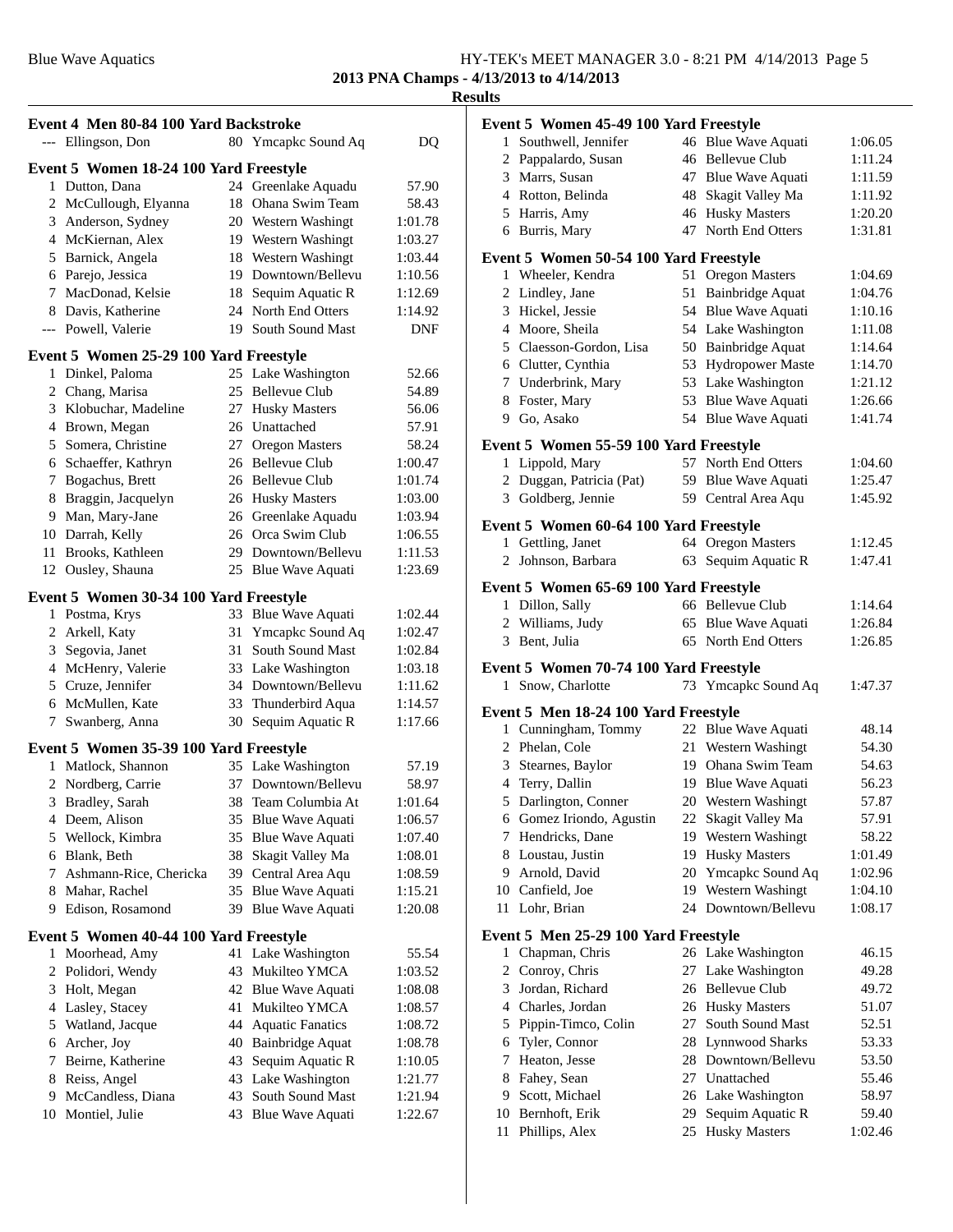# Blue Wave Aquatics **HY-TEK's MEET MANAGER 3.0 - 8:21 PM 4/14/2013** Page 6

**2013 PNA Champs - 4/13/2013 to 4/14/2013 Results**

|     | Event 5 Men 30-34 100 Yard Freestyle                     |          |                                         |         |
|-----|----------------------------------------------------------|----------|-----------------------------------------|---------|
| 1   | Mosher, Ian                                              |          | 33 Lake Washington                      | 49.77   |
|     | 2 Cardoso, Rick                                          |          | 34 Lake Washington                      | 50.11   |
|     | 3 Polucha, Steve                                         |          | 31 Lake Washington                      | 50.34   |
|     | 4 Nitz, Jesse                                            |          | 31 Blue Wave Aquati                     | 50.39   |
|     | 5 Matthews, Jonathan                                     |          | 34 Oregon Masters                       | 54.06   |
|     | 6 Kanev, Teodor                                          |          | 30 Mukilteo YMCA                        | 55.22   |
| 7   | Block, Jonathan                                          |          | 30 Lynnwood Sharks                      | 1:03.77 |
|     | Event 5 Men 35-39 100 Yard Freestyle                     |          |                                         |         |
|     | 1 Wisniewski, Brian                                      |          | 35 Husky Masters                        | 47.98   |
|     | 2 Urquhart, Mark                                         | 38       | Greenlake Aquadu                        | 50.18   |
|     | 3 Slotemaker, Paul                                       |          | 38 Oregon Masters                       | 52.15   |
|     | 4 Ridle, Jason                                           | 38       | Sequim Aquatic R                        | 52.16   |
|     | 5 Brayman, Brook                                         |          | 36 Blue Wave Aquati                     | 53.63   |
|     | 6 Koonce, Ryan                                           |          | 39 Skagit Valley Ma                     | 58.34   |
|     | 7 Saleh, Mahmoud                                         |          | 36 Pro Sports Club                      | 1:01.96 |
|     | 8 Austin, David                                          |          | 38 Greenlake Aquadu                     | 1:02.02 |
|     | 9 Juarez Martinez, Jorge                                 |          | 37 Oregon Masters                       | 1:04.41 |
|     | 10 Dahl, James                                           | 38       | Skagit Valley Ma                        | 1:09.96 |
|     | 11 Roholt, David                                         | 37       | <b>Blue Wave Aquati</b>                 | 1:11.67 |
|     |                                                          |          |                                         |         |
|     | Event 5 Men 40-44 100 Yard Freestyle<br>1 Nelson, Kirk   |          |                                         | 52.07   |
|     | 2 McCann, Robert                                         |          | 42 Husky Masters<br>44 Central Area Aqu | 54.91   |
|     | 3 Marx, John                                             |          | 44 Blue Wave Aquati                     | 55.79   |
|     | 4 Vertetis, Tom                                          |          | 40 Blue Wave Aquati                     | 1:00.80 |
|     | 5 Rittenberg, Durrell                                    |          | 43 Newport Hills Ma                     | 1:02.76 |
|     | 6 Johnson, Mitchell                                      |          | 40 Blue Wave Aquati                     | 1:05.24 |
|     | 7 Ferguson, Scott                                        |          | 44 Oregon Masters                       | 1:05.53 |
|     | 8 Delplain, Shawn                                        |          | 42 Sequim Aquatic R                     | 1:05.80 |
|     | 9 Zellerhoff, Mark                                       |          | 43 Blue Wave Aquati                     | 1:09.13 |
|     | 10 Um, Soo-Hui                                           |          | 44 Blue Wave Aquati                     | 1:09.61 |
|     |                                                          |          |                                         |         |
|     | Event 5 Men 45-49 100 Yard Freestyle<br>1 Baele, Michael |          | 48 Oregon Masters                       | 49.46   |
|     | 2 Seibert, Richard                                       |          | 48 Ymcapkc Sound Aq                     | 52.29   |
|     | 3 Bockius, Ted                                           |          | 46 District Of Colu                     | 54.20   |
|     | 4 Smith, Bryan                                           |          | 45 Lake Washington                      | 54.82   |
|     | Mulligan, Joseph                                         |          |                                         | 56.90   |
| 5   | 6 Norman, Charles                                        | 47<br>46 | Greenlake Aquadu<br>South Sound Mast    | 57.48   |
|     | 7 Dunlop, Rob                                            |          | 45 Greenlake Aquadu                     | 57.72   |
| 8.  | Marrs, Edward                                            |          | 48 Blue Wave Aquati                     | 1:04.61 |
|     | 9 Methner, Bradly                                        | 47       | Skagit Valley Ma                        | 1:10.72 |
|     | 10 Gormley, Bryan                                        |          | 46 Blue Wave Aquati                     | 1:11.81 |
| 11  | Rasco, Peter                                             |          | 48 Skagit Valley Ma                     | 1:19.84 |
| 12  | Mabin, Sean                                              |          | 46 Blue Wave Aquati                     | 1:21.56 |
| 13  | Kreer, Ken                                               | 49       | Blue Wave Aquati                        | 1:36.50 |
| --- | Major, Stephane                                          | 45       | Downtown/Bellevu                        | DQ      |
|     |                                                          |          |                                         |         |
|     | Event 5 Men 50-54 100 Yard Freestyle                     |          |                                         |         |
| 1   | Stack, Ned                                               | 53       | Lake Washington                         | 50.99   |
| 2   | Valley, Eric                                             | 51       | <b>Movy Masters</b>                     | 52.97   |
| 3   | Allender, Patrick                                        | 54       | <b>Oregon Masters</b>                   | 54.90   |
|     | 4 Christensen, Douglas                                   |          | 50 Oregon Masters                       | 55.34   |
| 5   | Wilwerding, Geoff                                        | 51       | Greenlake Aquadu                        | 56.38   |
| 6   | Magnussen, Brian                                         |          | 54 Blue Wave Aquati                     | 57.12   |
| 7   | Bosselmann, Chip                                         | 51       | Ymcapkc Sound Aq                        | 57.49   |
| 8   | McNeill, Bradley                                         | 50       | South Sound Mast                        | 57.53   |

| 9              | Gevers, Willy                                        | 53 | Issaquah Swim Te        | 57.77   |
|----------------|------------------------------------------------------|----|-------------------------|---------|
| 10             | Getzendaner, Mark                                    | 50 | North End Otters        | 57.82   |
| 11             | Schaufler, Kirby                                     | 53 | Middle Aged Marl        | 58.86   |
|                | 12 Farrell, Thomas                                   | 53 | Downtown/Bellevu        | 1:01.71 |
| 13             | Matthews, Scott                                      | 51 | <b>Blue Wave Aquati</b> | 1:02.11 |
| 14             | Clayton, Todd                                        | 50 | Sequim Aquatic R        | 1:04.12 |
| 15             | Severns, Chris                                       | 51 | Downtown/Bellevu        | 1:06.12 |
|                | 16 Goodlin, Tom                                      | 53 | <b>Bainbridge Aquat</b> | 1:06.16 |
|                | 17 Kennedy, Keith                                    | 50 | Blue Wave Aquati        | 1:07.26 |
| 18             | LaValley, Chris                                      | 51 | Downtown/Bellevu        | 1:07.28 |
| 19             | Timmons, Jack                                        | 52 | Downtown/Bellevu        | 1:09.00 |
| 20             | Stevens, Thomas                                      | 52 | Thunderbird Aqua        | 1:44.19 |
|                |                                                      |    |                         |         |
| 1              | Event 5 Men 55-59 100 Yard Freestyle<br>Busch, Ralph |    | 56 Lake Washington      | 56.54   |
| $\overline{c}$ | Geiger, Kyle                                         | 55 | Lake Washington         | 56.60   |
| 3              | Lautman, Chris                                       | 58 | Lake Washington         | 59.49   |
|                | 4 Linn, Joe                                          |    | Unattached              |         |
|                |                                                      | 55 |                         | 1:01.38 |
|                | 5 Engelhardt, Carl                                   |    | 59 Greenlake Aquadu     | 1:03.18 |
|                | 6 Keller, John                                       |    | 56 Sequim Aquatic R     | 1:03.20 |
|                | 7 Adcock, Richard                                    | 57 | Ymcapkc Sound Aq        | 1:05.60 |
| 8              | Williams, Donald                                     | 59 | <b>Blue Wave Aquati</b> | 1:10.67 |
| 9              | Mohler, Craig                                        | 58 | Skagit Valley Ma        | 1:12.27 |
| 10             | Otto, Dwight                                         | 56 | <b>Blue Wave Aquati</b> | 1:43.78 |
| ---            | Sugg, Steve                                          | 57 | Ymcapkc Sound Aq        | DQ      |
|                | Event 5 Men 60-64 100 Yard Freestyle                 |    |                         |         |
|                | 1 Lautman, Scott                                     | 60 | Blue Wave Aquati        | 56.96   |
|                | 2 Kendrick, Jim                                      | 60 | Skagit Valley Ma        | 57.59   |
| 3              | Wright, Larry                                        | 64 | Newport Hills Ma        | 1:00.14 |
|                | 4 Stanley, Phillip                                   |    | 60 Blue Wave Aquati     | 1:01.10 |
|                | 5 Warner, Frank                                      |    | 64 Ymcapkc Sound Aq     | 1:01.59 |
|                | 6 Burge, John                                        | 62 | <b>Husky Masters</b>    | 1:09.75 |
| 7              | Johnson, Paul                                        | 61 | <b>Blue Wave Aquati</b> | 1:12.01 |
| 8              | Thompson, Doug                                       |    | 64 Thunderbird Aqua     | 1:13.43 |
|                |                                                      |    |                         |         |
|                | Event 5 Men 65-69 100 Yard Freestyle                 |    |                         |         |
| 1              | Pilger, Robert                                       | 69 | Ymcapkc Sound Aq        | 1:03.91 |
| 2              | Kelber, Michael                                      | 65 | <b>Oregon Masters</b>   | 1:06.76 |
|                | 3 Peugh, Benton                                      |    | 66 Unattached           | 1:09.14 |
|                | 4 Olson, David                                       |    | 67 Blue Wave Aquati     | 1:11.32 |
|                | 5 Campen, Gary                                       |    | 68 Port Townsend Ma     | 1:26.87 |
|                | Event 5 Men 70-74 100 Yard Freestyle                 |    |                         |         |
|                | 1 Winn, Hugh                                         |    | 71 Port Townsend Ma     | 1:14.61 |
| $\overline{c}$ | Cook, Herb                                           | 71 | Sequim Aquatic R        | 1:22.34 |
|                |                                                      |    |                         |         |
|                | Event 5 Men 75-79 100 Yard Freestyle                 |    |                         |         |
|                | 1 King, Bill                                         |    | 79 Sequim Aquatic R     | 1:24.68 |
|                | Event 5 Men 80-84 100 Yard Freestyle                 |    |                         |         |
| 1              | Dorse, Robert                                        | 81 | Unattached              | 1:25.56 |
| 2              | Henderson, Richard                                   |    | 80 South Sound Mast     | 1:38.91 |
|                |                                                      |    |                         |         |
|                | Event 6 Women 18-24 50 Yard Backstroke               |    |                         |         |
|                | 1 Boggs, Briley                                      |    | 22 Blue Wave Aquati     | 29.98   |
|                | 2 Baker, Catherine                                   |    | 23 Husky Masters        | 30.79   |
|                | 3 FitzGerald, Erin                                   | 21 | Western Washingt        | 35.91   |
|                | 4 Fader, Courtney                                    | 21 | <b>Blue Wave Aquati</b> | 37.38   |
|                | 5 Ferber, Larissa                                    |    | 24 Ymcapkc Sound Aq     | 38.36   |
|                | 6 Monsen, Meg                                        |    | 19 Western Washingt     | 39.13   |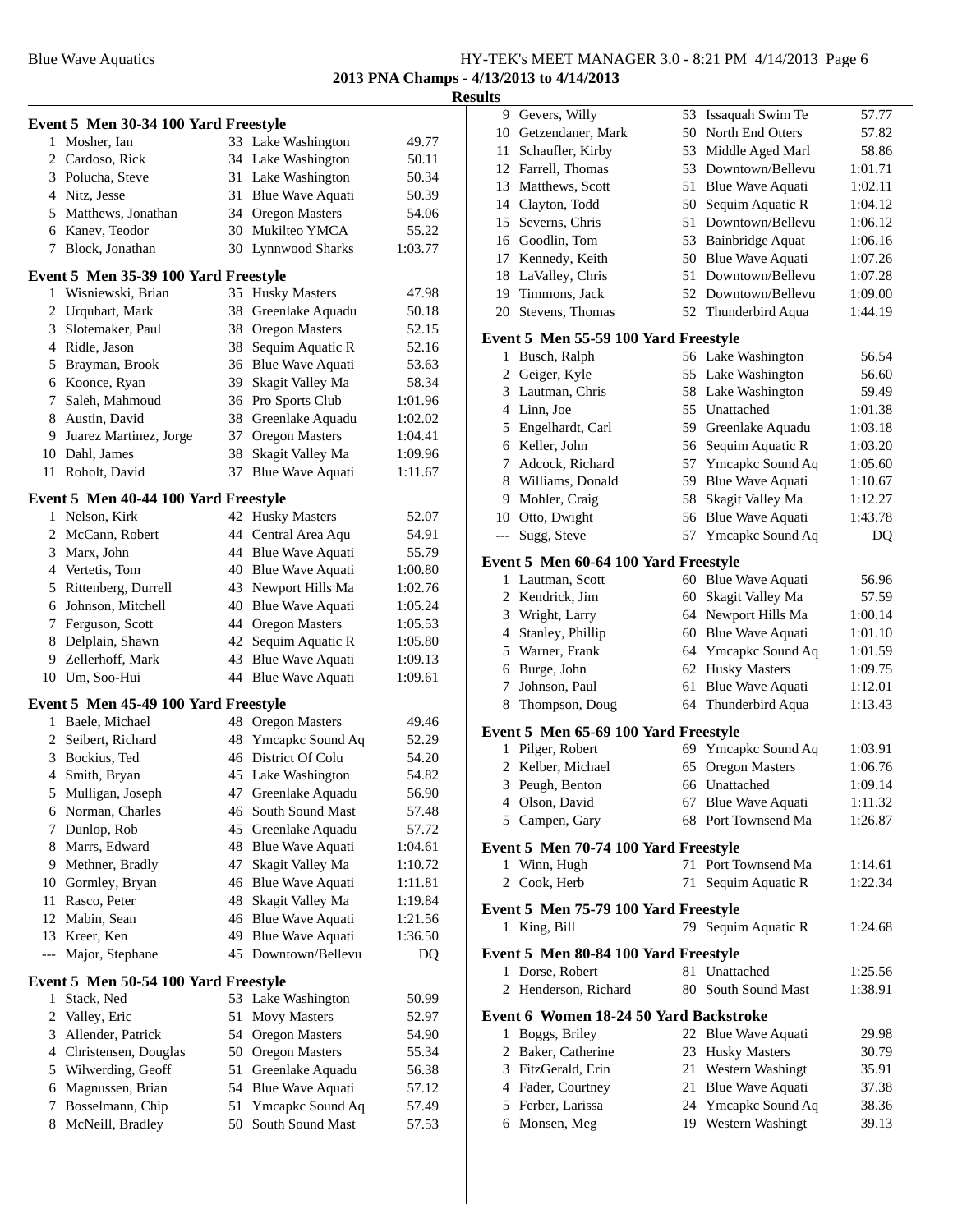**2013 PNA Champs - 4/13/2013 to 4/14/2013 Results**

| Event 6 Women 25-29 50 Yard Backstroke |    |                     |         |
|----------------------------------------|----|---------------------|---------|
| 1 Oram, Lindsey                        |    | 27 Lake Washington  | 30.81   |
| 2 Tourigny, Brittany                   |    | 29 Greenlake Aquadu | 32.02   |
| 3 Braggin, Jacquelyn                   |    | 26 Husky Masters    | 36.03   |
| Event 6 Women 30-34 50 Yard Backstroke |    |                     |         |
| 1 Horak, Rachel                        |    | 34 Central Area Aqu | 31.30   |
| 2 Winans, Amanda                       |    | 30 Husky Masters    | 35.37   |
| Event 6 Women 35-39 50 Yard Backstroke |    |                     |         |
| 1 Wetstone, Susan                      |    | 39 Greenlake Aquadu | 29.28   |
| 2 Nordberg, Carrie                     |    | 37 Downtown/Bellevu | 34.38   |
| 3 Ashmann-Rice, Chericka               |    | 39 Central Area Aqu | 34.74   |
| 4 Mahar, Rachel                        |    | 35 Blue Wave Aquati | 42.17   |
| 5 Sundin, Caitlin                      |    | 37 Sequim Aquatic R | 43.06   |
| 6 Deaderick, Rachael                   |    | 38 Blue Wave Aquati | 45.52   |
| Event 6 Women 40-44 50 Yard Backstroke |    |                     |         |
| 1 Moorhead, Amy                        |    | 41 Lake Washington  | 33.39   |
| 2 Mesler, Jennifer                     |    | 42 Blue Wave Aquati | 34.43   |
| 3 Hegarty, Laura                       |    | 42 Bainbridge Aquat | 36.63   |
| 4 Lasley, Stacey                       |    | 41 Mukilteo YMCA    | 37.09   |
| 5 Watland, Jacque                      |    | 44 Aquatic Fanatics | 37.60   |
| 6 Kucinski, Christy                    |    | 44 Lake Washington  | 38.92   |
| 7 Wilson, Andrea                       |    | 44 Bainbridge Aquat | 39.32   |
| Event 6 Women 45-49 50 Yard Backstroke |    |                     |         |
| 1 Hansen, Setsuko                      |    | 48 Mukilteo YMCA    | 33.60   |
| 2 Southwell, Jennifer                  |    | 46 Blue Wave Aquati | 37.51   |
| 3 Marrs, Susan                         |    | 47 Blue Wave Aquati | 38.45   |
| --- Harris, Amy                        |    | 46 Husky Masters    | DQ      |
| Event 6 Women 50-54 50 Yard Backstroke |    |                     |         |
| 1 Courtney, Zena                       |    | 53 Blue Wave Aquati | 31.64   |
| 2 Dahl, Lisa                           |    | 51 Central Area Aqu | 32.93   |
| 3 Lindley, Jane                        |    | 51 Bainbridge Aquat | 35.33   |
| 4 Diddams, Margaret                    |    | 51 North End Otters | 36.11   |
| 5 Hickel, Jessie                       |    | 54 Blue Wave Aquati | 40.21   |
| 6 Oliver, Kathleen                     |    | 54 Blue Wave Aquati | 46.50   |
| 7 Underbrink, Mary                     |    | 53 Lake Washington  | 48.50   |
| Event 6 Women 55-59 50 Yard Backstroke |    |                     |         |
| Jaeger, Dawn<br>1                      |    | 56 Lake Washington  | 38.46   |
| Morris, Kathy<br>$\overline{2}$        | 57 | South Sound Mast    | 57.30   |
| 3 Goldberg, Jennie                     |    | 59 Central Area Aqu | 1:00.93 |
| Event 6 Women 60-64 50 Yard Backstroke |    |                     |         |
| 1 Davis, Charlotte                     |    | 62 Lake Washington  | 33.52   |
| 2 Casey, Kathrine                      |    | 64 Ft. Steilacoom   | 42.00   |
| 3 Kassen, Elizabeth                    |    | 61 South Sound Mast | 42.25   |
| 4 Blackburn, Jean                      |    | 61 Blue Wave Aquati | 43.28   |
| 5 Loper, Laurie                        |    | 60 Blue Wave Aquati | 50.70   |
| 6 Uchino, Yumiko                       |    | 62 Greenlake Aquadu | 56.34   |
| Event 6 Women 65-69 50 Yard Backstroke |    |                     |         |
| 1 Dillon, Sally                        |    | 66 Bellevue Club    | 45.16   |
| Event 6 Women 70-74 50 Yard Backstroke |    |                     |         |
| 1 Ward, Joy                            |    | 70 Oregon Masters   | 39.45   |
| 2 Frid, Barbara                        |    | 70 Oregon Masters   | 40.88   |
| 3 Macclellan, Mary                     |    | 70 Unattached       | 47.27   |
| 4 Getzendaner, Janet                   |    | 72 North End Otters | 53.15   |
|                                        |    |                     |         |

|                 | Event 6 Men 18-24 50 Yard Backstroke  |    |                     |       |
|-----------------|---------------------------------------|----|---------------------|-------|
| $\mathbf{1}$    | Arendt, Kramer                        |    | 23 Blue Wave Aquati | 27.84 |
|                 | 2 Phelan, Cole                        | 21 | Western Washingt    | 28.67 |
|                 | 3 Gomez Iriondo, Agustin              |    | 22 Skagit Valley Ma | 29.93 |
|                 | Event 6 Men 25-29 50 Yard Backstroke  |    |                     |       |
|                 | 1 Chapman, Chris                      |    | 26 Lake Washington  | 23.92 |
|                 | 2 Yung, Cejih                         |    | 27 Lake Washington  | 26.85 |
|                 | 3 Schlank, Evan                       |    | 28 District Of Colu | 28.68 |
|                 | 4 Postetter, David                    |    | 26 Lake Washington  | 29.09 |
|                 | 5 O'Hern, David                       |    | 29 Husky Masters    | 30.21 |
|                 | 6 Robertson, Ryan                     |    | 26 Orca Swim Club   | 30.43 |
|                 | 7 Tyler, Connor                       |    | 28 Lynnwood Sharks  | 32.61 |
|                 | 8 Scott, Michael                      |    | 26 Lake Washington  | 33.32 |
|                 | 9 Bernhoft, Erik                      | 29 | Sequim Aquatic R    | 36.43 |
|                 | Event 6 Men 30-34 50 Yard Backstroke  |    |                     |       |
|                 | 1 Wiederhold, Scott                   |    | 34 Blue Wave Aquati | 28.08 |
|                 | 2 Tourigny, David                     |    | 33 Greenlake Aquadu | 30.52 |
| 3               | Solano Ramirez, Sergio                |    | 33 Unattached       | 35.39 |
|                 | Event 6 Men 35-39 50 Yard Backstroke  |    |                     |       |
| 1               | Koonce, Ryan                          | 39 | Skagit Valley Ma    | 35.42 |
|                 |                                       |    |                     |       |
|                 | Event 6 Men 40-44 50 Yard Backstroke  |    |                     |       |
|                 | 1 Knispel, Jason                      |    | 43 South Sound Mast | 33.24 |
|                 | 2 Lo, Eddie                           |    | 42 Blue Wave Aquati | 36.32 |
|                 | Event 6 Men 45-49 50 Yard Backstroke  |    |                     |       |
|                 | 1 Mulligan, Joseph                    |    | 47 Greenlake Aquadu | 31.15 |
|                 | 2 Patterson, Tyler                    |    | 46 Blue Wave Aquati | 33.11 |
|                 | 3 Major, Stephane                     |    | 45 Downtown/Bellevu | 36.27 |
|                 | 4 Rasco, Peter                        |    | 48 Skagit Valley Ma | 48.74 |
|                 | Event 6  Men 50-54 50 Yard Backstroke |    |                     |       |
|                 | 1 Steenbeeke, Alain                   |    | 51 Ymcapkc Sound Aq | 27.51 |
|                 | 2 Olliges, Paul                       | 51 | Greenlake Aquadu    | 27.60 |
|                 | 3 Portelance, Doug                    |    | 54 Lake Washington  | 28.03 |
|                 | 4 Dodds, Joel                         |    | 50 Mukilteo YMCA    | 28.42 |
|                 | 5 Powell, Frank                       |    | 53 South Sound Mast | 32.21 |
|                 | 6 Kennedy, Keith                      |    | 50 Blue Wave Aquati | 35.39 |
| $7\overline{ }$ | Allen, Jon                            | 52 | Skagit Valley Ma    | 35.87 |
| 8               | Farrell, Thomas                       |    | 53 Downtown/Bellevu | 35.97 |
| 9               | Huckabee, John                        |    | 54 North End Otters | 46.76 |
|                 | Event 6  Men 55-59 50 Yard Backstroke |    |                     |       |
| 1               | Mc Intyre, Mike                       |    | 59 Lake Washington  | 27.67 |
|                 | 2 Mange, James                        | 55 | Ymcapkc Sound Aq    | 32.25 |
|                 | 3 Adcock, Richard                     | 57 | Ymcapkc Sound Aq    | 36.45 |
|                 | 4 Hartwig, Bob                        | 58 | Blue Wave Aquati    | 40.05 |
|                 | 5 Helm, Charlie                       |    | 56 Oregon Masters   | 52.44 |
|                 | 6 Otto, Dwight                        |    | 56 Blue Wave Aquati | 54.46 |
|                 | Event 6 Men 60-64 50 Yard Backstroke  |    |                     |       |
|                 | 1 Warner, Frank                       |    | 64 Ymcapkc Sound Aq | 32.92 |
| $\overline{c}$  | Stanley, Phillip                      | 60 | Blue Wave Aquati    | 33.86 |
| 3               | Voegtlen, Barney                      |    | 64 Bainbridge Aquat | 35.64 |
|                 | Event 6 Men 65-69 50 Yard Backstroke  |    |                     |       |
| 1               | Campen, Gary                          |    | 68 Port Townsend Ma | 43.66 |
| 2               | McKinlay, Michael                     | 69 | Downtown/Bellevu    | 57.18 |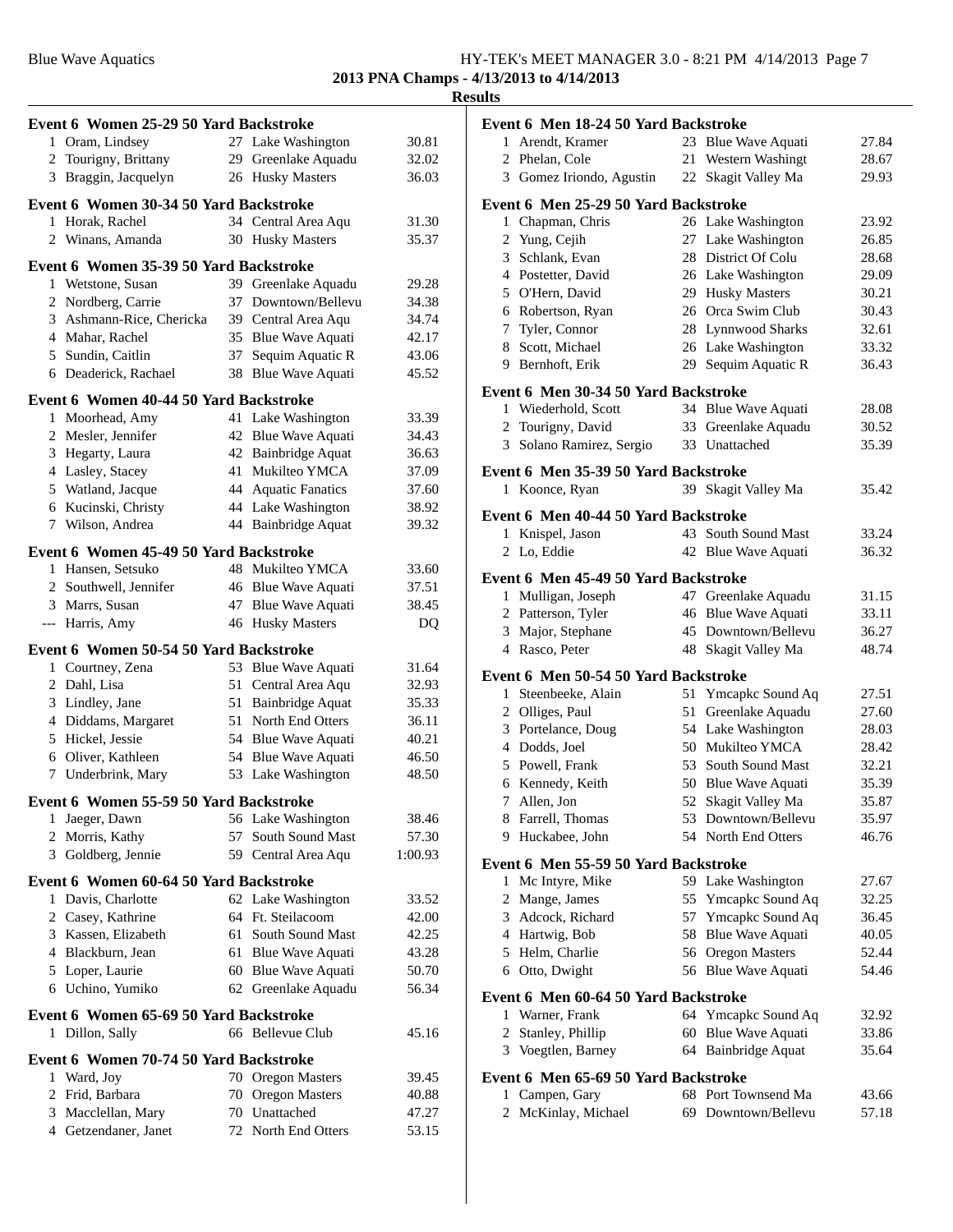## Blue Wave Aquatics **HY-TEK's MEET MANAGER 3.0 - 8:21 PM 4/14/2013** Page 8 **2013 PNA Champs - 4/13/2013 to 4/14/2013**

| Event 6 Men 70-74 50 Yard Backstroke<br>1 Cook, Herb              | 71 | Sequim Aquatic R        | 45.60   |
|-------------------------------------------------------------------|----|-------------------------|---------|
| Event 6 Men 75-79 50 Yard Backstroke<br>1 Thayer, George          |    | 77 Oregon Masters       | 39.98   |
| Event 6 Men 80-84 50 Yard Backstroke<br>1 Ellingson, Don          |    | 80 Ymcapkc Sound Aq     | 1:20.89 |
| Event 7 Women 18-24 200 Yard Breaststroke<br>1 Landenburger, June |    | 20 Husky Masters        | 2:54.02 |
| Event 7 Women 30-34 200 Yard Breaststroke                         |    |                         |         |
| 1 Faith, Jenny                                                    | 31 | Oregon Masters          | 2:44.48 |
| 2 Hagensick, Janna                                                | 33 | Blue Wave Aquati        | 2:48.93 |
| 3 Cardoso, Jane                                                   |    | 31 Lake Washington      | 2:49.53 |
| Event 7 Women 35-39 200 Yard Breaststroke                         |    |                         |         |
| 1 Nordberg, Carrie                                                |    | 37 Downtown/Bellevu     | 2:38.27 |
| 2 Lauzon, Chantal                                                 |    | 39 Canada               | 3:02.55 |
| 3 Wellock, Kimbra                                                 |    | 35 Blue Wave Aquati     | 3:05.83 |
| 4 Brumley, Sadie                                                  |    | 36 Monroe YMCA Mast     | 3:17.33 |
| 5 Neely, Wendy                                                    |    | 38 Blue Wave Aquati     | 3:21.67 |
|                                                                   |    |                         |         |
| Event 7 Women 40-44 200 Yard Breaststroke                         |    |                         |         |
| 1 Werner, Haleigh                                                 |    | 44 South Sound Mast     | 2:38.05 |
| 2 Nordquist, Melissa                                              |    | 40 Blue Wave Aquati     | 2:49.55 |
| 3 Johnson, Diana                                                  |    | 42 Blue Wave Aquati     | 3:19.59 |
| 4 Hope, Carolyn                                                   |    | 42 North End Otters     | 3:25.06 |
| Event 7 Women 45-49 200 Yard Breaststroke                         |    |                         |         |
| 1 Burris, Mary                                                    |    | 47 North End Otters     | 3:52.07 |
|                                                                   |    |                         |         |
| Event 7 Women 50-54 200 Yard Breaststroke<br>1 Berg, Tonya        |    | 54 Greenlake Aquadu     | 2:53.14 |
| 2 Andrade, Julie                                                  | 52 | <b>Oregon Masters</b>   | 3:14.89 |
| 3 Collins, Deirdre                                                | 51 | <b>North End Otters</b> | 3:37.88 |
| 4 Coleman, Jan                                                    | 52 | Middle Aged Marl        | 3:44.12 |
|                                                                   |    |                         |         |
| Event 7 Women 55-59 200 Yard Breaststroke                         |    |                         |         |
| 1 Hair, Margaret                                                  |    | 58 Hydropower Maste     | 3:14.29 |
| 2 Roetman, Karen                                                  |    | 56 Central Area Aqu     | 3:55.08 |
| 3 Goldberg, Jennie                                                |    | 59 Central Area Aqu     | 5:00.24 |
| Event 7 Women 60-64 200 Yard Breaststroke                         |    |                         |         |
| --- Loper, Laurie                                                 |    | 60 Blue Wave Aquati     | DQ      |
| Event 7 Women 70-74 200 Yard Breaststroke                         |    |                         |         |
| 1 Snow, Charlotte                                                 |    | 73 Ymcapkc Sound Aq     | 4:39.88 |
| Event 7 Men 18-24 200 Yard Breaststroke                           |    |                         |         |
| 1 Terry, Dallin                                                   |    | 19 Blue Wave Aquati     | 2:39.64 |
|                                                                   |    |                         |         |
| Event 7 Men 25-29 200 Yard Breaststroke                           |    |                         |         |
| 1 Miller, Aaron                                                   |    | 29 Lake Washington      | 2:37.50 |
| 2 Robertson, Ryan                                                 |    | 26 Orca Swim Club       | 2:51.52 |
| Event 7 Men 30-34 200 Yard Breaststroke<br>1 Nitz, Jesse          | 31 | Blue Wave Aquati        | 2:14.48 |
| Event 7 Men 35-39 200 Yard Breaststroke                           |    |                         |         |
| 1 Polito, Chip                                                    |    | 36 Oregon Masters       | 2:25.26 |
|                                                                   |    |                         |         |
| Event 7 Men 40-44 200 Yard Breaststroke<br>1 Doherty, Todd        |    | 42 Bellevue Club        | 2:18.97 |
|                                                                   |    |                         |         |

| 2            | Van Pelt, Darren                                           | 43       | Lake Washington                              | 2:50.31            |
|--------------|------------------------------------------------------------|----------|----------------------------------------------|--------------------|
|              | 3 Schulz, Tom                                              | 42       | South Sound Mast                             | 3:07.70            |
|              | 4 Ness, Kerry                                              | 43       | Skagit Valley Ma                             | 3:08.72            |
|              | Event 7 Men 45-49 200 Yard Breaststroke                    |          |                                              |                    |
| 1            | Sullivan, Scot                                             |          | 46 Oregon Masters                            | 2:29.41            |
|              | 2 Esko, Kevin                                              | 47       | Unattached                                   | 2:31.30            |
|              | 3 Hettich, Mike                                            |          | 48 Unattached                                | 2:31.44            |
|              | 4 Waud, Timothy                                            |          | 45 Oregon Masters                            | 2:34.74            |
|              | 5 Norman, Charles                                          |          | 46 South Sound Mast                          | 2:37.04            |
|              | 6 Scrivner, Craig                                          |          | 46 Hydropower Maste                          | 2:38.22            |
|              | 7 Dolven, Eric                                             |          | 45 Unattached                                | 2:50.81            |
|              | 8 Rasco, Peter                                             | 48       | Skagit Valley Ma                             | 4:15.78            |
|              | Event 7 Men 50-54 200 Yard Breaststroke                    |          |                                              |                    |
| $\mathbf{1}$ | Allender, Patrick                                          |          | 54 Oregon Masters                            | 2:22.62            |
|              | 2 Phillips, Dan                                            | 50       | Lake Washington                              | 2:32.16            |
|              | 3 Smith, Dan<br>4 Howell, Richard                          | 50       | <b>Blue Wave Aquati</b><br>53 Oregon Masters | 2:38.40<br>2:39.09 |
|              |                                                            | 51       | Lake Washington                              | 2:43.65            |
|              | 5 Pearson, Jay<br>6 Severns, Chris                         | 51       | Downtown/Bellevu                             | 2:44.59            |
|              | 7 Goodlin, Tom                                             | 53       | Bainbridge Aquat                             | 2:55.28            |
|              | 8 Ikeda, Paul                                              | 53       | Orca Swim Club                               | 3:21.45            |
|              |                                                            |          |                                              |                    |
|              | Event 7 Men 55-59 200 Yard Breaststroke                    |          |                                              |                    |
|              | 1 Lautman, Chris                                           | 56       | 58 Lake Washington<br>Monroe YMCA Mast       | 2:42.23<br>2:54.59 |
|              | 2 Underbrink, Dan<br>3 Raynolds, William                   | 56       | North End Otters                             | 3:10.87            |
|              | 4 McKay, Scott                                             | 57       | Unattached                                   | 3:27.02            |
|              | 5 Mohler, Craig                                            | 58       | Skagit Valley Ma                             | 3:33.62            |
|              |                                                            |          |                                              |                    |
|              | Event 7 Men 60-64 200 Yard Breaststroke<br>1 Colella, Rick |          | 61 Lake Washington                           |                    |
| $\mathbf{2}$ | Kinlen, Patrick                                            |          | 64 Blue Wave Aquati                          | 2:27.53<br>4:33.90 |
|              |                                                            |          |                                              |                    |
|              | Event 7 Men 65-69 200 Yard Breaststroke                    |          |                                              |                    |
|              | 1 Peterson, Steve                                          |          | 66 Ymcapkc Sound Aq<br><b>Oregon Masters</b> | 2:54.20            |
|              | 2 Bruce, Bob<br>3 Frampton, Jim                            | 65<br>66 | Thunderbird Aqua                             | 3:01.23<br>3:10.52 |
|              | --- Lambert, Roy                                           | 66       | <b>Oregon Masters</b>                        | X2:57.90           |
|              |                                                            |          |                                              |                    |
| T            | Event 8 Women 18-24 100 Yard IM<br>Mangan, Natascha        |          | <b>Husky Masters</b>                         | 1:01.67            |
| 2            | Baker, Catherine                                           | 23<br>23 | <b>Husky Masters</b>                         | 1:04.74            |
| 3            | McCullough, Elyanna                                        | 18       | Ohana Swim Team                              | 1:07.27            |
|              | 4 Bettencourt, Celeste                                     | 24       | <b>Blue Wave Aquati</b>                      | 1:07.37            |
| 5            | Barnick, Angela                                            | 18       | Western Washingt                             | 1:15.07            |
|              | 6 FitzGerald, Erin                                         | 21       | Western Washingt                             | 1:16.56            |
| 7            | Fader, Courtney                                            | 21       | Blue Wave Aquati                             | 1:23.21            |
| 8            | MacDonad, Kelsie                                           | 18       | Sequim Aquatic R                             | 1:23.36            |
| 9            | Ferber, Larissa                                            | 24       | Ymcapkc Sound Aq                             | 1:26.12            |
| 10           | Monsen, Meg                                                | 19       | Western Washingt                             | 1:27.00            |
| 11           | Parejo, Jessica                                            | 19       | Downtown/Bellevu                             | 1:28.23            |
| 12           | Davis, Katherine                                           | 24       | North End Otters                             | 1:29.79            |
|              | Event 8 Women 25-29 100 Yard IM                            |          |                                              |                    |
| 1            | Dinkel, Paloma                                             |          | 25 Lake Washington                           | 58.08              |
| 2            | Oram, Lindsey                                              | 27       | Lake Washington                              | 1:04.66            |
| 3            | Brown, Megan                                               | 26       | Unattached                                   | 1:07.14            |
| 4            | Somera, Christine                                          | 27       | <b>Oregon Masters</b>                        | 1:10.30            |
|              |                                                            |          |                                              |                    |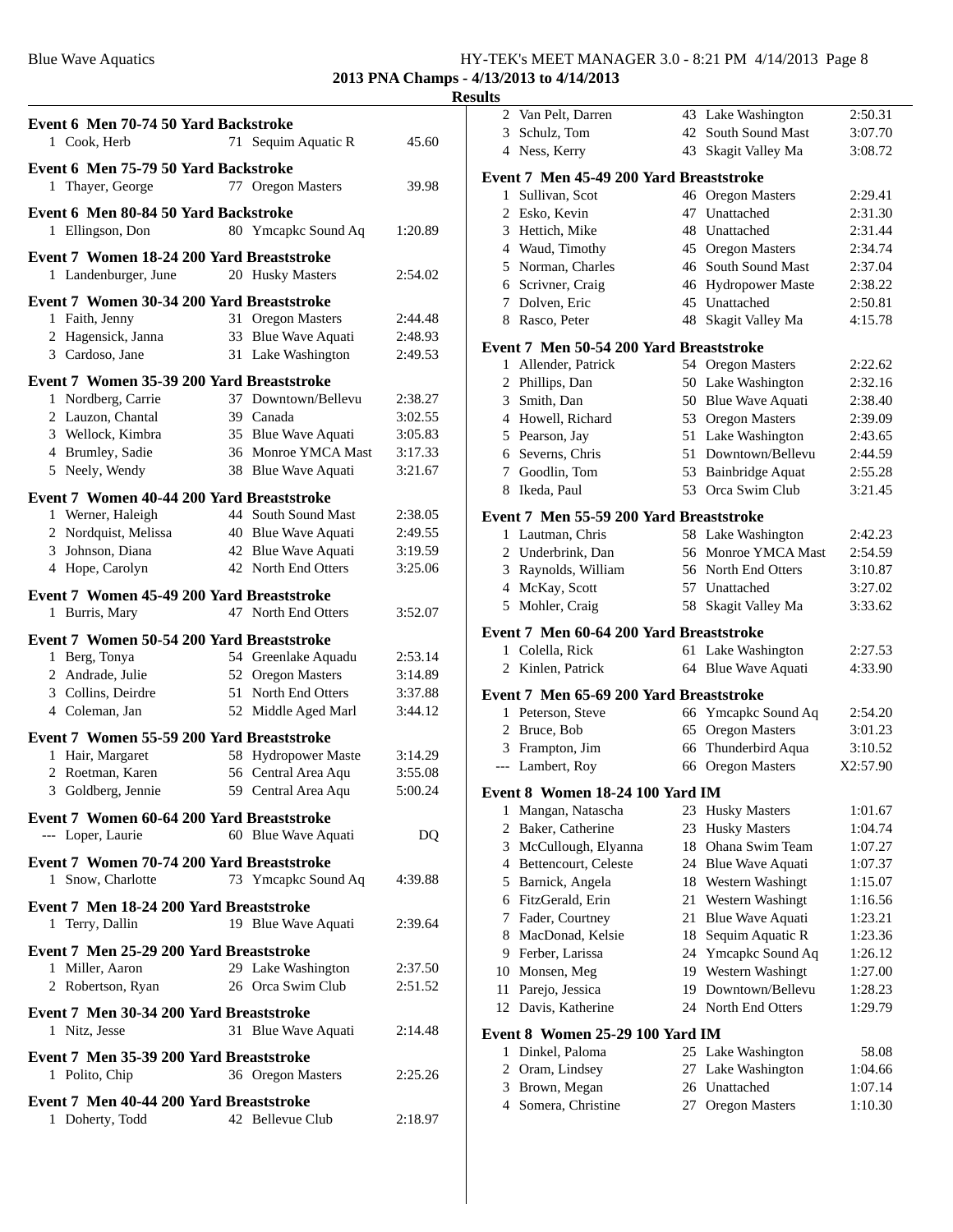|              | Event 8 Women 30-34 100 Yard IM        |    |                         |         |
|--------------|----------------------------------------|----|-------------------------|---------|
| 1            | Hagensick, Janna                       |    | 33 Blue Wave Aquati     | 1:09.48 |
|              | 2 Faith, Jenny                         | 31 | <b>Oregon Masters</b>   | 1:09.63 |
|              | 3 Winans, Amanda                       |    | 30 Husky Masters        | 1:15.22 |
|              | 4 Cruze, Jennifer                      |    | 34 Downtown/Bellevu     | 1:22.64 |
|              | 5 McMullen, Kate                       | 33 | Thunderbird Aqua        | 1:24.12 |
| ---          | Swanberg, Anna                         | 30 | Sequim Aquatic R        | DQ      |
|              | <b>Event 8 Women 35-39 100 Yard IM</b> |    |                         |         |
| 1            | Nordberg, Carrie                       | 37 | Downtown/Bellevu        | 1:06.38 |
| 2            | Matlock, Shannon                       | 35 | Lake Washington         | 1:08.39 |
|              | 3 Bradley, Sarah                       | 38 | Team Columbia At        | 1:12.57 |
|              | 4 Deem, Alison                         |    | 35 Blue Wave Aquati     | 1:14.06 |
|              | 5 Blank, Beth                          | 38 | Skagit Valley Ma        | 1:17.52 |
|              | 6 Neely, Wendy                         |    | 38 Blue Wave Aquati     | 1:26.30 |
|              | 7 Sundin, Caitlin                      | 37 | Sequim Aquatic R        | 1:29.60 |
| 8            | Brumley, Sadie                         | 36 | Monroe YMCA Mast        | 1:33.73 |
| 9            | Deaderick, Rachael                     | 38 | Blue Wave Aquati        | 1:46.63 |
|              | Event 8 Women 40-44 100 Yard IM        |    |                         |         |
| 1            | Keith, Lisa                            |    | 43 Lake Washington      | 1:18.08 |
| 2            | Watland, Jacque                        | 44 | <b>Aquatic Fanatics</b> | 1:21.15 |
| 3            | Holt, Megan                            | 42 | Blue Wave Aquati        | 1:22.57 |
| 4            | Beirne, Katherine                      |    | 43 Sequim Aquatic R     | 1:24.73 |
| 5            | Hegarty, Laura                         |    | 42 Bainbridge Aquat     | 1:26.25 |
|              | 6 Wilson, Andrea                       |    | 44 Bainbridge Aquat     | 1:26.78 |
|              | 7 Hope, Carolyn                        |    | 42 North End Otters     | 1:27.28 |
|              | 8 Johnson, Diana                       |    | 42 Blue Wave Aquati     | 1:30.17 |
|              | 9 Montiel, Julie                       | 43 | Blue Wave Aquati        | 1:38.24 |
|              | 10 McCandless, Diana                   | 43 | South Sound Mast        | 1:40.68 |
|              | Event 8 Women 45-49 100 Yard IM        |    |                         |         |
| 1            | Voss, Julie                            |    | 49 Lake Washington      | 1:15.33 |
|              | 2 Marsh-Limm, Margo                    | 45 | Mukilteo YMCA           | 1:16.85 |
|              | 3 Dennison, Ann                        | 49 | Lake Washington         | 1:18.67 |
|              | 4 Southwell, Jennifer                  |    | 46 Blue Wave Aquati     | 1:18.75 |
| 5            | Jordan, Jill                           |    | 49 Lake Washington      | 1:24.28 |
|              | 6 Rotton, Belinda                      | 48 | Skagit Valley Ma        | 1:24.71 |
| 7            | Harris, Amy                            |    | 46 Husky Masters        | 1:29.39 |
| 8            | Burris, Mary                           | 47 | North End Otters        | 1:46.15 |
|              | <b>Event 8 Women 50-54 100 Yard IM</b> |    |                         |         |
|              | 1 Courtney, Zena                       |    | 53 Blue Wave Aquati     | 1:11.44 |
|              | 2 Berg, Tonya                          | 54 | Greenlake Aquadu        | 1:15.02 |
|              | 3 Dillan, Gloria                       | 53 | North End Otters        | 1:17.81 |
|              | 4 Andrade, Julie                       | 52 | <b>Oregon Masters</b>   | 1:24.77 |
|              | 5 Hoffman, Wendy                       | 50 | Mercer Island Co        | 1:27.64 |
|              | 6 Coleman, Jan                         | 52 | Middle Aged Marl        | 1:37.86 |
|              | 7 Underbrink, Mary                     | 53 | Lake Washington         | 1:39.48 |
|              | 8 Collins, Deirdre                     | 51 | North End Otters        | 1:40.58 |
| $---$        | Oliver, Kathleen                       | 54 | Blue Wave Aquati        | DQ      |
|              | <b>Event 8 Women 55-59 100 Yard IM</b> |    |                         |         |
| $\mathbf{1}$ | Jaeger, Dawn                           |    | 56 Lake Washington      | 1:19.13 |
|              | 2 Hair, Margaret                       | 58 | <b>Hydropower Maste</b> | 1:19.70 |
|              | 3 Keller, Dani                         | 56 | Sequim Aquatic R        | 1:38.52 |
|              | 4 Morris, Kathy                        | 57 | South Sound Mast        | 2:02.93 |
| ---          | Goldberg, Jennie                       |    | 59 Central Area Aqu     | DQ      |

|       | Event 8 Women 60-64 100 Yard IM |    |                         |         |
|-------|---------------------------------|----|-------------------------|---------|
|       | 1 Davis, Charlotte              |    | 62 Lake Washington      | 1:13.44 |
|       | 2 Gettling, Janet               |    | 64 Oregon Masters       | 1:21.95 |
|       | 3 Kassen, Elizabeth             | 61 | South Sound Mast        | 1:23.66 |
|       | 4 Blackburn, Jean               | 61 | <b>Blue Wave Aquati</b> | 1:29.53 |
|       | 5 McDaniel, Kathy               | 61 | Monroe YMCA Mast        | 1:38.72 |
|       | 6 Crowell, Toni                 | 63 | <b>South Sound Mast</b> | 1:49.43 |
|       | 7 Barmore, Catherine            | 62 | Ymcapkc Sound Aq        | 1:50.94 |
|       | 8 Moore, Jane                   | 62 | Blue Wave Aquati        | 2:14.10 |
| $---$ | Loper, Laurie                   |    | 60 Blue Wave Aquati     | DNF     |
|       | Event 8 Women 65-69 100 Yard IM |    |                         |         |
|       | 1 Welch, Sarah                  |    | 66 Central Area Aqu     | 1:28.69 |
| 2     | Bent, Julia                     |    | 65 North End Otters     | 1:40.05 |
|       | 3 Williams, Judy                |    | 65 Blue Wave Aquati     | 1:42.88 |
|       | Event 8 Women 70-74 100 Yard IM |    |                         |         |
|       | 1 Frid, Barbara                 |    | 70 Oregon Masters       | 1:25.24 |
|       | 2 Macclellan, Mary              |    | 70 Unattached           | 1:58.03 |
| 3     | Snow, Charlotte                 |    | 73 Ymcapkc Sound Aq     | 2:09.97 |
|       | Event 8 Men 18-24 100 Yard IM   |    |                         |         |
|       | 1 Cunningham, Tommy             |    | 22 Blue Wave Aquati     | 56.14   |
|       | 2 Darlington, Conner            |    | 20 Western Washingt     | 1:05.06 |
|       | 3 Stearnes, Baylor              |    | 19 Ohana Swim Team      | 1:05.09 |
|       | 4 Jaeger, Nathan                |    | 20 Blue Wave Aquati     | 1:06.21 |
|       | 5 Alcantar, Eduardo             |    | 20 Western Washingt     | 1:07.71 |
|       | 6 Arnold, David                 |    | 20 Ymcapkc Sound Aq     | 1:11.42 |
|       | --- Terry, Dallin               | 19 | <b>Blue Wave Aquati</b> | DQ      |
|       | Event 8 Men 25-29 100 Yard IM   |    |                         |         |
| 1     | Mozharov, Sergey                | 29 | <b>Husky Masters</b>    | 54.77   |
| 2     | Yung, Cejih                     | 27 | Lake Washington         | 54.99   |
| 3     | Clark, Tyler                    | 28 | <b>Husky Masters</b>    | 55.63   |
|       | 4 Jordan, Richard               |    | 26 Bellevue Club        | 57.60   |
|       | 5 Conroy, Chris                 |    | 27 Lake Washington      | 57.85   |
|       | 6 Charles, Jordan               |    | 26 Husky Masters        | 58.32   |
|       | 7 Postetter, David              |    | 26 Lake Washington      | 1:01.45 |
|       | 8 Kim. Matt                     |    | 25 Husky Masters        | 1:03.32 |
|       | 9 Heaton, Jesse                 |    | 28 Downtown/Bellevu     | 1:03.40 |
|       | 10 O'Hern, David                |    | 29 Husky Masters        | 1:08.20 |
| 11    | Phillips, Alex                  |    | 25 Husky Masters        | 1:09.29 |
| 12    | Bernhoft, Erik                  | 29 | Sequim Aquatic R        | 1:10.12 |
| 13    | Scott, Michael                  |    | 26 Lake Washington      | 1:11.57 |
|       | Event 8 Men 30-34 100 Yard IM   |    |                         |         |
| 1     | Mosher, Ian                     |    | 33 Lake Washington      | 57.29   |
|       | 2 Cardoso, Rick                 |    | 34 Lake Washington      | 57.62   |
| 3     | Nitz, Jesse                     | 31 | Blue Wave Aquati        | 57.96   |
|       | 4 Polucha, Steve                | 31 | Lake Washington         | 58.12   |
|       | 5 Wildi, Jonathan               |    | 30 Ymcapkc Sound Aq     | 58.40   |
| 6     | Matthews, Jonathan              | 34 | <b>Oregon Masters</b>   | 1:05.32 |
| 7     | Block, Jonathan                 | 30 | Lynnwood Sharks         | 1:16.12 |
| ---   | Solano Ramirez, Sergio          | 33 | Unattached              | DQ      |
|       | Event 8 Men 35-39 100 Yard IM   |    |                         |         |
| 1     | Urquhart, Mark                  | 38 | Greenlake Aquadu        | 57.63   |
| 2     | Ridle, Jason                    | 38 | Sequim Aquatic R        | 1:00.99 |
| 3     | Austin, David                   | 38 | Greenlake Aquadu        | 1:10.41 |
| 4     | Koonce, Ryan                    | 39 | Skagit Valley Ma        | 1:12.36 |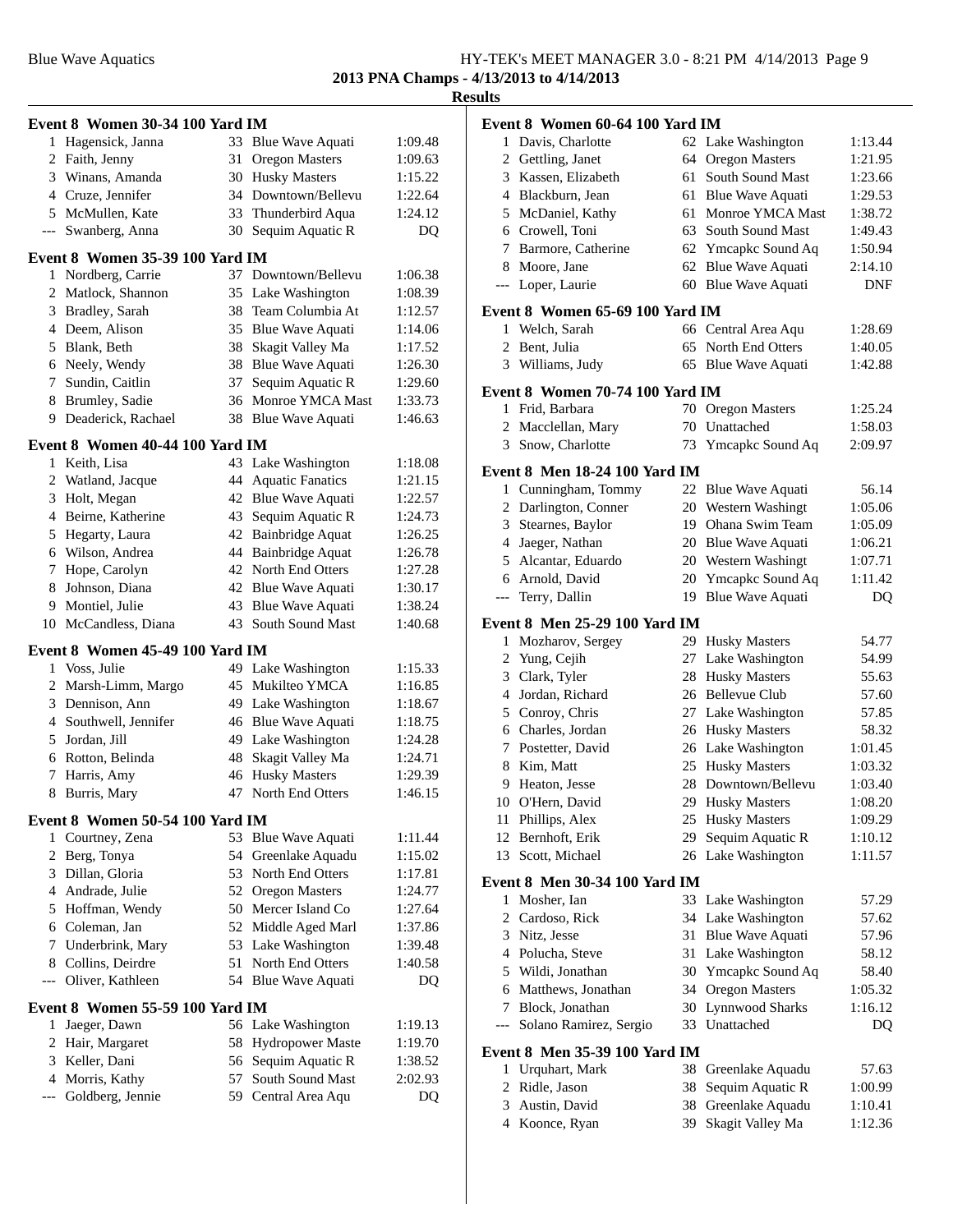#### Blue Wave Aquatics HY-TEK's MEET MANAGER 3.0 - 8:21 PM 4/14/2013 Page 10 **2013 PNA Champs - 4/13/2013 to 4/14/2013**

|          | (Event 8 Men 35-39 100 Yard IM)      |    |                         |                    |
|----------|--------------------------------------|----|-------------------------|--------------------|
|          | 5 Dahl, James                        | 38 | Skagit Valley Ma        | 1:22.61            |
|          | Event 8 Men 40-44 100 Yard IM        |    |                         |                    |
| 1        | Nelson, Kirk                         | 42 | <b>Husky Masters</b>    | 1:00.68            |
| 2        | Winter, Doug                         | 44 | Newport Hills Ma        | 1:03.69            |
|          | 3 Hagedorn, Chad                     |    | 40 Ymcapkc Sound Aq     | 1:05.86            |
|          | 4 Marx, John                         |    | 44 Blue Wave Aquati     | 1:05.94            |
|          | 5 McCann, Robert                     |    | 44 Central Area Aqu     | 1:09.31            |
|          | 6 Rittenberg, Durrell                |    | 43 Newport Hills Ma     | 1:12.26            |
|          | 7 Lo, Eddie                          |    | 42 Blue Wave Aquati     | 1:14.16            |
|          | 8 Ferguson, Scott                    |    | 44 Oregon Masters       | 1:15.13            |
|          | 9 Vertetis, Tom                      |    | 40 Blue Wave Aquati     | 1:15.20            |
| 10       | Schulz, Tom                          | 42 | South Sound Mast        | 1:18.79            |
|          | Event 8 Men 45-49 100 Yard IM        |    |                         |                    |
| 1        | Baele, Michael                       | 48 | Oregon Masters          | 57.33              |
| 2        | Sullivan, Scot                       | 46 | <b>Oregon Masters</b>   | 59.80              |
|          | 3 Seibert, Richard                   |    | 48 Ymcapkc Sound Aq     | 59.98              |
|          | 4 Hettich, Mike                      |    | 48 Unattached           | 1:01.69            |
|          | 5 Porter, Michael                    |    | 46 Lake Washington      | 1:03.48            |
|          | 6 Martin, Dave                       |    | 48 Washington Athle     | 1:04.53            |
|          | 7 Wright, Dave                       |    | 48 Blue Wave Aquati     | 1:05.39            |
| 8        | Mulligan, Joseph                     |    | 47 Greenlake Aquadu     | 1:05.85            |
|          | 9 Patterson, Tyler                   |    | 46 Blue Wave Aquati     | 1:07.94            |
|          | 10 Martin, Rob                       |    | 47 Lake Washington      | 1:08.66            |
|          | 11 Dolven, Eric                      |    | 45 Unattached           | 1:09.38            |
|          | 12 Iyall, Andy                       |    | 46 Blue Wave Aquati     | 1:12.51            |
|          | 13 Marrs, Edward                     |    | 48 Blue Wave Aquati     | 1:17.33            |
| 14       | Major, Stephane                      | 45 | Downtown/Bellevu        | 1:18.44            |
| 15       | Methner, Bradly                      | 47 | Skagit Valley Ma        | 1:26.21            |
|          | <b>Event 8 Men 50-54 100 Yard IM</b> |    |                         |                    |
|          | 1 Steenbeeke, Alain                  | 51 | Ymcapkc Sound Aq        | 59.66              |
|          | 2 Christensen, Douglas               | 50 | <b>Oregon Masters</b>   | 1:01.11            |
|          | 3 Valley, Eric                       | 51 | <b>Movy Masters</b>     | 1:01.51            |
|          | 4 Hathaway, David                    | 52 | Oregon Masters          | 1:03.54            |
|          | 5 Washburne, Brent                   | 51 | <b>Oregon Masters</b>   | 1:03.56            |
|          | 6 Bosselmann, Chip                   | 51 | Ymcapkc Sound Aq        | 1:06.55            |
|          | 7 Gevers, Willy                      | 53 | Issaquah Swim Te        | 1:07.48            |
| 8        | Magnussen, Brian                     | 54 | Blue Wave Aquati        | 1:07.87            |
| 9        | Farrell, Thomas                      | 53 | Downtown/Bellevu        | 1:14.91            |
| 10       | Clayton, Todd                        | 50 | Sequim Aquatic R        | 1:16.88            |
| 11       | Goodlin, Tom                         | 53 | <b>Bainbridge Aquat</b> | 1:17.18            |
| 12       | Allen, Jon                           | 52 |                         | 1:19.11            |
|          |                                      | 54 | Skagit Valley Ma        |                    |
| 13<br>14 | Huckabee, John<br>Stevens, Thomas    | 52 | North End Otters        | 1:31.42<br>2:03.06 |
|          |                                      |    | Thunderbird Aqua        |                    |
|          | Event 8 Men 55-59 100 Yard IM        |    |                         |                    |
| 1        | Busch, Ralph                         |    | 56 Lake Washington      | 1:06.35            |
| 2        | Robinson, Dan                        | 55 | Greenlake Aquadu        | 1:07.47            |
| 3        | Baker, Loren                         | 58 | Downtown/Bellevu        | 1:07.84            |
| 4        | Freeborn, Stephen                    | 57 | Blue Wave Aquati        | 1:10.45            |
| 5        | Mange, James                         | 55 | Ymcapkc Sound Aq        | 1:10.49            |
| 6        | Geiger, Kyle                         | 55 | Lake Washington         | 1:11.30            |
| 7        | Engelhardt, Carl                     | 59 | Greenlake Aquadu        | 1:12.00            |
| 8        | Davis, Dwight                        | 59 | Lake Washington         | 1:12.51            |
| 9        | Keller, John                         | 56 | Sequim Aquatic R        | 1:12.61            |
| 10       | Durban, Eric                         | 57 | Blue Wave Aquati        | 1:14.21            |
|          |                                      |    |                         |                    |

| 11           | Moore, Hugh                                                      | 58 | <b>Blue Wave Aquati</b>     | 1:16.98            |
|--------------|------------------------------------------------------------------|----|-----------------------------|--------------------|
| 12           | Sugg, Steve                                                      | 57 | Ymcapkc Sound Aq            | 1:18.83            |
| 13           | Boleda, Orlando                                                  | 58 | <b>Bainbridge Aquat</b>     | 1:20.90            |
|              | 14 Hartwig, Bob                                                  | 58 | Blue Wave Aquati            | 1:24.15            |
| 15           | Williams, Donald                                                 | 59 | <b>Blue Wave Aquati</b>     | 1:25.03            |
| 16           | Helm, Charlie                                                    | 56 | <b>Oregon Masters</b>       | 1:51.86            |
|              | Event 8 Men 60-64 100 Yard IM                                    |    |                             |                    |
|              | 1 Lautman, Scott                                                 |    | 60 Blue Wave Aquati         | 1:05.11            |
| 2            | Wright, Larry                                                    | 64 | Newport Hills Ma            | 1:08.97            |
|              | 3 Kendrick, Jim                                                  | 60 | Skagit Valley Ma            | 1:13.53            |
|              | 4 Johnson, Paul                                                  | 61 | <b>Blue Wave Aquati</b>     | 1:24.52            |
|              | 5 Thompson, Doug                                                 |    | 64 Thunderbird Aqua         | 1:24.92            |
|              | 6 Piennett, Mark                                                 | 61 | Blue Wave Aquati            | 1:52.44            |
| 7            | Kinlen, Patrick                                                  | 64 | Blue Wave Aquati            | 1:57.30            |
|              | Event 8 Men 65-69 100 Yard IM                                    |    |                             |                    |
| 1            | Peugh, Benton                                                    | 66 | Unattached                  | 1:23.08            |
| 2            | Kelber, Michael                                                  | 65 | <b>Oregon Masters</b>       | 1:23.71            |
| 3            | Olson, David                                                     | 67 | <b>Blue Wave Aquati</b>     | 1:29.16            |
|              | <b>Event 8 Men 70-74 100 Yard IM</b>                             |    |                             |                    |
|              | 1 Landis, Tom                                                    | 71 | <b>Oregon Masters</b>       | 1:11.09            |
|              | Event 8 Men 80-84 100 Yard IM                                    |    |                             |                    |
|              | 1 Dorse, Robert                                                  |    | 81 Unattached               | 1:47.76            |
|              | Event 9 Women 18+200 Yard Medley Relay                           |    |                             |                    |
| $\mathbf{1}$ | Bellevue Club                                                    |    | A                           | 1:55.40            |
|              | 1) Palumbo, Danielle W22                                         |    | 2) Schaeffer, Kathryn W26   |                    |
|              | 3) Bogachus, Brett W26                                           |    | 4) Chang, Marisa W25        |                    |
|              | 2 Blue Wave Aquati                                               |    | A                           | 2:01.18            |
|              | 1) Bettencourt, Celeste W24                                      |    | 2) Hagensick, Janna W33     |                    |
|              | 3) Boggs, Briley W22                                             |    | 4) Nordquist, Melissa W40   |                    |
| 3            | Greenlake Aquadu                                                 |    | A                           | 2:05.16            |
|              | 1) Wetstone, Susan W39                                           |    | 2) Tourigny, Brittany W29   |                    |
|              | 3) Man, Mary-Jane W26                                            |    | 4) Dutton, Dana W24         |                    |
| 4            | <b>Husky Masters</b>                                             |    | А                           | 2:15.25            |
|              | 1) Klobuchar, Madeline W27                                       |    | 2) Harris, Amy W46          |                    |
|              | 3) Winans, Amanda W30                                            |    | 4) Landenburger, June W20   |                    |
| 5            | Downtown/Bellevu                                                 |    | A                           | 2:16.65            |
|              | 1) Johansson, Hanna W46                                          |    | 2) Brooks, Kathleen W29     |                    |
|              | 3) Nordberg, Carrie W37                                          |    | 4) Parejo, Jessica W19      |                    |
|              | 6 Western Washingt                                               |    | Α                           | 2:21.94            |
|              | 1) Monsen, Meg W19                                               |    | 2) McKiernan, Alex W19      |                    |
| 7            | 3) FitzGerald, Erin W21<br>North End Otters                      |    | 4) Barnick, Angela W18<br>Α |                    |
|              | 1) Diddams, Margaret W51                                         |    | 2) Davis, Katherine W24     | 2:28.03            |
|              | 3) Dillan, Gloria W53                                            |    | 4) Hope, Carolyn W42        |                    |
| 8            | Sequim Aquatic R                                                 |    | А                           | 2:41.48            |
|              | 1) MacDonad, Kelsie W18                                          |    | 2) Keller, Dani W56         |                    |
|              | 3) Sundin, Caitlin W37                                           |    | 4) Swanberg, Anna W30       |                    |
| 9            | <b>Blue Wave Aquati</b>                                          |    | Е                           | 2:56.29            |
|              | 1) Edison, Rosamond W39                                          |    | 2) Deaderick, Rachael W38   |                    |
|              | 3) Fader, Courtney W21                                           |    | 4) Ousley, Shauna W25       |                    |
|              |                                                                  |    |                             |                    |
|              | Event 9 Women 25+ 200 Yard Medley Relay<br>$\sim$ W <sub>c</sub> |    |                             | $\Omega$ $\Lambda$ |

| 1 Lake Washington       |                       | 2:02.45 |
|-------------------------|-----------------------|---------|
| 1) Oram, Lindsey W27    | 2) Dinkel, Paloma W25 |         |
| 3) McHenry, Valerie W33 | 4) Cardoso, Jane W31  |         |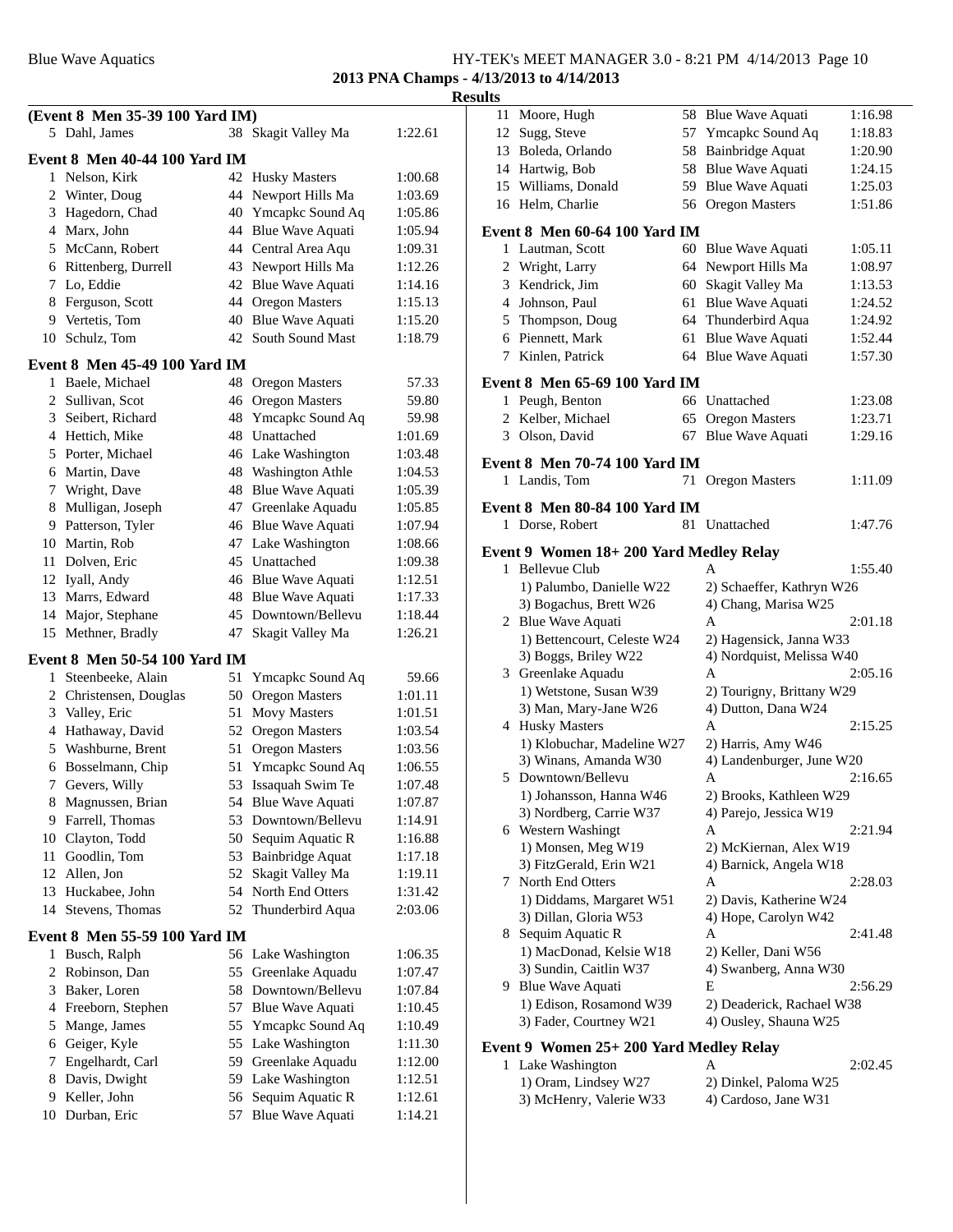#### Blue Wave Aquatics **HY-TEK's MEET MANAGER 3.0 - 8:21 PM 4/14/2013** Page 11 **2013 PNA Champs - 4/13/2013 to 4/14/2013**

#### **Results**

| (Event 9 Women 25+ 200 Yard Medley Relay) |                                                   |                              |         |  |  |
|-------------------------------------------|---------------------------------------------------|------------------------------|---------|--|--|
|                                           | 2 Central Area Aqu                                | A                            | 2:10.19 |  |  |
|                                           | 1) Horak, Rachel W34                              | 2) Dahl, Lisa W51            |         |  |  |
|                                           | 3) Ashmann-Rice, Chericka W: 4) Rickey, Helen W28 |                              |         |  |  |
|                                           | 3 South Sound Mast                                | A                            | 2:45.06 |  |  |
|                                           | 1) Morris, Kathy W57                              | 2) Kassen, Elizabeth W61     |         |  |  |
|                                           | 3) Segovia, Janet W31                             | 4) McCandless, Diana W43     |         |  |  |
|                                           | Event 9 Women 35+ 200 Yard Medley Relay           |                              |         |  |  |
|                                           | 1 Lake Washington                                 | В                            | 2:08.17 |  |  |
|                                           | 1) Jaeger, Dawn W56                               | 2) Voss, Julie W49           |         |  |  |
|                                           | 3) Matlock, Shannon W35                           | 4) Moorhead, Amy W41         |         |  |  |
|                                           | 2 Mukilteo YMCA                                   | A                            | 2:14.40 |  |  |
|                                           | 1) Hansen, Setsuko W48                            | 2) Marsh-Limm, Margo W45     |         |  |  |
|                                           | 3) Polidori, Wendy W43                            | 4) Lasley, Stacey W41        |         |  |  |
|                                           | 3 Bainbridge Aquat                                | А                            | 2:31.15 |  |  |
|                                           | 1) Hegarty, Laura W42                             | 2) Archer, Joy W40           |         |  |  |
|                                           | 3) Wilson, Andrea W44                             | 4) Claesson-Gordon, Lisa W50 |         |  |  |
|                                           | 4 Blue Wave Aquati                                | C                            | 2:33.20 |  |  |
|                                           | 1) Holt, Megan W42                                | 2) Johnson, Diana W42        |         |  |  |
|                                           | 3) White, Mary Ann W54                            | 4) Mahar, Rachel W35         |         |  |  |
|                                           | 5 Lake Washington                                 | D                            | 2:33.49 |  |  |
|                                           | 1) Kucinski, Christy W44                          | 2) Keith, Lisa W43           |         |  |  |
|                                           | 3) Moore, Sheila W54                              | 4) Underbrink, Mary W53      |         |  |  |
| 6                                         | <b>Blue Wave Aquati</b>                           | F                            | 2:34.04 |  |  |
|                                           | 1) Mesler, Jennifer W42                           | 2) Montiel, Julie W43        |         |  |  |
|                                           | 3) Richards, Kelly W43                            | 4) Southwell, Jennifer W46   |         |  |  |
|                                           | Event 9 Women 45+ 200 Yard Medley Relay           |                              |         |  |  |
|                                           | 1 Lake Washington                                 | C                            | 2:18.37 |  |  |
|                                           | 1) Preissler, Stella W64                          | 2) Dennison, Ann W49         |         |  |  |
|                                           | 3) Davis, Charlotte W62                           | 4) Jordan, Jill W49          |         |  |  |
|                                           | 2 Blue Wave Aquati                                | G                            | 2:21.80 |  |  |
|                                           | 1) Courtney, Zena W53                             | 2) Hickel, Jessie W54        |         |  |  |
|                                           | 3) Marrs, Susan W47                               | 4) Menkens, Michelle W56     |         |  |  |
|                                           | 3 North End Otters                                | B                            | 3:07.71 |  |  |
|                                           | 1) Getzendaner, Janet W72                         | 2) Burris, Mary W47          |         |  |  |
|                                           | 3) Bent, Julia W65                                | 4) Collins, Deirdre W51      |         |  |  |
|                                           | Event 9 Women 55+ 200 Yard Medley Relay           |                              |         |  |  |
| 1                                         | Central Area Aqu                                  | Α                            | 3:15.26 |  |  |
|                                           | 1) Goldberg, Jennie W59                           | 2) Roetman, Karen W56        |         |  |  |
|                                           | 3) Welch, Sarah W66                               | 4) Frederick, Jan W58        |         |  |  |
|                                           | 2 Blue Wave Aquati                                | D                            | 3:16.27 |  |  |
|                                           | 1) Duggan, Patricia (Pat) W59                     | 2) Williams, Judy W65        |         |  |  |
|                                           | 3) Blackburn, Jean W61                            | 4) Moore, Jane W62           |         |  |  |
|                                           | Event 10 Men 18+200 Yard Medley Relay             |                              |         |  |  |
|                                           | 1 Lake Washington                                 | C                            | 1:49.35 |  |  |
|                                           | 1) Polucha, Steve M31                             | 2) Cardoso, Rick M34         |         |  |  |
|                                           | 3) Deakyne, Bruce M23                             | 4) Postetter, David M26      |         |  |  |
|                                           | 2 Blue Wave Aquati                                | A                            | 1:51.41 |  |  |
|                                           | 1) Arendt, Kramer M23                             | 2) Cunningham, Tommy M22     |         |  |  |
|                                           | 3) Brayman, Brook M36                             | 4) Terry, Dallin M19         |         |  |  |
|                                           | 3 Western Washingt                                | А                            | 1:55.81 |  |  |
|                                           | 1) Phelan, Cole M21                               | 2) Darlington, Conner M20    |         |  |  |
|                                           | 3) Alcantar, Eduardo M20                          | 4) Hendricks, Dane M19       |         |  |  |
| 4                                         | Ymcapkc Sound Aq                                  | A                            | 1:59.18 |  |  |
|                                           | 1) Carlisle, Patrick M27                          | 2) Arnold, David M20         |         |  |  |
|                                           | 3) Wildi, Jonathan M30                            | 4) Mange, James M55          |         |  |  |
|                                           |                                                   |                              |         |  |  |

| llts |    |                                                  |                                                    |         |
|------|----|--------------------------------------------------|----------------------------------------------------|---------|
|      |    | 5 Husky Masters                                  | Α                                                  | 2:04.01 |
|      |    | 1) O'Hern, David M29                             | 2) Nelson, Kirk M42                                |         |
|      |    | 3) Loustau, Justin M19                           | 4) Burge, John M62                                 |         |
|      | 6  | Downtown/Bellevu                                 | A                                                  | 2:08.00 |
|      |    | 1) Major, Stephane M45                           | 2) Baker, Loren M58                                |         |
|      |    | 3) Heaton, Jesse M28                             | 4) Lohr, Brian M24                                 |         |
|      | 7  | Blue Wave Aquati                                 | Е                                                  | 2:10.05 |
|      |    | 1) Jaeger, Nathan M20<br>3) Bush, Gabe M35       | 2) Johnson, Mitchell M40<br>4) Otto, Jeff M39      |         |
|      | 8  | Skagit Valley Ma                                 | В                                                  | 2:18.85 |
|      |    | 1) Gomez Iriondo, Agustin M2. 2) Ness, Kerry M43 |                                                    |         |
|      |    | 3) Dahl, James M38                               | 4) Rasco, Peter M48                                |         |
|      |    |                                                  |                                                    |         |
|      |    | Event 10 Men 25+ 200 Yard Medley Relay           |                                                    |         |
|      | 1  | Lake Washington                                  | A                                                  | 1:36.79 |
|      |    | 1) Chapman, Chris M26<br>3) Mosher, Ian M33      | 2) Yung, Cejih M27<br>4) Conroy, Chris M27         |         |
|      |    | 2 Husky Masters                                  | A                                                  | 1:38.72 |
|      |    | 1) Wisniewski, Brian M35                         | 2) Charles, Jordan M26                             |         |
|      |    | 3) Clark, Tyler M28                              | 4) Mozharov, Sergey M29                            |         |
|      | 3  | <b>Blue Wave Aquati</b>                          | В                                                  | 1:50.32 |
|      |    | 1) Morgan, Jason M43                             | 2) Nitz, Jesse M31                                 |         |
|      |    | 3) Marx, John M44                                | 4) Wiederhold, Scott M34                           |         |
|      | 4  | Greenlake Aquadu                                 | А                                                  | 1:52.60 |
|      |    | 1) Urquhart, Mark M38                            | 2) Austin, David M38                               |         |
|      |    | 3) Tourigny, David M33                           | 4) Dunlop, Rob M45                                 |         |
|      | 5. | <b>South Sound Mast</b>                          | A                                                  | 1:59.33 |
|      |    | 1) Powell, Frank M53                             | 2) McNeill, Bradley M50                            |         |
|      |    | 3) Knispel, Jason M43                            | 4) Pippin-Timco, Colin M27                         |         |
|      |    | 6 Lake Washington                                | F                                                  | 2:03.23 |
|      |    | 1) Davis, Dwight M59<br>3) Martin, Rob M47       | 2) Miller, Aaron M29<br>4) Scott, Michael M26      |         |
|      |    |                                                  |                                                    |         |
|      |    | Event 10 Men 35+ 200 Yard Medley Relay           |                                                    |         |
|      | 1  | Ymcapkc Sound Aq                                 | A                                                  | 1:55.75 |
|      |    | 1) Steenbeeke, Alain M51                         | 2) Peterson, Steve M66                             |         |
|      |    | 3) Hagedorn, Chad M40<br>2 Lake Washington       | 4) Seibert, Richard M48<br>Е                       | 2:01.53 |
|      |    | 1) Phillips, Dan M50                             | 2) Van Pelt, Darren M43                            |         |
|      |    | 3) Porter, Michael M46                           | 4) Lautman, Chris M58                              |         |
|      |    | 3 Blue Wave Aquati                               | F.                                                 | 2:04.01 |
|      |    | 1) Wright, Dave M48                              | 2) Smith, Dan M50                                  |         |
|      |    | 3) Iyall, Andy M46                               | 4) Zellerhoff, Mark M43                            |         |
|      | 4  | Blue Wave Aquati                                 | C                                                  | 2:17.00 |
|      |    | 1) Vertetis, Tom M40                             | 2) Lo, Eddie M42                                   |         |
|      |    | 3) Patterson, Tyler M46                          | 4) Gormley, Bryan M46                              |         |
|      | 5  | Sequim Aquatic R                                 | Α                                                  | 2:17.15 |
|      |    | 1) Cook, Herb M71                                | 2) Ridle, Jason M38                                |         |
|      |    | 3) Clayton, Todd M50                             | 4) Keller, John M56                                |         |
|      |    | Skagit Valley Ma                                 | А                                                  | DQ      |
|      |    | 1) Methner, Bradly M47                           | 2) Allen, Jon M52<br>4) Kendrick, Jim M60          |         |
|      |    | 3) Koonce, Ryan M39                              |                                                    |         |
|      |    | Event 10 Men 45+ 200 Yard Medley Relay           |                                                    |         |
|      | 1  | Lake Washington                                  | В                                                  | 1:53.74 |
|      |    | 1) Portelance, Doug M54                          | 2) Pearson, Jay M51                                |         |
|      |    | 3) Stack, Ned M53                                | 4) Smith, Bryan M45                                |         |
|      |    | 2 Greenlake Aquadu                               | В                                                  | 1:57.92 |
|      |    | 1) Olliges, Paul M51<br>3) Wilwerding, Geoff M51 | 2) Engelhardt, Carl M59<br>4) Mulligan, Joseph M47 |         |
|      |    |                                                  |                                                    |         |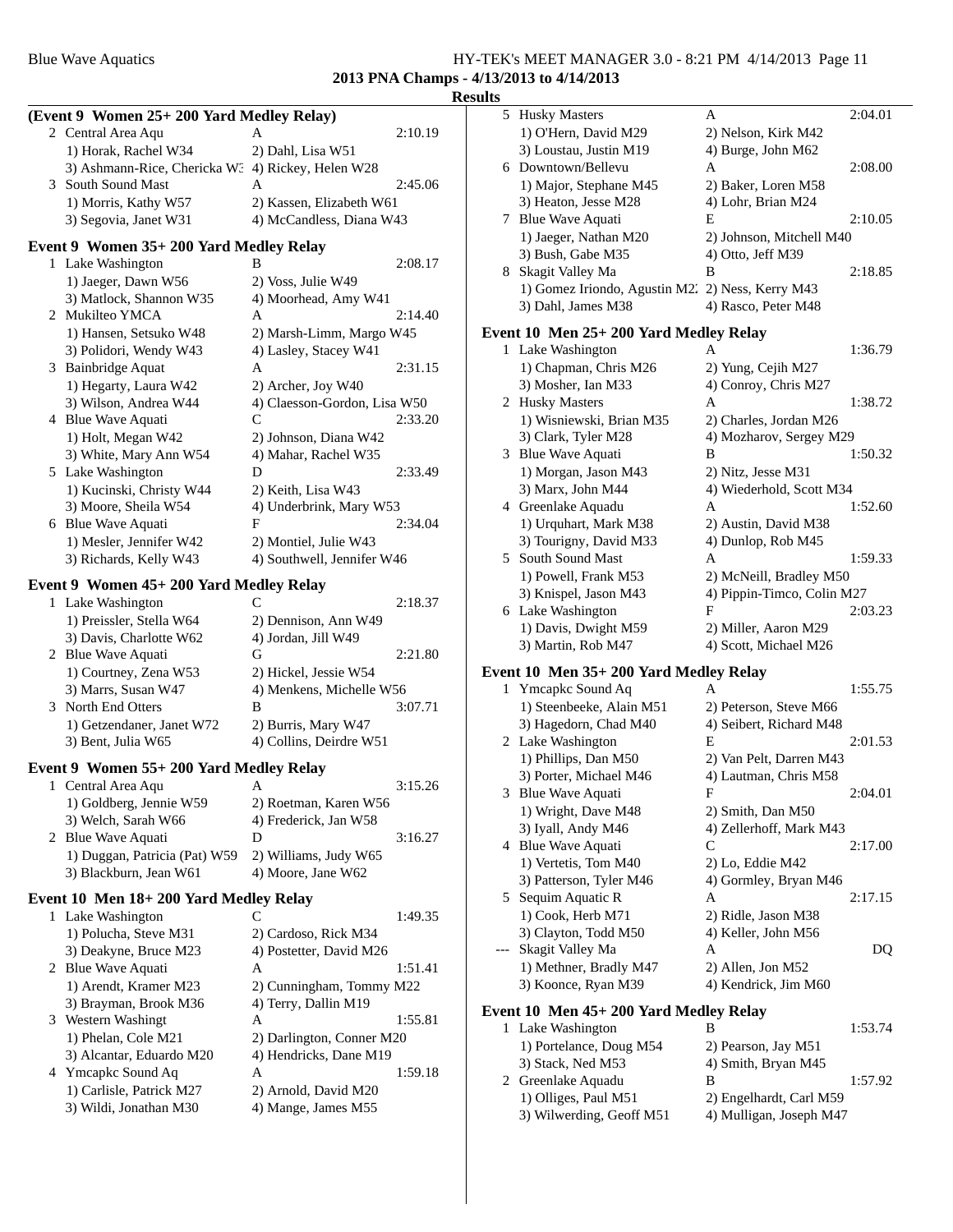|     | (Event 10 Men 45+200 Yard Medley Relay)    |                             |         |
|-----|--------------------------------------------|-----------------------------|---------|
|     | 3 Blue Wave Aquati                         | G                           | 2:18.67 |
|     | 1) Marrs, Edward M48                       | 2) Kennedy, Keith M50       |         |
|     | 3) Matthews, Scott M51                     | 4) Magnussen, Brian M54     |         |
|     | 4 Downtown/Bellevu                         | B                           | 2:36.56 |
|     | 1) McKinlay, Michael M69                   | 2) Severns, Chris M51       |         |
|     | 3) LaValley, Chris M51                     | 4) Farrell, Thomas M53      |         |
|     | Event 10 Men 55+ 200 Yard Medley Relay     |                             |         |
|     | 1 Lake Washington                          | D                           | 1:54.77 |
|     | 1) Mc Intyre, Mike M59                     | 2) Colella, Rick M61        |         |
|     | 3) Geiger, Kyle M55                        | 4) Busch, Ralph M56         |         |
|     | 2 Blue Wave Aquati                         | Н                           | 2:10.79 |
|     | 1) Freeborn, Stephen M57                   | 2) Hartwig, Bob M58         |         |
|     | 3) Lautman, Scott M60                      | 4) Durban, Eric M57         |         |
| --- | Blue Wave Aquati                           | L                           | DQ      |
|     | 1) Stanley, Phillip M60                    | 2) Williams, Donald M59     |         |
|     | 3) Moore, Hugh M58                         | 4) Johnson, Paul M61        |         |
| --- | Blue Wave Aquati                           | J                           | DQ      |
|     | 1) Piennett, Mark M61                      | 2) Kinlen, Patrick M64      |         |
|     | 3) Olson, David M67                        | 4) Otto, Dwight M56         |         |
|     | Event 11 Mixed 18+200 Yard Freestyle Relay |                             |         |
|     | 1 Blue Wave Aquati                         | A                           | 1:38.97 |
|     | 1) Bettencourt, Celeste W24                | 2) Boggs, Briley W22        |         |
|     | 3) Arendt, Kramer M23                      | 4) Cunningham, Tommy M22    |         |
|     | 2 Husky Masters                            | А                           | 1:41.23 |
|     | 1) Klobuchar, Madeline W27                 | 2) Clark, Tyler M28         |         |
|     | 3) Loustau, Justin M19                     | 4) Mangan, Natascha W23     |         |
| 3   | <b>Husky Masters</b>                       | B                           | 1:41.97 |
|     | 1) Mozharov, Sergey M29                    | 2) Braggin, Jacquelyn W26   |         |
|     | 3) Baker, Catherine W23                    | 4) Charles, Jordan M26      |         |
|     | 4 Greenlake Aquadu                         | A                           | 1:45.81 |
|     | 1) Urquhart, Mark M38                      | 2) Dutton, Dana W24         |         |
|     | 3) Wetstone, Susan W39                     | 4) Austin, David M38        |         |
| 5   | Western Washingt                           | А                           | 1:47.60 |
|     | 1) Phelan, Cole M21                        | 2) McKiernan, Alex W19      |         |
|     | 3) Lowder, Kaitlyn W20                     | 4) Hendricks, Dane M19      |         |
| 6   | Ymcapkc Sound Aq                           | A                           | 1:49.14 |
|     | 1) Ferber, Larissa W24                     | 2) Seibert, Richard M48     |         |
|     | 3) Arkell, Katy W31                        | 4) Wildi, Jonathan M30      |         |
| 7   | Western Washingt                           | В                           | 1:55.74 |
|     | 1) Alcantar, Eduardo M20                   | 2) FitzGerald, Erin W21     |         |
|     | 3) Barnick, Angela W18                     | 4) Canfield, Joe M19        |         |
| 8   | Sequim Aquatic R                           | A                           | 1:57.30 |
|     | 1) MacDonad, Kelsie W18                    | 2) Beirne, Katherine W43    |         |
|     | 3) Clayton, Todd M50                       | 4) Ridle, Jason M38         |         |
| 9   | Downtown/Bellevu                           | В                           | 2:04.15 |
|     | 1) LaValley, Chris M51                     | 2) Parejo, Jessica W19      |         |
|     | 3) Lalonde, Gina W28                       | 4) Farrell, Thomas M53      |         |
| 10  | Blue Wave Aquati                           | В                           | 2:05.17 |
|     | 1) Terry, Dallin M19                       | 2) Jaeger, Nathan M20       |         |
| 11  | 3) Ousley, Shauna W25<br>South Sound Mast  | 4) Fader, Courtney W21<br>Α | 2:16.91 |
|     | 1) Powell, Valerie W19                     | 2) Segovia, Janet W31       |         |
|     | 3) McNeill, Bradley M50                    | 4) Pippin-Timco, Colin M27  |         |
|     |                                            |                             |         |

| . |                                             |                       |         |
|---|---------------------------------------------|-----------------------|---------|
|   | Event 11 Mixed 25+ 200 Yard Freestyle Relay |                       |         |
|   | 1 Lake Washington                           |                       | 1:33.04 |
|   | 1) Moorhead, Amy W41                        | 2) Dinkel, Paloma W25 |         |
|   | 3) Cardoso, Rick M34                        | 4) Chapman, Chris M26 |         |
|   | 2 Lake Washington                           | в                     | 1:39.74 |
|   | 1) McHenry, Valerie W33                     | 2) Polucha, Steve M31 |         |
|   | 3) Oram, Lindsey W27                        | 4) Yung, Cejih M27    |         |
|   |                                             |                       |         |

| 3   | Blue Wave Aquati           | C                         | 1:42.66 |
|-----|----------------------------|---------------------------|---------|
|     | 1) Brayman, Brook M36      | 2) Nitz, Jesse M31        |         |
|     | 3) Hagensick, Janna W33    | 4) Nordquist, Melissa W40 |         |
|     | 4 Oregon Masters           | A                         | 1:43.84 |
|     | 1) Matthews, Jonathan M34  | 2) Faith, Jenny W31       |         |
|     | 3) Somera, Christine W27   | 4) Polito, Chip M36       |         |
| 5.  | Mukilteo YMCA              | A                         | 1:47.37 |
|     | 1) Kanev, Teodor M30       | 2) Hansen, Setsuko W48    |         |
|     | 3) Dodds, Joel M50         | 4) Polidori, Wendy W43    |         |
| 6   | Blue Wave Aquati           | E                         | 1:51.52 |
|     | 1) Southwell, Jennifer W46 | 2) Marx, John M44         |         |
|     | 3) Mesler, Jennifer W42    | 4) Wiederhold, Scott M34  |         |
| 7   | Central Area Aqu           | A                         | 1:51.74 |
|     | 1) Dahl, Lisa W51          | 2) McCann, Robert M44     |         |
|     | 3) Murphy, Patrick M58     | 4) Rickey, Helen W28      |         |
| 8   | Greenlake Aquadu           | A                         | 1:51.86 |
|     | 1) Dunlop, Rob M45         | 2) Berg, Tonya W54        |         |
|     | 3) Man, Mary-Jane W26      | 4) Wilwerding, Geoff M51  |         |
| 9   | Downtown/Bellevu           | A                         | 1:53.99 |
|     | 1) Cruze, Jennifer W34     | 2) Major, Stephane M45    |         |
|     | 3) Heaton, Jesse M28       | 4) Nordberg, Carrie W37   |         |
| 10  | Sequim Aquatic R           | A                         | 2:03.57 |
|     | 1) Swanberg, Anna W30      | 2) Bernhoft, Erik M29     |         |
|     | 3) Sundin, Caitlin W37     | 4) Delplain, Shawn M42    |         |
| --- | Blue Wave Aquati           | D                         | DQ      |
|     | 1) Deem, Alison W35        | 2) Gross, Lynn W52        |         |
|     | 3) Morgan, Jason M43       |                           |         |

# **Event 11 Mixed 35+ 200 Yard Freestyle Relay**<br>1 Lake Washington E

| 1            | Lake Washington          | E                        | 1:46.88 |
|--------------|--------------------------|--------------------------|---------|
|              | 1) Keith, Lisa W43       | 2) Matlock, Shannon W35  |         |
|              | 3) Martin, Rob M47       | 4) Colella, Rick M61     |         |
| $\mathbf{2}$ | Skagit Valley Ma         | A                        | 1:56.95 |
|              | 1) Koonce, Ryan M39      | 2) Rotton, Belinda W48   |         |
|              | 3) Blank, Beth W38       | 4) Kendrick, Jim M60     |         |
| 3            | Bainbridge Aquat         | A                        | 1:59.87 |
|              | 1) Goodlin, Tom M53      | 2) Archer, Joy W40       |         |
|              | 3) Lindley, Jane W51     | 4) Boleda, Orlando M58   |         |
| 4            | Blue Wave Aquati         | G                        | 2:03.76 |
|              | 1) Johnson, Mitchell M40 | 2) Holt, Megan W42       |         |
|              | 3) Johnson, Diana W42    | 4) Roholt, David M37     |         |
| 5.           | Blue Wave Aquati         | F                        | 2:04.13 |
|              | 1) Richards, Kelly W43   | 2) Lo, Eddie M42         |         |
|              | 3) Neely, Wendy W38      | 4) Vertetis, Tom M40     |         |
| 6.           | Lake Washington          | G                        | 2:04.80 |
|              | 1) Reiss, Angel W43      | 2) Kucinski, Christy W44 |         |
|              | 3) Van Pelt, Darren M43  | 4) Davis, Dwight M59     |         |
| 7            | <b>South Sound Mast</b>  | B                        | 2:11.51 |
|              | 1) Knispel, Jason M43    | 2) Morris, Kathy W57     |         |
|              | 3) Kassen, Elizabeth W61 | 4) Powell, Frank M53     |         |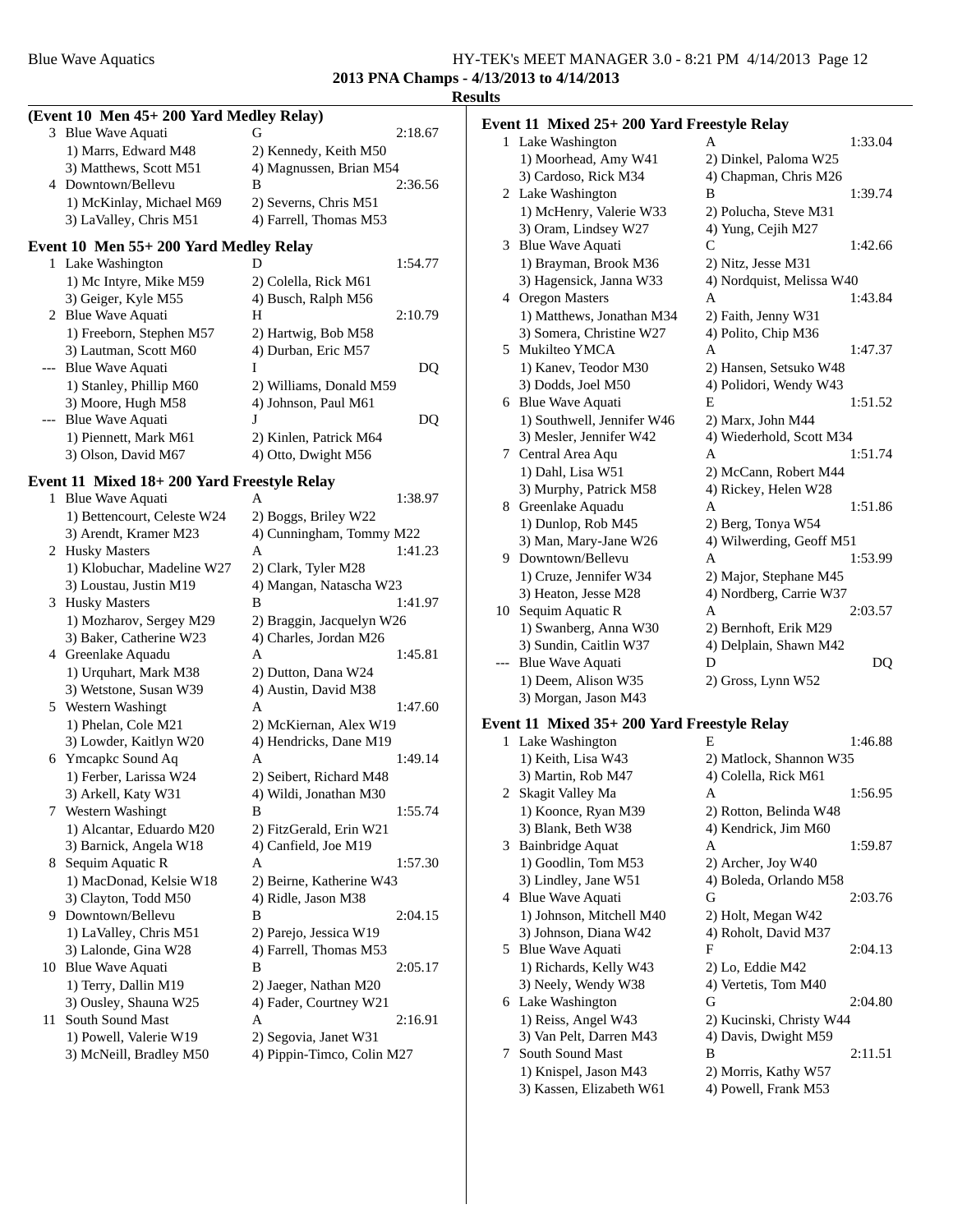#### Blue Wave Aquatics **HY-TEK's MEET MANAGER 3.0 - 8:21 PM 4/14/2013** Page 13 **2013 PNA Champs - 4/13/2013 to 4/14/2013**

|    | (Event 11 Mixed 35+200 Yard Freestyle Relay) |    |                          |          |  |  |
|----|----------------------------------------------|----|--------------------------|----------|--|--|
|    | 8 Blue Wave Aquati                           |    | H                        | 2:16.08  |  |  |
|    | 1) Deaderick, Rachael W38                    |    | 2) Mahar, Rachel W35     |          |  |  |
|    | 3) Otto, Jeff M39                            |    | 4) Um, Soo-Hui M44       |          |  |  |
| 9. | Blue Wave Aquati                             |    | I                        | 2:22.21  |  |  |
|    | 1) Wellock, Kimbra W35                       |    |                          |          |  |  |
|    |                                              |    | 2) Montiel, Julie W43    |          |  |  |
|    | 3) Gormley, Bryan M46                        |    | 4) Mabin, Sean M46       |          |  |  |
|    | Event 11 Mixed 45+ 200 Yard Freestyle Relay  |    |                          |          |  |  |
|    | 1 Lake Washington                            |    | D                        | 1:51.30  |  |  |
|    | 1) Jordan, Jill W49                          |    | 2) Voss, Julie W49       |          |  |  |
|    | 3) Smith, Bryan M45                          |    | 4) Stack, Ned M53        |          |  |  |
|    | 2 Lake Washington                            |    | F                        | 1:51.38  |  |  |
|    |                                              |    |                          |          |  |  |
|    | 1) Dennison, Ann W49                         |    | 2) Phillips, Dan M50     |          |  |  |
|    | 3) Jaeger, Dawn W56                          |    | 4) Porter, Michael M46   |          |  |  |
|    | 3 North End Otters                           |    | A                        | 1:54.79  |  |  |
|    | 1) Lippold, Mary W57                         |    | 2) Dillan, Gloria W53    |          |  |  |
|    | 3) Raynolds, William M56                     |    | 4) Getzendaner, Mark M50 |          |  |  |
|    | 4 Blue Wave Aquati                           |    | J                        | 1:55.30  |  |  |
|    | 1) Courtney, Zena W53                        |    | 2) Marrs, Susan W47      |          |  |  |
|    | 3) Smith, Dan M50                            |    | 4) Iyall, Andy M46       |          |  |  |
|    | 5 Blue Wave Aquati                           |    | K                        | 1:58.28  |  |  |
|    | 1) Hickel, Jessie W54                        |    | 2) White, Mary Ann W54   |          |  |  |
|    | 3) Wright, Dave M48                          |    | 4) Patterson, Tyler M46  |          |  |  |
|    | 6 Lake Washington                            |    | H                        | 1:59.94  |  |  |
|    | 1) Underbrink, Mary W53                      |    | 2) Moore, Sheila W54     |          |  |  |
|    | 3) Pearson, Jay M51                          |    | 4) Portelance, Doug M54  |          |  |  |
|    |                                              |    |                          |          |  |  |
|    | Event 11 Mixed 55+200 Yard Freestyle Relay   |    |                          |          |  |  |
|    | 1 Lake Washington                            |    | C                        | 1:48.89  |  |  |
|    | 1) Preissler, Stella W64                     |    | 2) Davis, Charlotte W62  |          |  |  |
|    | 3) Mc Intyre, Mike M59                       |    | 4) Busch, Ralph M56      |          |  |  |
|    | 2 Blue Wave Aquati                           |    | L                        | 1:59.85  |  |  |
|    | 1) Menkens, Michelle W56                     |    | 2) Blackburn, Jean W61   |          |  |  |
|    | 3) Lautman, Scott M60                        |    | 4) Freeborn, Stephen M57 |          |  |  |
|    | 3 Blue Wave Aquati                           |    | М                        | 2:21.63  |  |  |
|    | 1) Hartwig, Bob M58                          |    | 2) Williams, Judy W65    |          |  |  |
|    | 3) Piennett, Cindy W55                       |    | 4) Durban, Eric M57      |          |  |  |
|    | 4 Blue Wave Aquati                           |    | X                        | 2:24.53  |  |  |
|    | 1) Duggan, Patricia (Pat) W59                |    | 2) Moore, Jane W62       |          |  |  |
|    |                                              |    |                          |          |  |  |
|    | 3) Moore, Hugh M58                           |    | 4) Stanley, Phillip M60  |          |  |  |
|    | 5 Sequim Aquatic R                           |    | А                        | 2:35.02  |  |  |
|    | 1) Johnson, Barbara W63                      |    | 2) Cook, Herb M71        |          |  |  |
|    | 3) Keller, Dani W56                          |    | 4) Keller, John M56      |          |  |  |
|    | Event 12 Women 18-24 1000 Yard Freestyle     |    |                          |          |  |  |
|    | 1 Anderson, Sydney                           |    | 20 Western Washingt      | 11:34.24 |  |  |
|    | 2 Lowder, Kaitlyn                            |    | 20 Western Washingt      | 13:17.26 |  |  |
|    |                                              |    |                          |          |  |  |
|    | Event 12 Women 25-29 1000 Yard Freestyle     |    |                          |          |  |  |
| 1  | Braggin, Jacquelyn                           |    | 26 Husky Masters         | 11:42.17 |  |  |
| 2  | Kleint, Nancy                                | 25 | Phinney Ridge Sw         | 12:51.61 |  |  |
|    |                                              |    |                          |          |  |  |
|    | Event 12 Women 35-39 1000 Yard Freestyle     |    |                          |          |  |  |
|    | 1 Deem, Alison                               |    | 35 Blue Wave Aquati      | 13:18.28 |  |  |
|    | 2 Neely, Wendy                               |    | 38 Blue Wave Aquati      | 15:33.00 |  |  |
|    | 3 Edison, Rosamond                           |    | 39 Blue Wave Aquati      | 17:47.96 |  |  |
|    |                                              |    |                          |          |  |  |
|    | Event 12 Women 40-44 1000 Yard Freestyle     |    |                          |          |  |  |
|    | 1 Nordquist, Melissa                         |    | 40 Blue Wave Aquati      | 12:34.19 |  |  |
|    | 2 Mesler, Jennifer                           |    | 42 Blue Wave Aquati      | 13:42.94 |  |  |
|    |                                              |    |                          |          |  |  |

| 3            | Singer, Shannon                          | 43 | Skagit Valley Ma        | 15:22.29 |
|--------------|------------------------------------------|----|-------------------------|----------|
|              | Event 12 Women 45-49 1000 Yard Freestyle |    |                         |          |
| 1            | Southwell, Jennifer                      |    | 46 Blue Wave Aquati     | 13:24.67 |
| $\mathbf{2}$ | Jordan, Jill                             |    | 49 Lake Washington      | 15:11.70 |
|              | Event 12 Women 50-54 1000 Yard Freestyle |    |                         |          |
|              | 1 Wheeler, Kendra                        |    | 51 Oregon Masters       | 12:05.18 |
|              | 2 Courtney, Zena                         |    | 53 Blue Wave Aquati     | 12:45.87 |
|              | 3 Moore, Sheila                          |    | 54 Lake Washington      | 13:42.18 |
|              | 4 Clutter, Cynthia                       |    | 53 Hydropower Maste     | 14:13.76 |
|              | 5 White, Mary Ann                        |    | 54 Blue Wave Aquati     | 14:18.26 |
|              | 6 Hickel, Jessie                         |    | 54 Blue Wave Aquati     | 14:21.86 |
|              | 7 Foster, Mary                           | 53 | <b>Blue Wave Aquati</b> | 17:10.89 |
|              | Event 12 Women 55-59 1000 Yard Freestyle |    |                         |          |
|              | 1 Menkens, Michelle                      |    | 56 Blue Wave Aquati     | 13:38.31 |
|              | 2 Hair, Margaret                         |    | 58 Hydropower Maste     | 14:23.26 |
|              | 3 Duggan, Patricia (Pat)                 |    | 59 Blue Wave Aquati     | 16:04.77 |
|              | Event 12 Women 60-64 1000 Yard Freestyle |    |                         |          |
|              | 1 Casey, Kathrine                        |    | 64 Ft. Steilacoom       | 16:07.42 |
|              | 2 Johnson, Barbara                       | 63 | Sequim Aquatic R        | 20:39.86 |
|              | Event 12 Women 65-69 1000 Yard Freestyle |    |                         |          |
| 1            | Bent, Julia                              |    | 65 North End Otters     | 16:40.98 |
|              | Event 12 Men 18-24 1000 Yard Freestyle   |    |                         |          |
|              | 1 Deakyne, Bruce                         |    | 23 Lake Washington      | 9:58.85  |
|              | 2 Jensen, Jeremiah                       |    | 19 Unattached           | 13:56.27 |
|              | Event 12 Men 25-29 1000 Yard Freestyle   |    |                         |          |
|              | 1 Fahey, Sean                            |    | 27 Unattached           | 11:18.42 |
|              | 2 Carlisle, Patrick                      |    | 27 Ymcapkc Sound Aq     | 12:29.55 |
|              | 3 O'Hern, David                          | 29 | <b>Husky Masters</b>    | 12:33.17 |
|              | Event 12 Men 30-34 1000 Yard Freestyle   |    |                         |          |
| $\mathbf{1}$ | Matthews, Jonathan                       |    | 34 Oregon Masters       | 11:54.12 |
|              | Event 12 Men 35-39 1000 Yard Freestyle   |    |                         |          |
|              | 1 de Acosta, Diego                       |    | 38 Unattached           | 10:37.01 |
|              | 2 Bush, Gabe                             |    | 35 Blue Wave Aquati     | 12:25.58 |
|              | 3 Otto, Jeff                             |    | 39 Blue Wave Aquati     | 15:47.23 |
|              | Event 12 Men 40-44 1000 Yard Freestyle   |    |                         |          |
| 1            | Morgan, Jason                            |    | 43 Blue Wave Aquati     | 11:26.01 |
|              | 2 Marx, John                             |    | 44 Blue Wave Aquati     | 12:15.53 |
|              | 3 Schulz, Tom                            |    | 42 South Sound Mast     | 13:17.87 |
|              | 4 Um, Soo-Hui                            | 44 | Blue Wave Aquati        | 14:44.49 |
|              | Event 12 Men 45-49 1000 Yard Freestyle   |    |                         |          |
| 1            | Scrivner, Craig                          |    | 46 Hydropower Maste     | 11:52.37 |
|              | 2 Iyall, Andy                            |    | 46 Blue Wave Aquati     | 12:50.06 |
|              | 3 Marrs, Edward                          |    | 48 Blue Wave Aquati     | 13:30.34 |
|              | 4 Gormley, Bryan                         |    | 46 Blue Wave Aquati     | 16:03.99 |
|              | 5 Mabin, Sean                            |    | 46 Blue Wave Aquati     | 17:33.58 |
|              | 6 Kreer, Ken                             |    | 49 Blue Wave Aquati     | 21:25.45 |
|              | Event 12 Men 50-54 1000 Yard Freestyle   |    |                         |          |
| 1            | Olliges, Paul                            | 51 | Greenlake Aquadu        | 11:37.50 |
| 2            | Smith, Dan                               | 50 | Blue Wave Aquati        | 11:41.53 |
|              | 3 Praeger, Wade                          | 50 | Lake Washington         | 11:47.93 |
|              | 4 Schaufler, Kirby                       | 53 | Middle Aged Marl        | 12:50.49 |
| 5            | Matthews, Scott                          | 51 | Blue Wave Aquati        | 13:14.61 |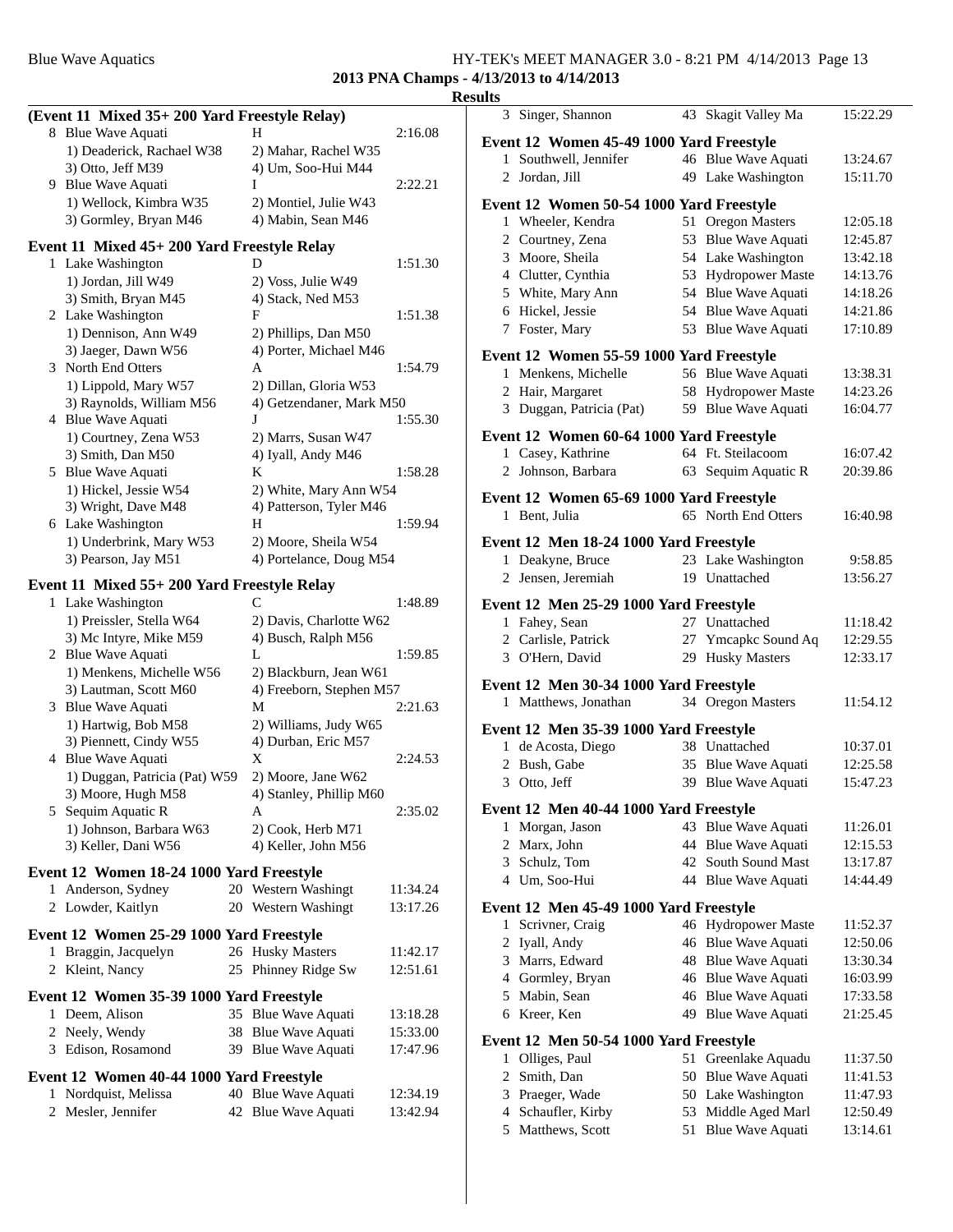|   | (Event 12 Men 50-54 1000 Yard Freestyle) |    |                     |          |
|---|------------------------------------------|----|---------------------|----------|
|   | 6 Ikeda, Paul                            |    | 53 Orca Swim Club   | 15:38.50 |
|   | 7 Huckabee, John                         |    | 54 North End Otters | 17:12.83 |
|   | Event 12 Men 55-59 1000 Yard Freestyle   |    |                     |          |
|   | 1 Durban, Eric                           |    | 57 Blue Wave Aquati | 12:28.05 |
|   | 2 Freeborn, Stephen                      |    | 57 Blue Wave Aquati | 12:56.26 |
|   | 3 Boleda, Orlando                        |    | 58 Bainbridge Aquat | 13:17.90 |
|   | 4 Engelhardt, Carl                       |    | 59 Greenlake Aquadu | 13:37.25 |
|   | 5 Murphy, Patrick                        |    | 58 Central Area Aqu | 13:56.90 |
|   | 6 Mohler, Craig                          |    | 58 Skagit Valley Ma | 15:49.48 |
|   | Event 12 Men 60-64 1000 Yard Freestyle   |    |                     |          |
|   | 1 Burge, John                            |    | 62 Husky Masters    | 14:14.01 |
|   | 2 Thompson, Doug                         |    | 64 Thunderbird Aqua | 15:23.69 |
|   | Event 12 Men 65-69 1000 Yard Freestyle   |    |                     |          |
|   | 1 McColly, Michael                       |    | 67 Lake Washington  | 12:41.75 |
|   | 2 Peterson, Steve                        |    | 66 Ymcapkc Sound Aq | 13:30.39 |
|   | 3 Gallagher, Don                         | 65 | Unattached          | 16:46.71 |
|   | 4 Walker, Thomas                         |    | 66 Team Columbia At | 18:21.96 |
|   | Event 12 Men 70-74 1000 Yard Freestyle   |    |                     |          |
|   | 1 Winn, Hugh                             |    | 71 Port Townsend Ma | 15:37.33 |
|   |                                          |    |                     |          |
|   | Event 12 Men 75-79 1000 Yard Freestyle   |    |                     |          |
|   | 1 Radcliff, David                        |    | 78 Oregon Masters   | 12:48.35 |
|   | Event 13 Women 18-24 500 Yard Freestyle  |    |                     |          |
|   | 1 Dutton, Dana                           |    | 24 Greenlake Aquadu | 5:37.99  |
|   | 2 Anderson, Sydney                       |    | 20 Western Washingt | 5:42.75  |
|   | 3 Landenburger, June                     |    | 20 Husky Masters    | 5:58.16  |
|   | 4 Bettencourt, Celeste                   |    | 24 Blue Wave Aquati | 6:04.10  |
|   | 5 Lowder, Kaitlyn                        |    | 20 Western Washingt | 6:16.38  |
|   | Event 13 Women 25-29 500 Yard Freestyle  |    |                     |          |
|   | 1 Braggin, Jacquelyn                     |    | 26 Husky Masters    | 5:48.82  |
|   | 2 Man, Mary-Jane                         |    | 26 Greenlake Aquadu | 6:17.88  |
|   | 3 Kleint, Nancy                          |    | 25 Phinney Ridge Sw | 6:18.72  |
|   | 4 Brooks, Kathleen                       |    | 29 Downtown/Bellevu | 7:09.61  |
|   | 5 Rickey, Helen                          |    | 28 Central Area Aqu | 7:10.30  |
|   | Event 13 Women 30-34 500 Yard Freestyle  |    |                     |          |
|   | 1 Postma, Krys                           |    | 33 Blue Wave Aquati | 6:15.05  |
| 2 | Ohlson, Michelle                         | 31 | Lake Washington     | 6:43.38  |
|   | 3 Cruze, Jennifer                        |    | 34 Downtown/Bellevu | 6:59.27  |
|   | Event 13 Women 35-39 500 Yard Freestyle  |    |                     |          |
| 1 | Rasmussen, Karen                         |    | 38 Blue Wave Aquati | 6:52.45  |
| 2 | Brumley, Sadie                           |    | 36 Monroe YMCA Mast | 7:53.27  |
|   |                                          |    |                     |          |
|   | Event 13 Women 40-44 500 Yard Freestyle  |    |                     |          |
| 1 | Moorhead, Amy                            |    | 41 Lake Washington  | 5:44.17  |
| 2 | Mesler, Jennifer                         |    | 42 Blue Wave Aquati | 6:42.47  |
|   | 3 Beirne, Katherine                      |    | 43 Sequim Aquatic R | 7:29.64  |
|   | 4 Clarke, Heather                        |    | 41 Lake Washington  | 7:31.35  |
| 5 | Singer, Shannon                          |    | 43 Skagit Valley Ma | 7:34.09  |
|   | 6 Holt, Megan                            |    | 42 Blue Wave Aquati | 7:37.73  |
| 7 | Montiel, Julie                           |    | 43 Blue Wave Aquati | 8:05.00  |
| 8 | Fenton, April                            |    | 40 Blue Wave Aquati | 9:06.24  |
|   |                                          |    |                     |          |

| Event 13 Women 45-49 500 Yard Freestyle |    |                         |          |
|-----------------------------------------|----|-------------------------|----------|
| 1 VanDeSompele, Wendy                   |    | 46 Unattached           | 6:14.41  |
| 2 Marsh-Limm, Margo                     |    | 45 Mukilteo YMCA        | 6:44.84  |
| 3 Speir, Kris                           |    | 49 Ohana Swim Team      | 6:59.48  |
| 4 Pappalardo, Susan                     |    | 46 Bellevue Club        | 7:02.18  |
| 5 Jordan, Jill                          |    | 49 Lake Washington      | 7:22.53  |
| 6 Rotton, Belinda                       |    | 48 Skagit Valley Ma     | 7:22.84  |
| 7 Burris, Mary                          |    | 47 North End Otters     | 9:13.07  |
| Event 13 Women 50-54 500 Yard Freestyle |    |                         |          |
| 1 Wheeler, Kendra                       |    | 51 Oregon Masters       | 5:57.76  |
| 2 Courtney, Zena                        |    | 53 Blue Wave Aquati     | 6:10.02  |
| 3 Moore, Sheila                         |    | 54 Lake Washington      | 6:47.98  |
| 4 Clutter, Cynthia                      |    | 53 Hydropower Maste     | 6:57.38  |
| 5 Underbrink, Mary                      |    | 53 Lake Washington      | 8:24.76  |
| Event 13 Women 55-59 500 Yard Freestyle |    |                         |          |
| 1 Lippold, Mary                         |    | 57 North End Otters     | 6:17.51  |
| 2 Menkens, Michelle                     |    | 56 Blue Wave Aquati     | 6:39.84  |
| 3 Duggan, Patricia (Pat)                |    | 59 Blue Wave Aquati     | 7:50.38  |
| 4 Morris, Kathy                         |    | 57 South Sound Mast     | 10:05.36 |
| Event 13 Women 60-64 500 Yard Freestyle |    |                         |          |
| 1 Carruthers, Kate                      |    | 64 Bainbridge Aquat     | 7:42.57  |
| 2 McDaniel, Kathy                       |    | 61 Monroe YMCA Mast     | 8:25.56  |
| 3 Moore, Jane                           |    | 62 Blue Wave Aquati     | 10:22.17 |
| Event 13 Women 65-69 500 Yard Freestyle |    |                         |          |
| 1 Welch, Sarah                          |    | 66 Central Area Aqu     | 7:30.69  |
| 2 Williams, Judy                        |    | 65 Blue Wave Aquati     | 8:16.89  |
| Event 13 Women 70-74 500 Yard Freestyle |    |                         |          |
| 1 Macclellan, Mary                      |    | 70 Unattached           | 10:01.09 |
| Event 13 Men 18-24 500 Yard Freestyle   |    |                         |          |
| 1 Deakyne, Bruce                        |    | 23 Lake Washington      | 5:03.97  |
| 2 Hendricks, Dane                       |    | 19 Western Washingt     | 6:22.11  |
| 3 Jensen, Jeremiah                      |    | 19 Unattached           | 6:45.70  |
| Event 13 Men 25-29 500 Yard Freestyle   |    |                         |          |
| 1 Fahey, Sean                           |    | 27 Unattached           | 5:29.38  |
| 2 Miller, Aaron                         |    | 29 Lake Washington      | 5:58.15  |
| 3 Phillips, Alex                        |    | 25 Husky Masters        | 6:19.66  |
| Event 13 Men 30-34 500 Yard Freestyle   |    |                         |          |
| 1 Wildi, Jonathan                       |    | 30 Ymcapkc Sound Aq     | 5:19.75  |
| Event 13 Men 35-39 500 Yard Freestyle   |    |                         |          |
| 1 Bush, Gabe                            |    | 35 Blue Wave Aquati     | 6:01.63  |
| 2 Dahl, James                           |    | 38 Skagit Valley Ma     | 7:22.78  |
| 3 Otto, Jeff                            |    | 39 Blue Wave Aquati     | 7:39.34  |
| Event 13 Men 40-44 500 Yard Freestyle   |    |                         |          |
| 1 Nelson, Kirk                          |    | 42 Husky Masters        | 5:04.23  |
| 2 Hagedorn, Chad                        |    | 40 Ymcapkc Sound Aq     | 5:33.76  |
| 3 Marx, John                            |    | 44 Blue Wave Aquati     | 5:45.63  |
| 4 Zellerhoff, Mark                      |    | 43 Blue Wave Aquati     | 7:36.26  |
| 5 Ness, Kerry                           |    | 43 Skagit Valley Ma     | 7:41.53  |
| Event 13 Men 45-49 500 Yard Freestyle   |    |                         |          |
| Seibert, Richard<br>1                   | 48 | Ymcapkc Sound Aq        | 5:23.85  |
| Wright, Dave<br>2                       | 48 | <b>Blue Wave Aquati</b> | 6:00.03  |
|                                         |    |                         |          |

3 6:09.34 Lasersohn, Jim 48 Orca Swim Club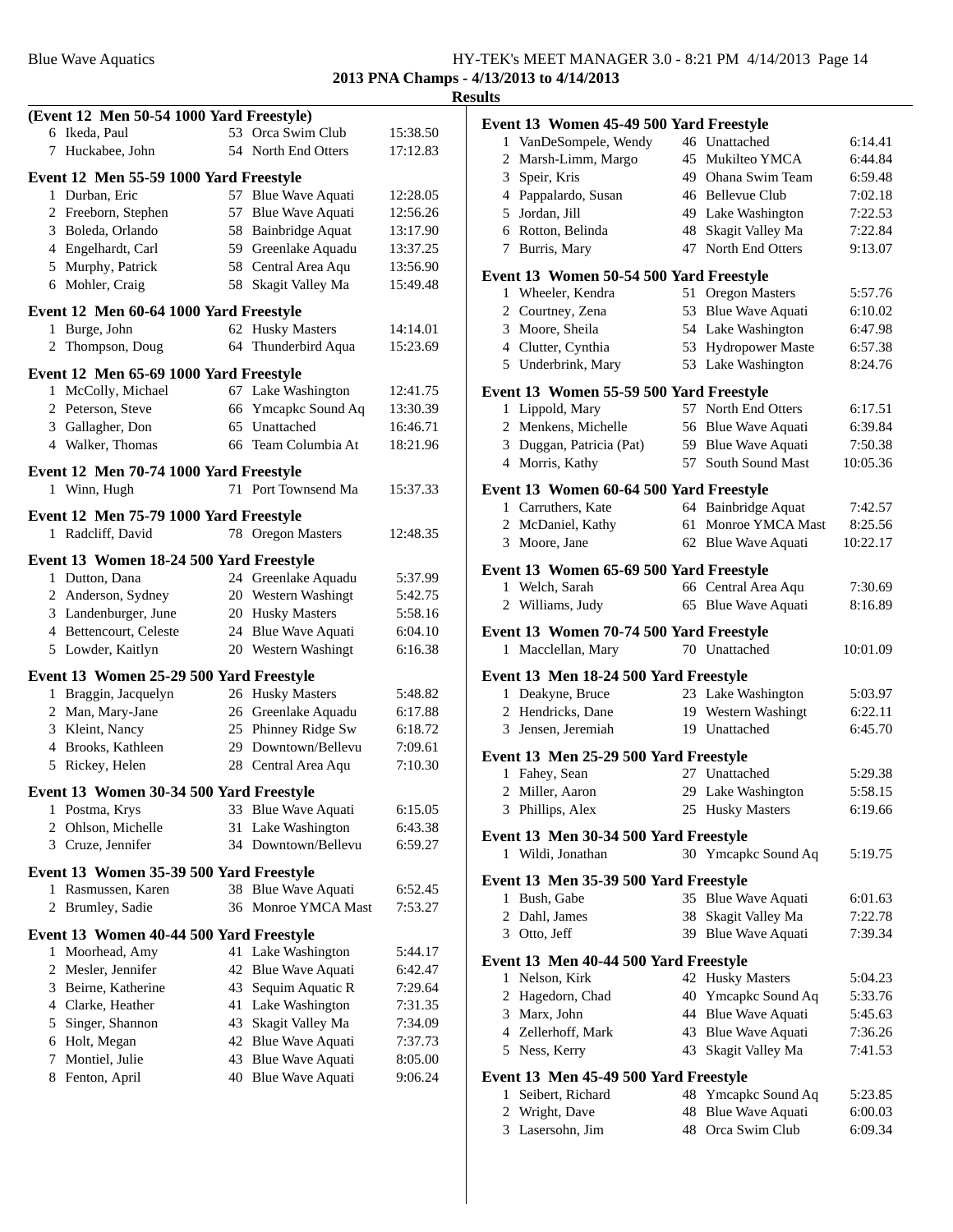| (Event 13 Men 45-49 500 Yard Freestyle)                      |    |                                            |                    |  |
|--------------------------------------------------------------|----|--------------------------------------------|--------------------|--|
| 4 Iyall, Andy                                                |    | 46 Blue Wave Aquati                        | 6:14.22            |  |
| 5 Lammers, Ryker                                             |    | 45 Lake Washington                         | 6:26.29            |  |
| 6 Marrs, Edward                                              |    | 48 Blue Wave Aquati                        | 6:27.65            |  |
| 7 Gormley, Bryan                                             |    | 46 Blue Wave Aquati                        | 7:55.25            |  |
|                                                              |    |                                            |                    |  |
| Event 13 Men 50-54 500 Yard Freestyle                        |    |                                            |                    |  |
| 1 Wilwerding, Geoff                                          |    | 51 Greenlake Aquadu                        | 5:36.81            |  |
| 2 Phillips, Dan                                              |    | 50 Lake Washington                         | 5:38.34            |  |
| 3 Praeger, Wade                                              |    | 50 Lake Washington                         | 5:40.18            |  |
| 4 Smith, Dan                                                 |    | 50 Blue Wave Aquati                        | 5:42.62            |  |
| 5 Matthews, Scott                                            |    | 51 Blue Wave Aquati<br>53 South Sound Mast | 6:17.26            |  |
| 6 Powell, Frank                                              |    |                                            | 6:28.73            |  |
| 7 LaValley, Chris                                            |    | 51 Downtown/Bellevu                        | 6:58.01            |  |
| 8 Timmons, Jack<br>9 Yarrow, Mike                            |    | 52 Downtown/Bellevu<br>51 Skagit Valley Ma | 7:15.97<br>7:36.17 |  |
|                                                              |    |                                            |                    |  |
| Event 13 Men 55-59 500 Yard Freestyle                        |    |                                            |                    |  |
| 1 Durban, Eric                                               | 57 | Blue Wave Aquati                           | 6:03.94            |  |
| 2 Freeborn, Stephen                                          | 57 | Blue Wave Aquati                           | 6:17.38            |  |
| 3 Boleda, Orlando                                            |    | 58 Bainbridge Aquat                        | 6:22.07            |  |
| 4 Engelhardt, Carl                                           |    | 59 Greenlake Aquadu                        | 6:27.28            |  |
| 5 Underbrink, Dan                                            |    | 56 Monroe YMCA Mast                        | 6:27.89            |  |
| 6 Mohler, Craig                                              |    | 58 Skagit Valley Ma                        | 7:28.53            |  |
| 7 Helm, Charlie                                              |    | 56 Oregon Masters                          | 8:54.66            |  |
| Event 13 Men 60-64 500 Yard Freestyle                        |    |                                            |                    |  |
| 1 Cardwell, Alan                                             |    | 60 Lake Washington                         | 5:32.10            |  |
| 2 Kendrick, Jim                                              |    | 60 Skagit Valley Ma                        | 6:27.94            |  |
| 3 Burge, John                                                |    | 62 Husky Masters                           | 6:47.23            |  |
| Event 13 Men 65-69 500 Yard Freestyle                        |    |                                            |                    |  |
| 1 McColly, Michael                                           |    | 67 Lake Washington                         | 6:08.43            |  |
| 2 Kelber, Michael                                            |    | 65 Oregon Masters                          | 8:02.54            |  |
| 3 Gallagher, Don                                             |    | 65 Unattached                              | 8:16.81            |  |
|                                                              |    |                                            |                    |  |
| Event 13 Men 70-74 500 Yard Freestyle                        |    |                                            |                    |  |
| 1 Landis, Tom                                                |    | 71 Oregon Masters                          | 6:04.48            |  |
| 2 Winn, Hugh                                                 |    | 71 Port Townsend Ma                        | 7:28.50            |  |
| 3 Cook, Herb                                                 | 71 | Sequim Aquatic R                           | 8:24.04            |  |
| Event 13 Men 75-79 500 Yard Freestyle                        |    |                                            |                    |  |
| 1 Radcliff, David                                            |    | 78 Oregon Masters                          | 6:20.46            |  |
| Event 14 Women 18-24 200 Yard Backstroke                     |    |                                            |                    |  |
| FitzGerald, Erin<br>1                                        |    | 21 Western Washingt                        | 2:40.12            |  |
|                                                              |    |                                            |                    |  |
| Event 14 Women 25-29 200 Yard Backstroke                     |    |                                            |                    |  |
| 1 Klobuchar, Madeline                                        |    | 27 Husky Masters                           | 2:17.35            |  |
| 2 Bogachus, Brett                                            | 26 | <b>Bellevue Club</b>                       | 2:27.38            |  |
| 3 Meinerz, Meghan                                            |    | 28 Orca Swim Club                          | 2:38.61            |  |
| 4 Garrison, Abigail                                          |    | 26 Ohana Swim Team                         | 3:00.68            |  |
| Event 14 Women 35-39 200 Yard Backstroke                     |    |                                            |                    |  |
| 1 Miller, Erin                                               |    | 39 Greenlake Aquadu                        | 2:46.36            |  |
| 2 Neely, Wendy                                               | 38 | Blue Wave Aquati                           | 3:05.89            |  |
| 3 Brumley, Sadie                                             |    | 36 Monroe YMCA Mast                        | 3:11.89            |  |
|                                                              |    |                                            |                    |  |
| Event 14 Women 40-44 200 Yard Backstroke<br>1 Hegarty, Laura |    | 42 Bainbridge Aquat                        | 2:54.01            |  |
|                                                              |    |                                            |                    |  |
|                                                              |    |                                            |                    |  |
| 2 Singer, Shannon                                            | 43 | Skagit Valley Ma                           | 3:20.99            |  |

| Event 14 Women 45-49 200 Yard Backstroke<br>1 Marrs, Susan    |    | 47 Blue Wave Aquati  | 2:53.72 |
|---------------------------------------------------------------|----|----------------------|---------|
| Event 14 Women 50-54 200 Yard Backstroke                      |    |                      |         |
| 1 Courtney, Zena                                              |    | 53 Blue Wave Aquati  | 2:29.61 |
| 2 Diddams, Margaret                                           |    | 51 North End Otters  | 2:47.66 |
|                                                               |    |                      |         |
| Event 14 Women 60-64 200 Yard Backstroke                      |    |                      |         |
| 1 Casey, Kathrine                                             |    | 64 Ft. Steilacoom    | 3:13.53 |
| Event 14 Women 70-74 200 Yard Backstroke                      |    |                      |         |
| 1 Ward, Joy                                                   |    | 70 Oregon Masters    | 2:57.22 |
| 2 Getzendaner, Janet                                          |    | 72 North End Otters  | 4:01.73 |
| Event 14 Men 18-24 200 Yard Backstroke                        |    |                      |         |
| 1 Gomez Iriondo, Agustin                                      |    | 22 Skagit Valley Ma  | 2:26.86 |
|                                                               |    |                      |         |
| Event 14 Men 25-29 200 Yard Backstroke                        |    |                      |         |
| 1 Chapman, Chris                                              |    | 26 Lake Washington   | 1:55.19 |
| 2 Mercer, Gregory                                             |    | 25 Ymcapkc Sound Aq  | 2:14.37 |
| 3 Heaton, Jesse                                               |    | 28 Downtown/Bellevu  | 2:15.95 |
| 4 Carlisle, Patrick                                           |    | 27 Ymcapkc Sound Aq  | 2:26.55 |
| Event 14 Men 30-34 200 Yard Backstroke                        |    |                      |         |
| 1 Polucha, Steve                                              |    | 31 Lake Washington   | 2:07.11 |
| 2 Wiederhold, Scott                                           |    | 34 Blue Wave Aquati  | 2:17.77 |
| Event 14 Men 35-39 200 Yard Backstroke                        |    |                      |         |
| 1 de Acosta, Diego                                            |    | 38 Unattached        | 2:03.45 |
| 2 Urquhart, Mark                                              |    | 38 Greenlake Aquadu  | 2:09.52 |
| Event 14 Men 45-49 200 Yard Backstroke                        |    |                      |         |
| 1 Martin, Dave                                                |    | 48 Washington Athle  | 2:23.63 |
| 2 Iyall, Andy                                                 |    | 46 Blue Wave Aquati  | 2:42.20 |
|                                                               |    |                      |         |
| Event 14 Men 50-54 200 Yard Backstroke                        |    |                      |         |
| 1 Olliges, Paul                                               |    | 51 Greenlake Aquadu  | 2:11.25 |
| 2 Steenbeeke, Alain                                           |    | 51 Ymcapkc Sound Aq  | 2:13.26 |
| 3 Portelance, Doug                                            |    | 54 Lake Washington   | 2:14.48 |
| 4 Pearson, Jay                                                |    | 51 Lake Washington   | 2:27.01 |
| 5 Powell, Frank                                               |    | 53 South Sound Mast  | 2:43.66 |
| 6 Yarrow, Mike                                                |    | 51 Skagit Valley Ma  | 3:34.81 |
| Event 14 Men 55-59 200 Yard Backstroke                        |    |                      |         |
| Mc Intyre, Mike<br>1                                          | 59 | Lake Washington      | 2:11.60 |
| Mange, James<br>2                                             | 55 | Ymcapkc Sound Aq     | 2:41.59 |
| Underbrink, Dan<br>3                                          | 56 | Monroe YMCA Mast     | 2:56.22 |
| Event 14 Men 65-69 200 Yard Backstroke                        |    |                      |         |
| McColly, Michael<br>1                                         |    | 67 Lake Washington   | 2:45.98 |
| Walker, Thomas<br>2                                           | 66 | Team Columbia At     | 3:43.73 |
| McKinlay, Michael<br>3                                        |    | 69 Downtown/Bellevu  | 4:57.31 |
|                                                               |    |                      |         |
| Event 14 Men 80-84 200 Yard Backstroke<br>1<br>Ellingson, Don |    | 80 Ymcapkc Sound Aq  | 6:22.34 |
|                                                               |    |                      |         |
| Event 15 Women 18-24 50 Yard Breaststroke                     |    |                      |         |
| Baker, Catherine<br>1                                         | 23 | <b>Husky Masters</b> | 32.80   |
| 2 Palumbo, Danielle                                           | 22 | <b>Bellevue Club</b> | 33.24   |
| 3 McCullough, Elyanna                                         |    | 18 Ohana Swim Team   | 34.13   |
| 4 Bettencourt, Celeste                                        |    | 24 Blue Wave Aquati  | 36.47   |
| 5 McKiernan, Alex                                             |    | 19 Western Washingt  | 37.25   |
| 6 Bateman, Casey                                              |    | 23 Blue Wave Aquati  | 37.94   |
| Barnick, Angela<br>7                                          |    | 18 Western Washingt  | 40.23   |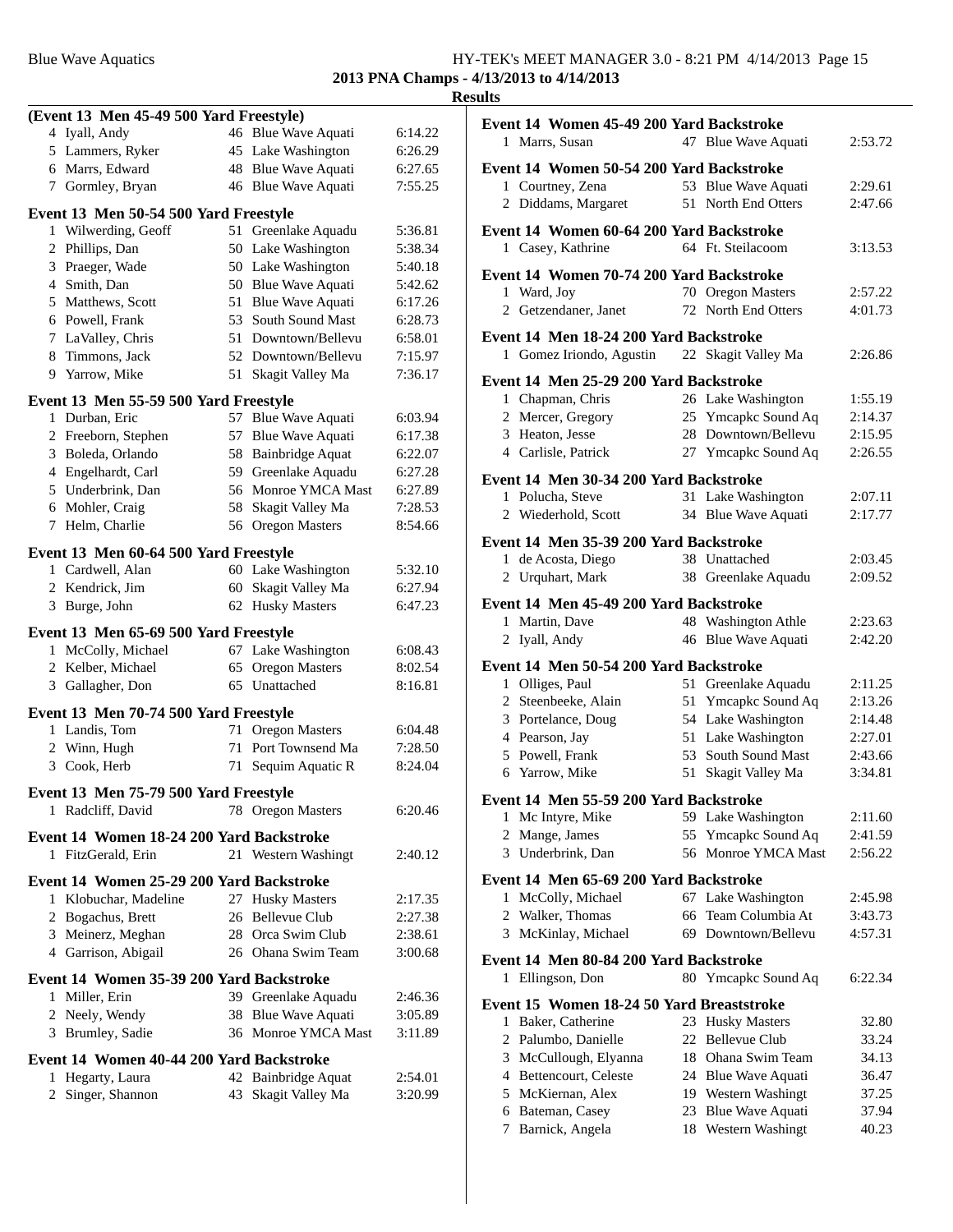|   | (Event 15 Women 18-24 50 Yard Breaststroke) |    |                     |       |
|---|---------------------------------------------|----|---------------------|-------|
|   | 8 MacDonad, Kelsie                          |    | 18 Sequim Aquatic R | 40.32 |
|   | 9 Davis, Katherine                          |    | 24 North End Otters | 43.64 |
|   | 10 Fader, Courtney                          |    | 21 Blue Wave Aquati | 44.23 |
|   | 11 Ferber, Larissa                          |    | 24 Ymcapkc Sound Aq | 45.12 |
|   |                                             |    |                     |       |
|   | Event 15 Women 25-29 50 Yard Breaststroke   |    |                     |       |
|   | 1 Oram, Lindsey                             |    | 27 Lake Washington  | 33.41 |
|   | 2 Tourigny, Brittany                        | 29 | Greenlake Aquadu    | 33.51 |
|   | 3 Schaeffer, Kathryn                        |    | 26 Bellevue Club    | 33.65 |
|   | 4 Braggin, Jacquelyn                        |    | 26 Husky Masters    | 37.17 |
| 5 | Brooks, Kathleen                            |    | 29 Downtown/Bellevu | 42.04 |
|   | Event 15 Women 30-34 50 Yard Breaststroke   |    |                     |       |
|   | 1 Faith, Jenny                              |    | 31 Oregon Masters   | 33.66 |
|   | 2 Winans, Amanda                            |    | 30 Husky Masters    | 37.74 |
|   | 3 McHenry, Valerie                          |    | 33 Lake Washington  | 38.90 |
|   | 4 McMullen, Kate                            |    | 33 Thunderbird Aqua | 40.55 |
|   | 5 Cruze, Jennifer                           |    | 34 Downtown/Bellevu | 41.24 |
|   |                                             |    |                     |       |
|   | Event 15 Women 35-39 50 Yard Breaststroke   |    |                     |       |
|   | 1 Grimm, Lindsay                            |    | 35 Unattached       | 35.98 |
|   | 2 Lauzon, Chantal                           |    | 39 Canada           | 37.46 |
|   | 3 Blank, Beth                               |    | 38 Skagit Valley Ma | 40.57 |
|   | 4 Ashmann-Rice, Chericka                    |    | 39 Central Area Aqu | 40.82 |
|   | 5 Rasmussen, Karen                          |    | 38 Blue Wave Aquati | 44.56 |
|   | 6 Deaderick, Rachael                        |    | 38 Blue Wave Aquati | 51.53 |
|   | Event 15 Women 40-44 50 Yard Breaststroke   |    |                     |       |
|   | 1 Keith, Lisa                               |    | 43 Lake Washington  | 37.37 |
|   | 2 Draper, Jennifer                          |    | 44 Bellevue Club    | 39.10 |
|   | 3 Beirne, Katherine                         | 43 | Sequim Aquatic R    | 39.66 |
|   | 4 Antilla, Kristine                         | 44 | Ohana Swim Team     | 40.28 |
|   |                                             |    |                     |       |
|   | Event 15 Women 45-49 50 Yard Breaststroke   |    |                     |       |
|   | 1 Voss, Julie                               |    | 49 Lake Washington  | 36.47 |
|   | 2 Johansson, Hanna                          |    | 46 Downtown/Bellevu | 37.33 |
|   | 3 Speir, Kris                               |    | 49 Ohana Swim Team  | 38.78 |
|   | 4 Dennison, Ann                             |    | 49 Lake Washington  | 38.97 |
|   | 5 Marsh-Limm, Margo                         |    | 45 Mukilteo YMCA    | 39.77 |
|   | 6 Hansen, Setsuko                           |    | 48 Mukilteo YMCA    | 41.04 |
| 7 | Jordan, Jill                                | 49 | Lake Washington     | 42.88 |
| 8 | Burris, Mary                                | 47 | North End Otters    | 50.19 |
|   | Event 15 Women 50-54 50 Yard Breaststroke   |    |                     |       |
| 1 | Andrade, Julie                              |    | 52 Oregon Masters   | 40.09 |
| 2 | White, Mary Ann                             | 54 | Blue Wave Aquati    | 40.86 |
|   | 3 Clutter, Cynthia                          |    | 53 Hydropower Maste | 43.32 |
|   |                                             |    |                     |       |
|   | Event 15 Women 55-59 50 Yard Breaststroke   |    |                     |       |
|   | 1 Hair, Margaret                            |    | 58 Hydropower Maste | 40.28 |
|   | 2 Jaeger, Dawn                              |    | 56 Lake Washington  | 40.65 |
|   | 3 Keller, Dani                              |    | 56 Sequim Aquatic R | 45.54 |
|   | Event 15 Women 60-64 50 Yard Breaststroke   |    |                     |       |
| 1 | Gettling, Janet                             |    | 64 Oregon Masters   | 39.54 |
|   | 2 Carruthers, Kate                          |    | 64 Bainbridge Aquat | 42.09 |
|   | 3 Kassen, Elizabeth                         |    | 61 South Sound Mast | 42.60 |
|   | 4 Blackburn, Jean                           |    | 61 Blue Wave Aquati | 46.60 |
| 5 | Johnson, Barbara                            | 63 | Sequim Aquatic R    | 59.81 |
|   |                                             |    |                     |       |
|   |                                             |    |                     |       |

|    | Event 15 Women 65-69 50 Yard Breaststroke |    |                         |         |
|----|-------------------------------------------|----|-------------------------|---------|
|    | 1 Dillon, Sally                           |    | 66 Bellevue Club        | 45.18   |
|    | 2 Williams, Judy                          |    | 65 Blue Wave Aquati     | 48.07   |
|    |                                           |    |                         |         |
|    | Event 15 Women 70-74 50 Yard Breaststroke |    |                         |         |
|    | 1 Frid, Barbara                           |    | 70 Oregon Masters       | 43.21   |
|    | Event 15 Women 80-84 50 Yard Breaststroke |    |                         |         |
|    | 1 Kavadas, Janet                          |    | 82 North End Otters     | 1:33.43 |
|    |                                           |    |                         |         |
|    | Event 15 Men 18-24 50 Yard Breaststroke   |    |                         |         |
|    | 1 Alcantar, Eduardo                       |    | 20 Western Washingt     | 33.14   |
|    | 2 Phelan, Cole                            |    | 21 Western Washingt     | 34.56   |
|    |                                           |    |                         |         |
|    | Event 15 Men 25-29 50 Yard Breaststroke   |    |                         |         |
|    | 1 Yung, Cejih                             |    | 27 Lake Washington      | 26.91   |
|    | 2 Charles, Jordan                         |    | 26 Husky Masters        | 28.31   |
|    | 3 Conroy, Chris                           |    | 27 Lake Washington      | 28.67   |
|    | 4 Mozharov, Sergey                        |    | 29 Husky Masters        | 28.71   |
|    | 5 Boyer, Graham                           |    | 28 Blue Wave Aquati     | 32.20   |
|    | Event 15 Men 30-34 50 Yard Breaststroke   |    |                         |         |
|    | 1 Nitz, Jesse                             |    | 31 Blue Wave Aquati     | 26.95   |
|    | 2 Cardoso, Rick                           |    | 34 Lake Washington      | 29.57   |
|    | 3 Tourigny, David                         |    | 33 Greenlake Aquadu     | 32.51   |
|    |                                           |    |                         |         |
|    | Event 15 Men 35-39 50 Yard Breaststroke   |    |                         |         |
|    | 1 Austin, David                           |    | 38 Greenlake Aquadu     | 32.30   |
|    | 2 Wix, Jason                              |    | 36 Blue Wave Aquati     | 32.66   |
|    | 3 Vandever, Scott                         |    | 35 Husky Masters        | 32.87   |
|    | 4 Millican, Jacob                         |    | 35 Bainbridge Aquat     | 36.93   |
|    | Event 15 Men 40-44 50 Yard Breaststroke   |    |                         |         |
|    | 1 Doherty, Todd                           |    | 42 Bellevue Club        | 28.57   |
|    | 2 Knispel, Jason                          |    | 43 South Sound Mast     | 32.92   |
|    | 3 Van Pelt, Darren                        |    | 43 Lake Washington      | 35.76   |
|    | 4 Lo, Eddie                               |    | 42 Blue Wave Aquati     | 35.81   |
|    | 5 Ness, Kerry                             |    | 43 Skagit Valley Ma     | 37.77   |
|    | --- Zapata, Luis                          |    | 40 Unattached           | DQ      |
|    |                                           |    |                         |         |
|    | Event 15 Men 45-49 50 Yard Breaststroke   |    |                         |         |
|    | 1 Fabian, Rich                            |    | 46 Lake Washington      | 30.52   |
|    | 2 Esko, Kevin                             |    | 47 Unattached           | 30.67   |
| 3  | Seibert, Richard                          | 48 | Ymcapkc Sound Aq        | 31.04   |
| 4  | Waud, Timothy                             | 45 | <b>Oregon Masters</b>   | 31.75   |
| 5  | Mulligan, Joseph                          | 47 | Greenlake Aquadu        | 33.12   |
|    | 6 Lasersohn, Jim                          |    | 48 Orca Swim Club       | 34.08   |
| 7  | Patterson, Tyler                          | 46 | Blue Wave Aquati        | 34.32   |
| 8  | Gormley, Bryan                            | 46 | <b>Blue Wave Aquati</b> | 46.43   |
|    |                                           |    |                         |         |
|    | Event 15 Men 50-54 50 Yard Breaststroke   |    |                         |         |
| 1  | Allender, Patrick                         | 54 | <b>Oregon Masters</b>   | 31.18   |
| 2  | Howell, Richard                           | 53 | <b>Oregon Masters</b>   | 32.00   |
|    | 3 Gevers, Willy                           | 53 | Issaquah Swim Te        | 32.38   |
|    | 4 Dodds, Joel                             | 50 | Mukilteo YMCA           | 33.20   |
| 5  | Bosselmann, Chip                          | 51 | Ymcapkc Sound Aq        | 33.49   |
|    | 6 Hathaway, David                         | 52 | <b>Oregon Masters</b>   | 33.55   |
| 7  | Haynie, Carl                              | 52 | Team Columbia At        | 33.89   |
| 8  | Smith, Dan                                |    | 50 Blue Wave Aquati     | 34.07   |
| 9  | Allen, Jon                                | 52 | Skagit Valley Ma        | 35.01   |
| 10 | Kennedy, Keith                            | 50 | <b>Blue Wave Aquati</b> | 37.97   |
| 11 | Huckabee, John                            | 54 | North End Otters        | 38.44   |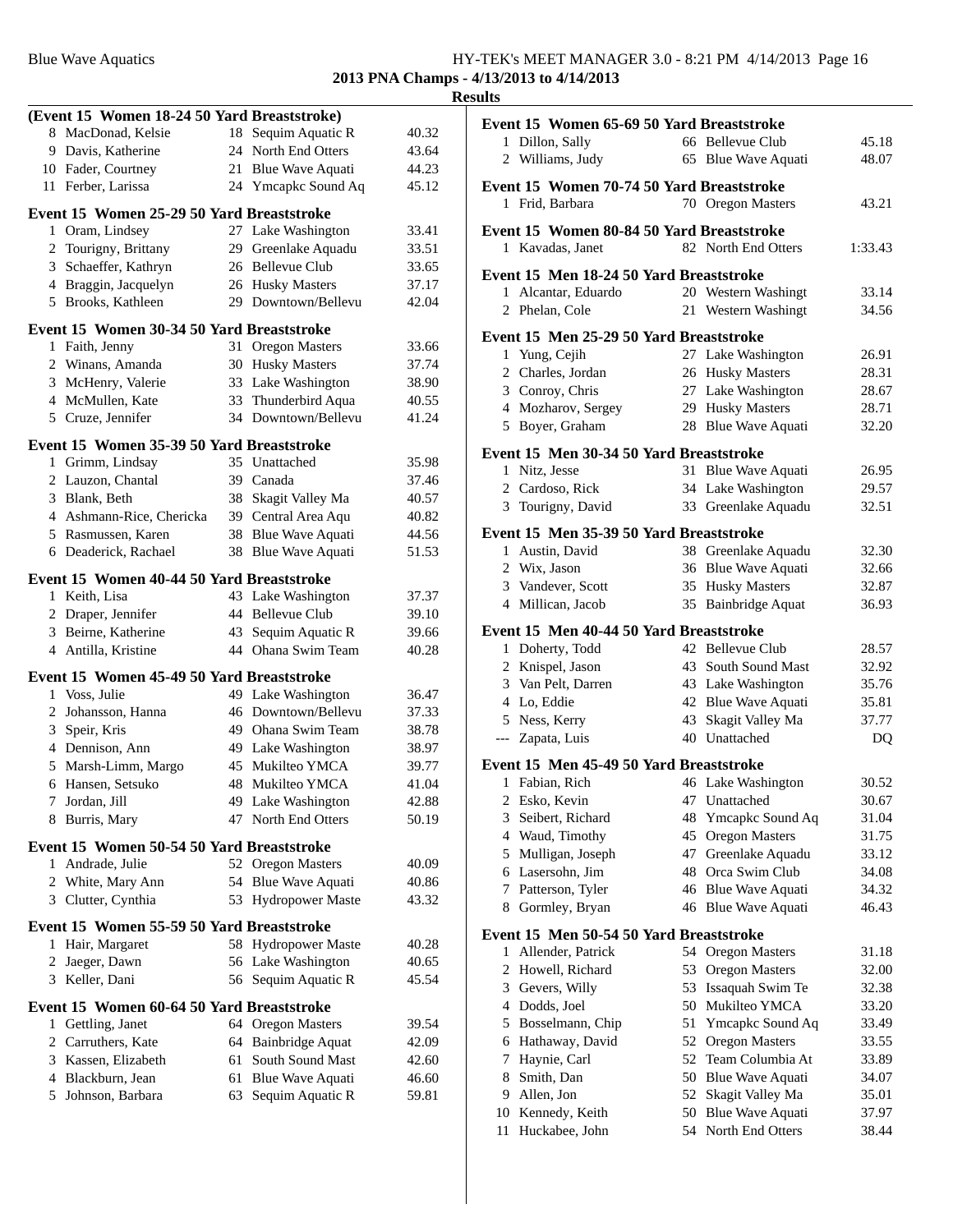|   | (Event 15 Men 50-54 50 Yard Breaststroke) |                     |         |
|---|-------------------------------------------|---------------------|---------|
|   | 12 Timmons, Jack                          | 52 Downtown/Bellevu | 38.81   |
|   | 13 Ikeda, Paul                            | 53 Orca Swim Club   | 39.51   |
|   | 14 Yarrow, Mike                           | 51 Skagit Valley Ma | 1:05.68 |
|   |                                           |                     |         |
|   | Event 15 Men 55-59 50 Yard Breaststroke   |                     |         |
|   | 1 Lautman, Chris                          | 58 Lake Washington  | 31.59   |
|   | 2 Busch, Ralph                            | 56 Lake Washington  | 33.11   |
|   | 3 Cary, Dale                              | 55 Everett Masters  | 33.26   |
|   | 4 Bailey, Dan                             | 55 Everett Masters  | 36.99   |
|   | 5 Keller, John                            | 56 Sequim Aquatic R | 37.90   |
|   | 6 Raynolds, William                       | 56 North End Otters | 38.98   |
|   | 7 Moore, Hugh                             | 58 Blue Wave Aquati | 41.31   |
|   | 8 Hartwig, Bob                            | 58 Blue Wave Aquati | 42.43   |
|   | 9 Helm, Charlie                           | 56 Oregon Masters   | 57.25   |
|   | --- Breit, Joseph                         | 59 Downtown/Bellevu | DQ      |
|   | Event 15 Men 60-64 50 Yard Breaststroke   |                     |         |
|   | 1 Colella, Rick                           | 61 Lake Washington  | 30.02   |
|   | 2 Baker, John                             | 61 Bainbridge Aquat | 32.83   |
|   | 3 Wright, Larry                           | 64 Newport Hills Ma | 34.64   |
|   | 4 Voegtlen, Barney                        | 64 Bainbridge Aquat | 38.84   |
| 5 | Kinlen, Patrick                           | 64 Blue Wave Aquati | 51.63   |
|   | Event 15 Men 65-69 50 Yard Breaststroke   |                     |         |
|   | 1 Bruce, Bob                              | 65 Oregon Masters   | 36.79   |
|   | 2 Frampton, Jim                           | 66 Thunderbird Aqua | 37.26   |
|   | 3 Sawyer, Dennis                          | 69 Bainbridge Aquat | 37.92   |
|   | 4 Kelber, Michael                         | 65 Oregon Masters   | 42.62   |
|   | 5 McKinlay, Michael                       | 69 Downtown/Bellevu | 1:39.78 |
|   |                                           |                     |         |
|   |                                           |                     |         |
|   | Event 15 Men 70-74 50 Yard Breaststroke   |                     |         |
|   | 1 Truong, Dominique                       | 74 Unattached       | 43.87   |
|   | Event 15 Men 75-79 50 Yard Breaststroke   |                     |         |
| 1 | Thayer, George                            | 77 Oregon Masters   | 43.19   |
|   |                                           |                     |         |
|   | Event 16 Women 18-24 100 Yard Butterfly   |                     | 58.24   |
|   | 1 Mangan, Natascha<br>2 Boggs, Briley     | 23 Husky Masters    | 1:01.27 |
|   | 3 FitzGerald, Erin                        | 22 Blue Wave Aquati | 1:15.25 |
|   |                                           | 21 Western Washingt |         |
|   | Event 16 Women 25-29 100 Yard Butterfly   |                     |         |
| 1 | Dinkel, Paloma                            | 25 Lake Washington  | 57.51   |
|   | 2 Chang, Marisa                           | 25 Bellevue Club    | 57.84   |
|   | 3 Barnes, Laura                           | 29 Ymcapkc Sound Aq | 1:22.53 |
|   | Event 16 Women 35-39 100 Yard Butterfly   |                     |         |
|   | 1 Lauzon, Chantal                         | 39 Canada           | 1:10.91 |
| 2 | Wellock, Kimbra                           | 35 Blue Wave Aquati | 1:16.91 |
|   | Event 16 Women 40-44 100 Yard Butterfly   |                     |         |
|   | 1 Clarke, Heather                         | 41 Lake Washington  | 1:32.63 |
|   |                                           |                     |         |
|   | Event 16 Women 55-59 100 Yard Butterfly   |                     |         |
|   | 1 Lippold, Mary                           | 57 North End Otters | 1:12.88 |
|   | 2 Glassman, Debbie                        | 59 Team Columbia At | 1:17.12 |
|   | 3 Hair, Margaret                          | 58 Hydropower Maste | 1:23.66 |
|   | Event 16 Women 65-69 100 Yard Butterfly   |                     |         |
|   | 1 Welch, Sarah                            | 66 Central Area Aqu | 1:25.64 |

|   | Event 16 Women 70-74 100 Yard Butterfly  |          |                                              |                    |
|---|------------------------------------------|----------|----------------------------------------------|--------------------|
|   | 1 Ward, Joy                              |          | 70 Oregon Masters                            | 1:33.95            |
|   | Event 16 Men 18-24 100 Yard Butterfly    |          |                                              |                    |
|   | 1 Arendt, Kramer                         |          | 23 Blue Wave Aquati                          | 58.97              |
|   | 2 Stearnes, Baylor                       |          | 19 Ohana Swim Team                           | 1:03.71            |
|   | 3 Jaeger, Nathan                         |          | 20 Blue Wave Aquati                          | 1:05.21            |
|   | 4 Loustau, Justin                        |          | 19 Husky Masters                             | 1:07.85            |
|   | Event 16 Men 25-29 100 Yard Butterfly    |          |                                              |                    |
|   | 1 Chapman, Chris                         |          | 26 Lake Washington                           | 49.62              |
|   | 2 Jordan, Richard                        |          | 26 Bellevue Club                             | 54.16              |
|   | 3 Cleary, Kevin                          |          | 29 Oregon Masters                            | 57.42              |
|   | 4 Kim, Matt                              |          | 25 Husky Masters                             | 59.13              |
|   | 5 Carlisle, Patrick                      |          | 27 Ymcapkc Sound Aq                          | 1:10.46            |
|   | 6 Phillips, Alex                         |          | 25 Husky Masters                             | 1:11.07            |
|   | Event 16 Men 30-34 100 Yard Butterfly    |          |                                              |                    |
|   | 1 Mosher, Ian                            |          | 33 Lake Washington                           | 53.19              |
|   | 2 Wildi, Jonathan                        |          | 30 Ymcapkc Sound Aq                          | 57.73              |
|   | 3 Polucha, Steve                         | 31       | Lake Washington                              | 58.71              |
|   | Event 16 Men 35-39 100 Yard Butterfly    |          |                                              |                    |
|   | 1 Urquhart, Mark                         |          | 38 Greenlake Aquadu                          | 57.11              |
|   | 2 Brayman, Brook                         |          | 36 Blue Wave Aquati                          | 59.59              |
|   | 3 Ridle, Jason                           |          | 38 Sequim Aquatic R                          | 59.98              |
|   | 4 Bush, Gabe                             |          | 35 Blue Wave Aquati                          | 1:03.93            |
|   | 5 Wix, Jason                             |          | 36 Blue Wave Aquati                          | 1:04.39            |
|   | Event 16 Men 40-44 100 Yard Butterfly    |          |                                              |                    |
|   | 1 Winter, Doug                           |          | 44 Newport Hills Ma                          | 1:01.37            |
|   | 2 Hagedorn, Chad                         |          | 40 Ymcapkc Sound Aq                          | 1:05.49            |
|   |                                          |          |                                              |                    |
|   | Event 16 Men 45-49 100 Yard Butterfly    |          |                                              |                    |
|   | 1 Baele, Michael                         |          | 48 Oregon Masters                            | 53.45              |
|   | 2 Sullivan, Scot                         |          | 46 Oregon Masters                            | 59.61              |
|   | 3 Porter, Michael                        |          | 46 Lake Washington<br>47 Lake Washington     | 1:01.89            |
|   | 4 Martin, Rob<br>5 Lasersohn, Jim        |          | 48 Orca Swim Club                            | 1:03.87<br>1:09.60 |
|   | 6 Dolven, Eric                           |          | 45 Unattached                                | 1:11.70            |
|   |                                          |          |                                              |                    |
|   | Event 16 Men 50-54 100 Yard Butterfly    |          |                                              |                    |
|   | 1 Christensen, Douglas 50 Oregon Masters |          |                                              | 58.53              |
|   | 2 Phillips, Dan<br>3 Washburne, Brent    | 50<br>51 | Lake Washington                              | 1:00.21<br>1:03.25 |
|   | 4 Magnussen, Brian                       |          | <b>Oregon Masters</b><br>54 Blue Wave Aquati | 1:07.08            |
|   |                                          |          |                                              |                    |
|   | Event 16 Men 55-59 100 Yard Butterfly    |          |                                              |                    |
| 1 | Robinson, Dan                            |          | 55 Greenlake Aquadu                          | 1:04.15            |
|   | 2 Cary, Dale                             | 55       | <b>Everett Masters</b>                       | 1:06.36            |
|   | 3 Freeborn, Stephen                      |          | 57 Blue Wave Aquati                          | 1:09.31            |
|   | 4 Williams, Donald                       |          | 59 Blue Wave Aquati                          | 1:24.94            |
|   | Event 16 Men 60-64 100 Yard Butterfly    |          |                                              |                    |
| 1 | Lautman, Scott                           | 60       | Blue Wave Aquati                             | 59.71              |
|   | 2 Cardwell, Alan                         | 60       | Lake Washington                              | 1:02.44            |
|   | 3 Johnson, Paul                          | 61       | Blue Wave Aquati                             | 1:20.63            |
|   | 4 Burge, John                            | 62       | <b>Husky Masters</b>                         | 1:36.40            |
|   | Event 16 Men 65-69 100 Yard Butterfly    |          |                                              |                    |
| 1 | Frampton, Jim                            |          | 66 Thunderbird Aqua                          | 1:25.08            |
| 2 | Olson, David                             | 67       | <b>Blue Wave Aquati</b>                      | 1:43.45            |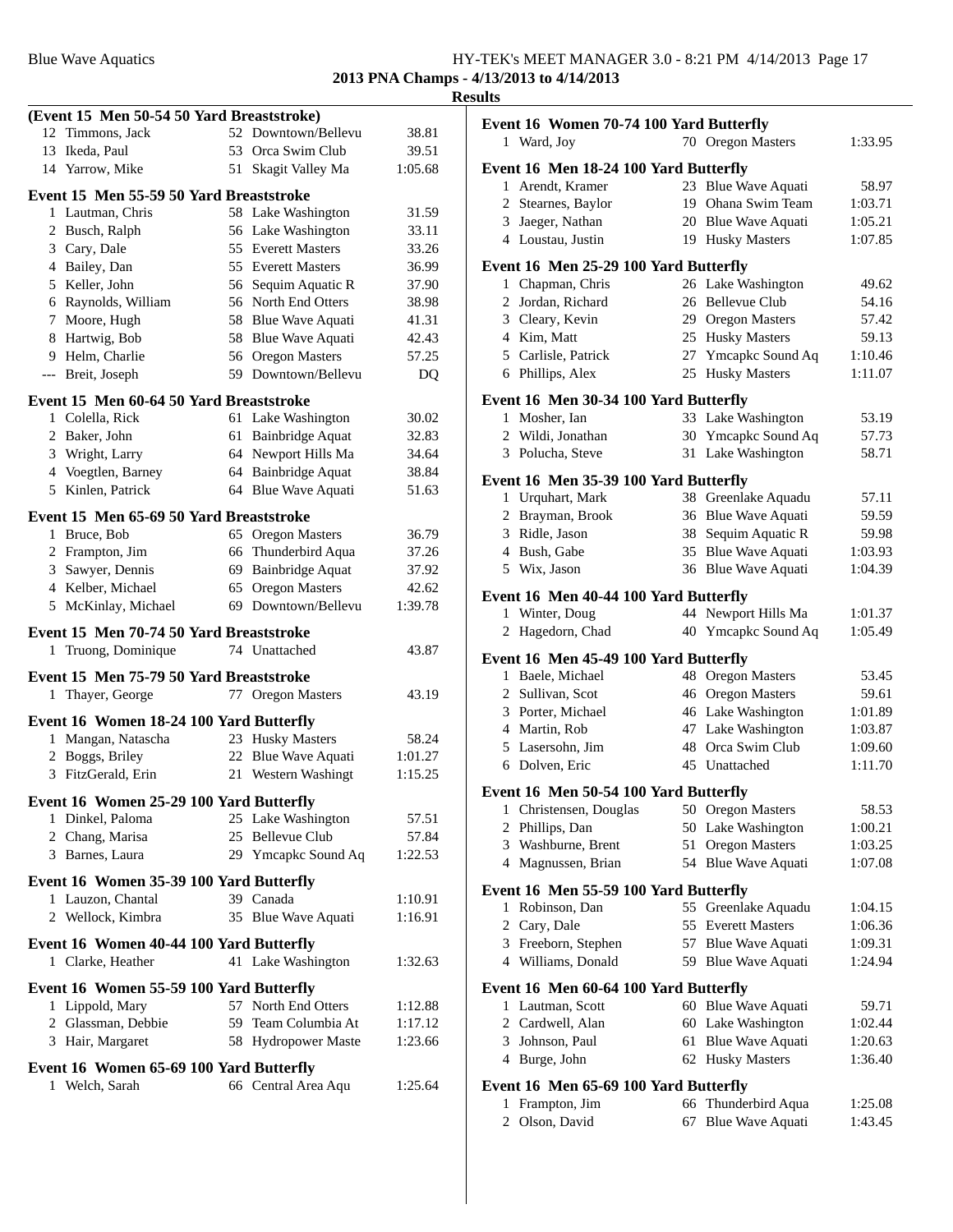|   | Event 17 Women 18-24 200 Yard Freestyle                    |     |                     |         |
|---|------------------------------------------------------------|-----|---------------------|---------|
|   | 1 Dutton, Dana                                             |     | 24 Greenlake Aquadu | 2:07.70 |
|   | 2 Anderson, Sydney                                         |     | 20 Western Washingt | 2:10.44 |
|   | 3 Barnick, Angela                                          |     | 18 Western Washingt | 2:18.01 |
|   | 4 Lowder, Kaitlyn                                          |     | 20 Western Washingt | 2:22.26 |
|   | 5 Powell, Valerie                                          |     | 19 South Sound Mast | 4:05.65 |
|   | Event 17 Women 25-29 200 Yard Freestyle                    |     |                     |         |
|   | 1 Klobuchar, Madeline                                      |     | 27 Husky Masters    | 2:04.23 |
|   | 2 Man, Mary-Jane                                           |     | 26 Greenlake Aquadu | 2:19.46 |
|   | 3 Meinerz, Meghan                                          |     | 28 Orca Swim Club   | 2:20.19 |
|   | 4 Kleint, Nancy                                            |     | 25 Phinney Ridge Sw | 2:22.13 |
|   | 5 Adams, Keliko                                            |     | 29 Ymcapkc Sound Aq | 2:37.06 |
|   | Event 17 Women 30-34 200 Yard Freestyle                    |     |                     |         |
|   | 1 Ohlson, Michelle                                         |     | 31 Lake Washington  | 2:28.87 |
|   | 2 McMullen, Kate                                           | 33  | Thunderbird Aqua    | 2:44.11 |
|   | Event 17 Women 35-39 200 Yard Freestyle                    |     |                     |         |
|   | 1 Matlock, Shannon                                         |     | 35 Lake Washington  | 2:11.03 |
|   | 2 Bradley, Sarah                                           |     | 38 Team Columbia At | 2:18.98 |
|   | 3 Miller, Erin                                             |     | 39 Greenlake Aquadu | 2:20.13 |
|   | 4 Grimm, Lindsay                                           |     | 35 Unattached       | 2:23.39 |
|   | 5 Andersson, Claudia                                       |     | 38 Lake Washington  | 2:31.29 |
|   | 6 Rasmussen, Karen                                         |     | 38 Blue Wave Aquati | 2:33.26 |
|   | Event 17 Women 40-44 200 Yard Freestyle                    |     |                     |         |
|   | 1 Moorhead, Amy                                            |     | 41 Lake Washington  | 2:04.81 |
|   | 2 Sondgroth, Tracey                                        |     | 40 South Sound Mast | 2:17.03 |
|   | 3 Polidori, Wendy                                          |     | 43 Mukilteo YMCA    | 2:22.18 |
|   | 4 Mesler, Jennifer                                         |     | 42 Blue Wave Aquati | 2:27.40 |
|   | 5 Hegarty, Laura                                           |     | 42 Bainbridge Aquat | 2:45.65 |
|   | 6 Singer, Shannon                                          |     | 43 Skagit Valley Ma | 2:53.01 |
|   | Event 17 Women 45-49 200 Yard Freestyle                    |     |                     |         |
|   | 1 VanDeSompele, Wendy                                      |     | 46 Unattached       | 2:24.68 |
|   | 2 Pappalardo, Susan                                        |     | 46 Bellevue Club    | 2:34.27 |
|   | 3 Marrs, Susan                                             |     | 47 Blue Wave Aquati | 2:38.16 |
|   | 4 Rotton, Belinda                                          |     | 48 Skagit Valley Ma | 2:44.37 |
|   | Event 17 Women 50-54 200 Yard Freestyle                    |     |                     |         |
| 1 | Moore, Sheila                                              |     | 54 Lake Washington  | 2:32.57 |
|   | 2 Clutter, Cynthia                                         |     | 53 Hydropower Maste | 2:41.75 |
|   | 3 Hoffman, Wendy                                           |     | 50 Mercer Island Co | 2:43.01 |
|   | 4 Claesson-Gordon, Lisa                                    |     | 50 Bainbridge Aquat | 2:49.10 |
|   | Event 17 Women 55-59 200 Yard Freestyle                    |     |                     |         |
|   | 1 Menkens, Michelle                                        |     | 56 Blue Wave Aquati | 2:29.48 |
| 2 | Duggan, Patricia (Pat)                                     | 59. | Blue Wave Aquati    | 2:57.24 |
|   | 3 Goldberg, Jennie                                         |     | 59 Central Area Aqu | 3:42.80 |
|   | Event 17 Women 60-64 200 Yard Freestyle                    |     |                     |         |
|   | 1 Preissler, Stella                                        |     | 64 Lake Washington  | 2:29.27 |
|   | 2 McDaniel, Kathy                                          |     | 61 Monroe YMCA Mast | 3:05.38 |
|   | 3 Hanly, Joellen                                           |     | 61 Blue Wave Aquati | 3:36.55 |
|   | 4 Moore, Jane                                              |     | 62 Blue Wave Aquati | 3:59.45 |
|   | Event 17 Women 65-69 200 Yard Freestyle                    |     |                     |         |
|   | 1 Dillon, Sally                                            |     | 66 Bellevue Club    | 2:43.34 |
|   |                                                            |     |                     |         |
|   | Event 17 Women 70-74 200 Yard Freestyle<br>1 Frid, Barbara |     | 70 Oregon Masters   | 2:43.92 |
|   |                                                            |     |                     |         |

|                | Event 17 Men 18-24 200 Yard Freestyle |    |                        |         |
|----------------|---------------------------------------|----|------------------------|---------|
|                | 1 Deppe, Walt                         |    | 22 Husky Masters       | 1:52.82 |
|                | 2 Deakyne, Bruce                      |    | 23 Lake Washington     | 1:52.94 |
|                | 3 Hendricks, Dane                     |    | 19 Western Washingt    | 2:15.85 |
|                | 4 Canfield, Joe                       |    | 19 Western Washingt    | 2:34.31 |
|                | Event 17 Men 25-29 200 Yard Freestyle |    |                        |         |
|                | 1 Conroy, Chris                       |    | 27 Lake Washington     | 1:47.49 |
|                | 2 Mercer, Gregory                     |    | 25 Ymcapkc Sound Aq    | 1:53.30 |
|                | 3 Pippin-Timco, Colin                 |    | 27 South Sound Mast    | 1:55.47 |
|                | 4 Heaton, Jesse                       |    | 28 Downtown/Bellevu    | 1:59.57 |
|                | 5 Fahey, Sean                         |    | 27 Unattached          | 2:01.01 |
|                | 6 Boyer, Graham                       |    | 28 Blue Wave Aquati    | 2:05.38 |
|                | 7 Scott, Michael                      |    | 26 Lake Washington     | 2:10.01 |
|                | Event 17 Men 30-34 200 Yard Freestyle |    |                        |         |
|                | 1 Kanev, Teodor                       |    | 30 Mukilteo YMCA       | 2:03.63 |
|                | 2 Wiederhold, Scott                   |    | 34 Blue Wave Aquati    | 2:06.02 |
|                | Event 17 Men 35-39 200 Yard Freestyle |    |                        |         |
|                | 1 Wisniewski, Brian                   |    | 35 Husky Masters       | 1:45.44 |
|                | 2 Ridle, Jason                        |    | 38 Sequim Aquatic R    | 1:57.54 |
|                | 3 Wix, Jason                          |    | 36 Blue Wave Aquati    | 2:11.20 |
|                | 4 Koonce, Ryan                        |    | 39 Skagit Valley Ma    | 2:14.33 |
|                | 5 Dahl, James                         | 38 | Skagit Valley Ma       | 2:39.19 |
|                | Event 17 Men 40-44 200 Yard Freestyle |    |                        |         |
|                | 1 Marx, John                          |    | 44 Blue Wave Aquati    | 2:03.32 |
|                | 2 Rittenberg, Durrell                 |    | 43 Newport Hills Ma    | 2:17.25 |
|                | 3 Zellerhoff, Mark                    |    | 43 Blue Wave Aquati    | 2:44.99 |
|                | 4 Zapata, Luis                        |    | 40 Unattached          | 4:01.42 |
|                | Event 17 Men 45-49 200 Yard Freestyle |    |                        |         |
|                | 1 Baele, Michael                      |    | 48 Oregon Masters      | 1:49.22 |
|                | 2 Wright, Dave                        |    | 48 Blue Wave Aquati    | 2:07.24 |
|                | 3 Martin, Rob                         |    | 47 Lake Washington     | 2:14.51 |
|                | 4 Lammers, Ryker                      |    | 45 Lake Washington     | 2:21.48 |
|                | 5 Marrs, Edward                       |    | 48 Blue Wave Aquati    | 2:23.85 |
|                | 6 Bolotin, Elijah                     |    | 48 Lake Washington     | 2:50.67 |
|                | 7 Methner, Bradly                     |    | 47 Skagit Valley Ma    | 2:55.55 |
|                | 8 Mabin, Sean                         |    | 46 Blue Wave Aquati    | 3:03.58 |
|                | Event 17 Men 50-54 200 Yard Freestyle |    |                        |         |
| 1              | Valley, Eric                          | 51 | Movy Masters           | 1:56.92 |
| $\overline{c}$ | Olliges, Paul                         | 51 | Greenlake Aquadu       | 2:00.08 |
|                | 3 Wilwerding, Geoff                   | 51 | Greenlake Aquadu       | 2:03.28 |
| 4              | Lieggi, Anthony                       | 51 | Blue Wave Aquati       | 2:06.74 |
|                | 5 Getzendaner, Mark                   |    | 50 North End Otters    | 2:11.55 |
|                | 6 Powell, Frank                       |    | 53 South Sound Mast    | 2:15.26 |
| 7              | Matthews, Scott                       | 51 | Blue Wave Aquati       | 2:16.32 |
|                | 8 Clayton, Todd                       | 50 | Sequim Aquatic R       | 2:19.47 |
| 9              | Yarrow, Mike                          | 51 | Skagit Valley Ma       | 2:49.80 |
|                | Event 17 Men 55-59 200 Yard Freestyle |    |                        |         |
| 1              | Geiger, Kyle                          |    | 55 Lake Washington     | 2:06.09 |
| 2              | Cary, Dale                            | 55 | <b>Everett Masters</b> | 2:13.52 |
| 3              | Boleda, Orlando                       |    | 58 Bainbridge Aquat    | 2:20.68 |
|                | 4 Engelhardt, Carl                    |    | 59 Greenlake Aquadu    | 2:21.74 |
| 5              | Sugg, Steve                           | 57 | Ymcapkc Sound Aq       | 2:24.19 |
| 6              | Breit, Joseph                         | 59 | Downtown/Bellevu       | 3:44.16 |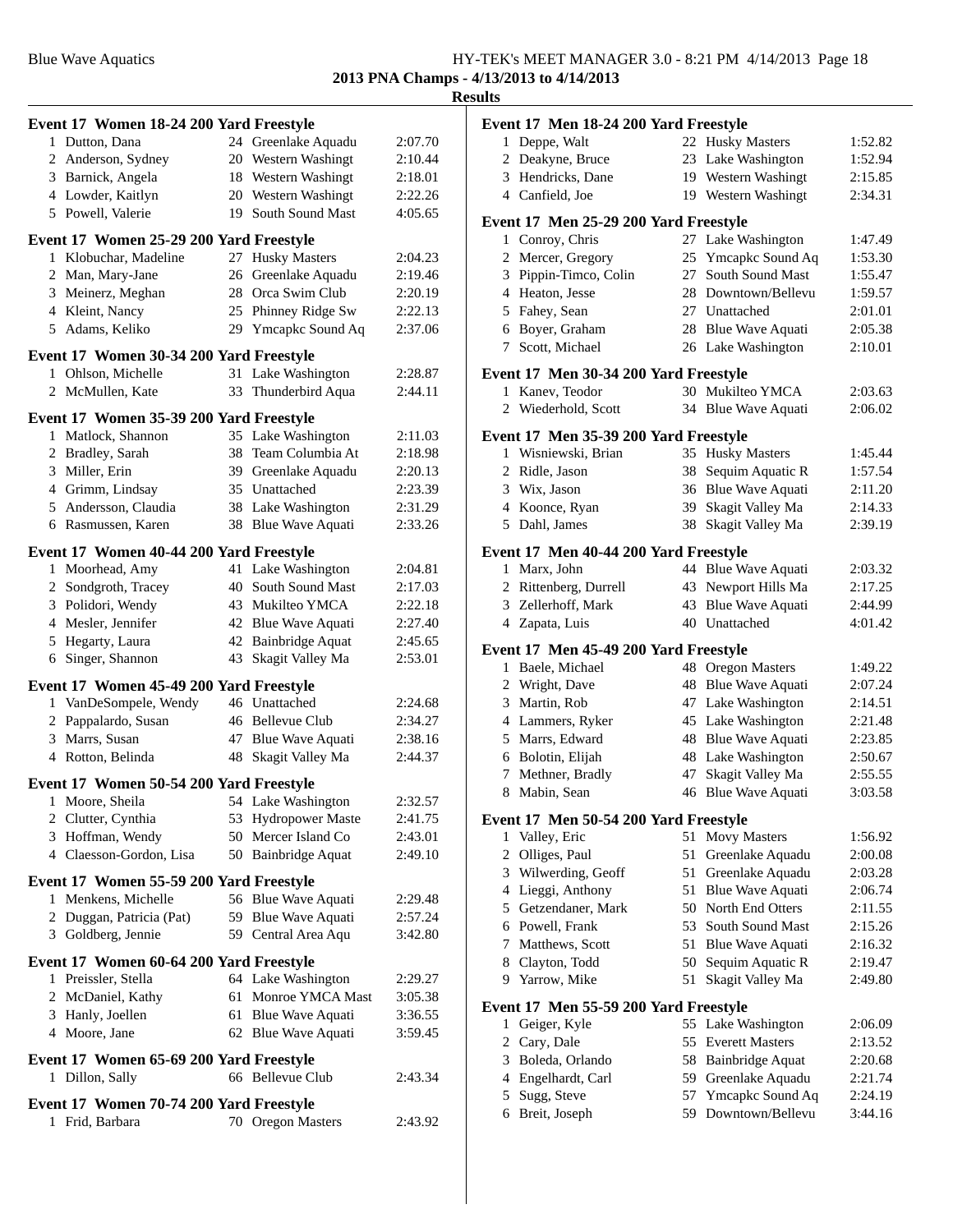#### Blue Wave Aquatics **HY-TEK's MEET MANAGER 3.0 - 8:21 PM 4/14/2013** Page 19 **2013 PNA Champs - 4/13/2013 to 4/14/2013**

# **Resul**

| Event 17 Men 60-64 200 Yard Freestyle                          |                                           |                    |
|----------------------------------------------------------------|-------------------------------------------|--------------------|
| 1 Colella, Rick                                                | 61 Lake Washington                        | 1:55.87            |
| 2 Cardwell, Alan                                               | 60 Lake Washington                        | 2:03.21            |
| 3 Kendrick, Jim                                                | 60 Skagit Valley Ma                       | 2:13.40            |
| 4 Voegtlen, Barney                                             | 64 Bainbridge Aquat                       | 2:32.04            |
|                                                                |                                           |                    |
| Event 17 Men 65-69 200 Yard Freestyle<br>1 McColly, Michael    | 67 Lake Washington                        | 2:19.25            |
| 2 Olson, David                                                 | 67 Blue Wave Aquati                       | 2:47.95            |
| 3 Gallagher, Don                                               | 65 Unattached                             | 3:12.92            |
|                                                                |                                           |                    |
| Event 17 Men 70-74 200 Yard Freestyle                          |                                           |                    |
| 1 Winn, Hugh                                                   | 71 Port Townsend Ma                       | 2:45.78            |
| 2 Cook, Herb                                                   | 71 Sequim Aquatic R                       | 3:10.26            |
| Event 17 Men 75-79 200 Yard Freestyle                          |                                           |                    |
| 1 Radcliff, David                                              | 78 Oregon Masters                         | 2:22.36            |
| Event 17 Men 80-84 200 Yard Freestyle                          |                                           |                    |
| 1 Ellingson, Don                                               | 80 Ymcapkc Sound Aq                       | 5:17.66            |
| Event 18 Women 18-24 100 Yard Breaststroke                     |                                           |                    |
| 1 Mangan, Natascha                                             | 23 Husky Masters                          | 1:09.45            |
| 2 Baker, Catherine                                             | 23 Husky Masters                          | 1:10.24            |
| 3 McCullough, Elyanna                                          | 18 Ohana Swim Team                        | 1:13.36            |
| 4 McKiernan, Alex                                              | 19 Western Washingt                       | 1:21.01            |
| 5 Bateman, Casey                                               | 23 Blue Wave Aquati                       | 1:23.29            |
| 6 MacDonad, Kelsie                                             | 18 Sequim Aquatic R                       | 1:26.41            |
| 7 Davis, Katherine                                             | 24 North End Otters                       | 1:34.61            |
|                                                                |                                           |                    |
| Event 18 Women 25-29 100 Yard Breaststroke<br>1 Dinkel, Paloma | 25 Lake Washington                        | 1:06.70            |
| 2 Chang, Marisa                                                | 25 Bellevue Club                          | 1:16.24            |
|                                                                |                                           |                    |
| 3 Brooks, Kathleen<br>4 Garrison, Abigail                      | 29 Downtown/Bellevu<br>26 Ohana Swim Team | 1:27.30<br>1:30.39 |
|                                                                |                                           |                    |
| Event 18 Women 30-34 100 Yard Breaststroke                     |                                           |                    |
| 1 Faith, Jenny                                                 | 31 Oregon Masters                         | 1:13.63            |
| 2 Winans, Amanda                                               | 30 Husky Masters                          | 1:23.92            |
| 3 Swanberg, Anna                                               | 30 Sequim Aquatic R                       | 1:39.28            |
| Event 18 Women 35-39 100 Yard Breaststroke                     |                                           |                    |
| 1 Lauzon, Chantal                                              | 39 Canada                                 | 1:21.60            |
| 2 Wellock, Kimbra                                              | 35 Blue Wave Aquati                       | 1:26.73            |
| 3 Blank, Beth                                                  | 38<br>Skagit Valley Ma                    | 1:28.04            |
| 4 Sundin, Caitlin                                              | Sequim Aquatic R<br>37                    | 1:36.17            |
| 5 Brumley, Sadie                                               | 36 Monroe YMCA Mast                       | 1:36.86            |
| Event 18 Women 40-44 100 Yard Breaststroke                     |                                           |                    |
| Sondgroth, Tracey<br>1                                         | 40 South Sound Mast                       | 1:19.91            |
| 2 Beirne, Katherine                                            | 43 Sequim Aquatic R                       | 1:29.93            |
| 3 Antilla, Kristine                                            | 44 Ohana Swim Team                        | 1:31.27            |
| 4 Johnson, Diana                                               | 42 Blue Wave Aquati                       | 1:32.23            |
| 5 Hope, Carolyn                                                | 42 North End Otters                       | 1:33.88            |
| Event 18 Women 45-49 100 Yard Breaststroke                     |                                           |                    |
| Johansson, Hanna<br>1                                          | 46 Downtown/Bellevu                       | 1:22.00            |
| 2 Speir, Kris                                                  | 49 Ohana Swim Team                        | 1:27.49            |
| 3 Dennison, Ann                                                | 49 Lake Washington                        | 1:28.15            |
| 4 Burris, Mary                                                 | 47 North End Otters                       | 1:48.95            |
|                                                                |                                           |                    |
| Event 18 Women 50-54 100 Yard Breaststroke                     |                                           |                    |
| 1 Andrade, Julie                                               | 52 Oregon Masters                         | 1:29.52            |
|                                                                |                                           |                    |

| ılts         |                                            |    |                       |         |
|--------------|--------------------------------------------|----|-----------------------|---------|
| 2            | White, Mary Ann                            |    | 54 Blue Wave Aquati   | 1:30.06 |
|              | Event 18 Women 55-59 100 Yard Breaststroke |    |                       |         |
|              | 1 Piennett, Cindy                          |    | 55 Blue Wave Aquati   | 1:53.82 |
|              | --- Goldberg, Jennie                       |    | 59 Central Area Aqu   | DQ      |
|              |                                            |    |                       |         |
|              | Event 18 Women 60-64 100 Yard Breaststroke |    |                       |         |
|              | 1 Gettling, Janet                          |    | 64 Oregon Masters     | 1:28.32 |
|              | 2 Carruthers, Kate                         |    | 64 Bainbridge Aquat   | 1:33.79 |
|              | 3 Kassen, Elizabeth                        | 61 | South Sound Mast      | 1:34.14 |
|              | Event 18 Women 80-84 100 Yard Breaststroke |    |                       |         |
|              | 1 Kavadas, Janet                           |    | 82 North End Otters   | 3:21.01 |
|              |                                            |    |                       |         |
|              | Event 18 Men 18-24 100 Yard Breaststroke   |    |                       |         |
|              | 1 Stearnes, Baylor                         |    | 19 Ohana Swim Team    | 1:10.46 |
|              | 2 Alcantar, Eduardo                        |    | 20 Western Washingt   | 1:11.21 |
|              | Event 18 Men 25-29 100 Yard Breaststroke   |    |                       |         |
|              | 1 Yung, Cejih                              |    | 27 Lake Washington    | 57.89   |
|              | 2 Conroy, Chris                            |    | 27 Lake Washington    | 1:00.65 |
|              | 3 Charles, Jordan                          |    | 26 Husky Masters      | 1:03.33 |
|              | 4 Boyer, Graham                            |    | 28 Blue Wave Aquati   | 1:08.79 |
|              | 5 Miller, Aaron                            |    | 29 Lake Washington    | 1:12.01 |
|              | 6 Phillips, Alex                           |    | 25 Husky Masters      | 1:15.47 |
|              | --- Jordan, Richard                        |    | 26 Bellevue Club      | DQ      |
|              |                                            |    |                       |         |
|              | Event 18 Men 30-34 100 Yard Breaststroke   |    |                       |         |
|              | 1 Nitz, Jesse                              | 31 | Blue Wave Aquati      | 59.48   |
|              | Event 18 Men 35-39 100 Yard Breaststroke   |    |                       |         |
|              | 1 Brayman, Brook                           |    | 36 Blue Wave Aquati   | 1:10.33 |
|              | 2 Vandever, Scott                          |    | 35 Husky Masters      |         |
|              | 3 Austin, David                            |    |                       | 1:10.72 |
|              |                                            |    | 38 Greenlake Aquadu   | 1:12.98 |
|              | Event 18 Men 40-44 100 Yard Breaststroke   |    |                       |         |
|              | 1 Van Pelt, Darren                         |    | 43 Lake Washington    | 1:17.34 |
|              | 2 Lo, Eddie                                |    | 42 Blue Wave Aquati   | 1:20.77 |
|              | 3 Ness, Kerry                              |    | 43 Skagit Valley Ma   | 1:25.76 |
|              | 4 Zapata, Luis                             |    | 40 Unattached         | 2:41.36 |
|              | Event 18 Men 45-49 100 Yard Breaststroke   |    |                       |         |
| $\mathbf{1}$ | Seibert, Richard                           |    | 48 Ymcapkc Sound Aq   | 1:08.85 |
| 2            | Esko, Kevin                                |    | 47 Unattached         |         |
| 3            |                                            |    |                       | 1:09.42 |
|              | Fabian, Rich                               | 46 | Lake Washington       | 1:09.63 |
| 4            | Waud, Timothy                              |    | 45 Oregon Masters     | 1:09.72 |
| 5            | Porter, Michael                            |    | 46 Lake Washington    | 1:13.75 |
| 6            | Patterson, Tyler                           | 46 | Blue Wave Aquati      | 1:15.85 |
| 7            | Dolven, Eric                               | 45 | Unattached            | 1:17.37 |
| 8            | Lasersohn, Jim                             | 48 | Orca Swim Club        | 1:19.96 |
| 9            | Gormley, Bryan                             | 46 | Blue Wave Aquati      | 1:46.38 |
|              | Event 18 Men 50-54 100 Yard Breaststroke   |    |                       |         |
| 1            | Allender, Patrick                          |    | 54 Oregon Masters     | 1:06.40 |
| 2            | Phillips, Dan                              | 50 | Lake Washington       | 1:07.75 |
| 3            | Gevers, Willy                              | 53 | Issaquah Swim Te      | 1:11.74 |
| 4            | Washburne, Brent                           | 51 | <b>Oregon Masters</b> | 1:12.61 |
| 5            | Hathaway, David                            | 52 | <b>Oregon Masters</b> | 1:12.90 |
| 6            |                                            | 51 |                       | 1:13.07 |
|              | Bosselmann, Chip                           |    | Ymcapkc Sound Aq      |         |
| 7            | Smith, Dan                                 | 50 | Blue Wave Aquati      | 1:13.09 |
| 8            | Haynie, Carl                               | 52 | Team Columbia At      | 1:13.10 |
| 9            | Pearson, Jay                               | 51 | Lake Washington       | 1:15.64 |
| 10           | Allen, Jon                                 | 52 | Skagit Valley Ma      | 1:20.77 |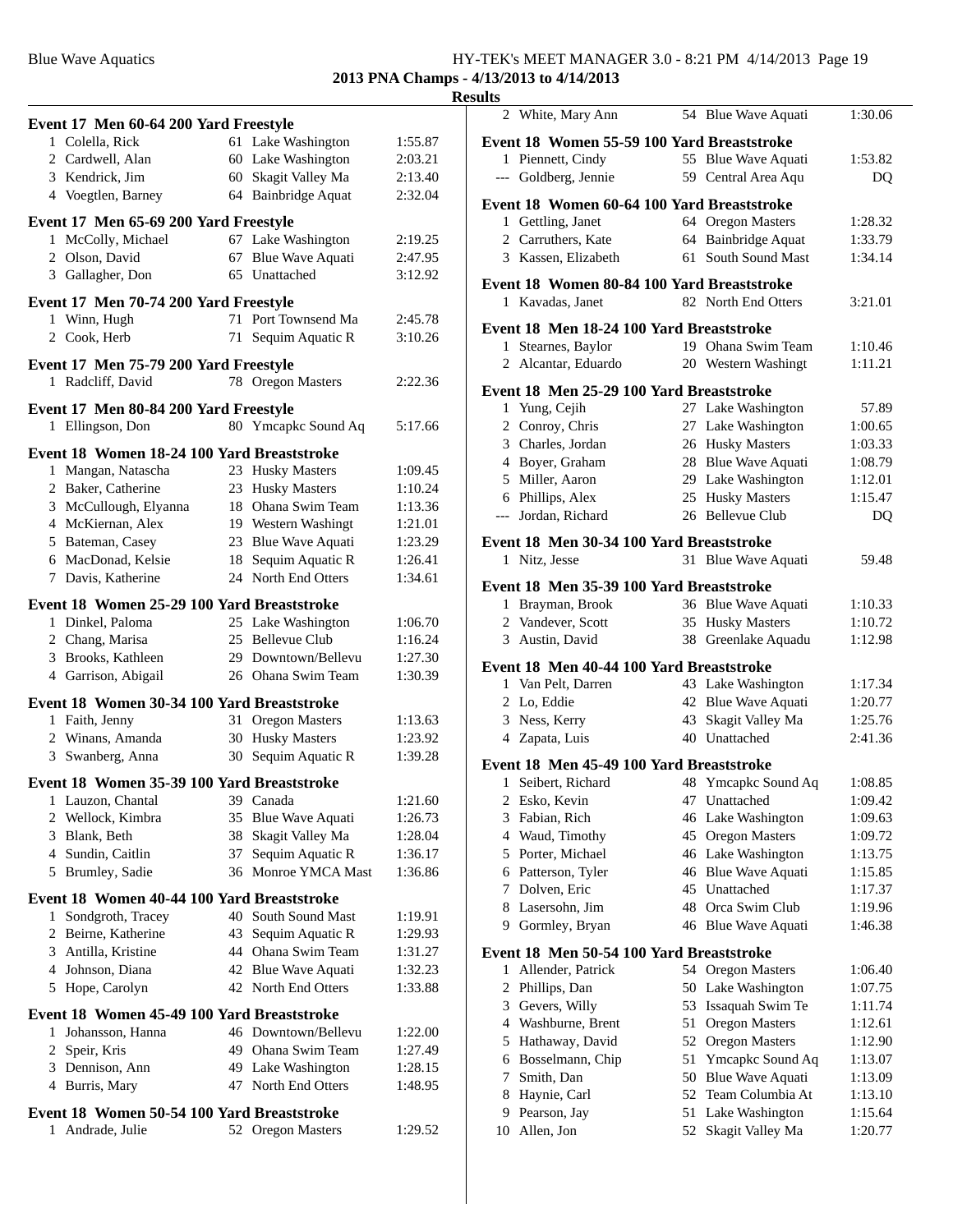#### Blue Wave Aquatics **HY-TEK's MEET MANAGER 3.0 - 8:21 PM 4/14/2013** Page 20 **2013 PNA Champs - 4/13/2013 to 4/14/2013**

|              | (Event 18 Men 50-54 100 Yard Breaststroke) |    |                         |                |
|--------------|--------------------------------------------|----|-------------------------|----------------|
|              | 11 Kennedy, Keith                          |    | 50 Blue Wave Aquati     | 1:25.01        |
|              | 12 Timmons, Jack                           |    | 52 Downtown/Bellevu     | 1:26.27        |
|              | 13 Huckabee, John                          |    | 54 North End Otters     | 1:27.48        |
|              | 14 Ikeda, Paul                             |    | 53 Orca Swim Club       | 1:30.57        |
|              | Event 18 Men 55-59 100 Yard Breaststroke   |    |                         |                |
| $\mathbf{1}$ | Lautman, Chris                             |    | 58 Lake Washington      | 1:12.09        |
|              | 2 Busch, Ralph                             |    | 56 Lake Washington      | 1:12.87        |
|              | 3 Cary, Dale                               |    | 55 Everett Masters      | 1:14.03        |
|              | 4 Underbrink, Dan                          |    | 56 Monroe YMCA Mast     | 1:21.29        |
|              | 5 Raynolds, William                        |    | 56 North End Otters     | 1:28.81        |
|              | 6 Mohler, Craig                            |    | 58 Skagit Valley Ma     | 1:35.26        |
|              | 7 Helm, Charlie                            |    | 56 Oregon Masters       | 2:12.39        |
|              | --- Breit, Joseph                          |    | 59 Downtown/Bellevu     | DQ             |
|              | Event 18 Men 60-64 100 Yard Breaststroke   |    |                         |                |
|              | 1 Baker, John                              | 61 | <b>Bainbridge Aquat</b> | 1:13.18        |
|              | 2 Kinlen, Patrick                          | 64 | <b>Blue Wave Aquati</b> | 2:02.37        |
|              | Event 18 Men 65-69 100 Yard Breaststroke   |    |                         |                |
|              | 1 Peterson, Steve                          |    | 66 Ymcapkc Sound Aq     | 1:20.57        |
|              | 2 Bruce, Bob                               |    | 65 Oregon Masters       | 1:22.88        |
|              | 3 Frampton, Jim                            |    | 66 Thunderbird Aqua     | 1:27.58        |
|              | --- Sawyer, Dennis                         |    | 69 Bainbridge Aquat     | DQ             |
|              |                                            |    |                         |                |
|              | Event 18 Men 70-74 100 Yard Breaststroke   |    |                         |                |
|              | 1 Truong, Dominique                        |    | 74 Unattached           | 1:42.09        |
|              | Event 18 Men 75-79 100 Yard Breaststroke   |    |                         |                |
| 1            | Thayer, George                             |    | 77 Oregon Masters       | 1:47.07        |
|              | Event 19 Women 18-24 50 Yard Butterfly     |    |                         |                |
|              | 1 Mangan, Natascha                         |    | 23 Husky Masters        | 26.99          |
|              | 2 Boggs, Briley                            |    | 22 Blue Wave Aquati     | 27.61          |
|              | 3 Baker, Catherine                         |    | 23 Husky Masters        | 28.98          |
|              | 4 McCullough, Elyanna                      |    | 18 Ohana Swim Team      | 30.54          |
|              | 5 FitzGerald, Erin                         |    | 21 Western Washingt     | 33.42          |
|              | 6 Barnick, Angela                          |    | 18 Western Washingt     | 34.17          |
|              | 7 Ferber, Larissa                          |    | 24 Ymcapkc Sound Aq     | 38.72          |
|              | 8 Fader, Courtney                          |    | 21 Blue Wave Aquati     | 39.52          |
|              | 9 Davis, Katherine                         |    | 24 North End Otters     | 42.29          |
|              | Event 19 Women 25-29 50 Yard Butterfly     |    |                         |                |
| 1            | Chang, Marisa                              |    | 25 Bellevue Club        | 26.74          |
|              | 2 Oram, Lindsey                            |    | 27 Lake Washington      | 27.55          |
|              | 3 Schaeffer, Kathryn                       |    | 26 Bellevue Club        | 28.61          |
|              | 4 Bogachus, Brett                          |    | 26 Bellevue Club        | 29.26          |
|              | 5 Tourigny, Brittany                       |    | 29 Greenlake Aquadu     | 29.61          |
|              | 6 Barnes, Laura                            |    | 29 Ymcapkc Sound Aq     | 36.69          |
| 7            | Lalonde, Gina                              |    | 28 Downtown/Bellevu     | 45.33          |
|              |                                            |    |                         |                |
|              | Event 19 Women 30-34 50 Yard Butterfly     |    |                         |                |
| 1            | Hagensick, Janna                           |    | 33 Blue Wave Aquati     | 28.76          |
|              | 2 Winans, Amanda                           |    | 30 Husky Masters        | 32.36<br>37.49 |
|              | 3 Ohlson, Michelle                         | 31 | Lake Washington         |                |
|              | Event 19 Women 35-39 50 Yard Butterfly     |    |                         |                |
| $\mathbf{1}$ | Matlock, Shannon                           |    | 35 Lake Washington      | 30.23          |
|              | 2 Ashmann-Rice, Chericka                   |    | 39 Central Area Aqu     | 31.99          |
|              | 3 Miller, Erin                             |    | 39 Greenlake Aquadu     | 32.01          |
|              |                                            |    |                         |                |

|                | 4 Grimm, Lindsay                       |    | 35 Unattached         | 33.12   |
|----------------|----------------------------------------|----|-----------------------|---------|
|                | 5 Blank, Beth                          |    | 38 Skagit Valley Ma   | 33.38   |
|                | 6 Sundin, Caitlin                      | 37 | Sequim Aquatic R      | 39.91   |
|                | 7 Deaderick, Rachael                   |    | 38 Blue Wave Aquati   | 51.29   |
|                | Event 19 Women 40-44 50 Yard Butterfly |    |                       |         |
|                | 1 Moorhead, Amy                        |    | 41 Lake Washington    | 28.83   |
|                | 2 Polidori, Wendy                      |    | 43 Mukilteo YMCA      | 31.65   |
|                | 3 Draper, Jennifer                     |    | 44 Bellevue Club      | 32.72   |
|                | 4 Holt, Megan                          |    | 42 Blue Wave Aquati   | 34.64   |
|                | 5 Keith, Lisa                          |    | 43 Lake Washington    | 35.30   |
|                | Event 19 Women 45-49 50 Yard Butterfly |    |                       |         |
|                | 1 Hansen, Setsuko                      |    | 48 Mukilteo YMCA      | 32.48   |
|                | 2 Voss, Julie                          |    | 49 Lake Washington    | 33.26   |
|                | 3 Rotton, Belinda                      |    | 48 Skagit Valley Ma   | 34.52   |
|                | 4 Marrs, Susan                         |    | 47 Blue Wave Aquati   | 35.60   |
|                | 5 Marsh-Limm, Margo                    |    | 45 Mukilteo YMCA      | 36.07   |
|                | 6 Jordan, Jill                         |    | 49 Lake Washington    | 36.81   |
|                | Event 19 Women 50-54 50 Yard Butterfly |    |                       |         |
|                | 1 Dahl, Lisa                           |    | 51 Central Area Aqu   | 29.12   |
|                | 2 Lindley, Jane                        |    | 51 Bainbridge Aquat   | 33.93   |
|                | 3 White, Mary Ann                      |    | 54 Blue Wave Aquati   | 34.99   |
|                | 4 Diddams, Margaret                    |    | 51 North End Otters   | 35.36   |
|                | 5 Andrade, Julie                       |    | 52 Oregon Masters     | 38.21   |
|                | 6 Collins, Deirdre                     | 51 | North End Otters      | 1:02.68 |
|                | Event 19 Women 55-59 50 Yard Butterfly |    |                       |         |
|                | 1 Lippold, Mary                        |    | 57 North End Otters   | 32.18   |
|                | 2 Glassman, Debbie                     |    | 59 Team Columbia At   | 32.85   |
|                | 3 Jaeger, Dawn                         |    | 56 Lake Washington    | 34.30   |
|                | 4 Menkens, Michelle                    |    | 56 Blue Wave Aquati   | 35.35   |
|                | 5 Keller, Dani                         |    | 56 Sequim Aquatic R   | 47.73   |
|                | 6 Morris, Kathy                        |    | 57 South Sound Mast   | 52.85   |
|                | Event 19 Women 60-64 50 Yard Butterfly |    |                       |         |
|                | 1 Davis, Charlotte                     |    | 62 Lake Washington    | 30.87   |
|                | 2 Preissler, Stella                    |    | 64 Lake Washington    | 35.46   |
|                | 3 Blackburn, Jean                      |    | 61 Blue Wave Aquati   | 40.55   |
|                | Event 19 Women 65-69 50 Yard Butterfly |    |                       |         |
|                | 1 Welch, Sarah                         |    | 66 Central Area Aqu   | 35.81   |
|                | Event 19 Women 70-74 50 Yard Butterfly |    |                       |         |
|                | 1 Frid, Barbara                        |    | 70 Oregon Masters     | 35.68   |
| $\overline{c}$ | Ward, Joy                              | 70 | <b>Oregon Masters</b> | 37.67   |
|                | 3 Macclellan, Mary                     |    | 70 Unattached         | 50.72   |
|                | Event 19 Men 18-24 50 Yard Butterfly   |    |                       |         |
|                | 1 Arendt, Kramer                       |    | 23 Blue Wave Aquati   | 26.35   |
|                | 2 Loustau, Justin                      |    | 19 Husky Masters      | 29.06   |
|                | 3 Gomez Iriondo, Agustin               | 22 | Skagit Valley Ma      | 29.32   |
|                | Event 19 Men 25-29 50 Yard Butterfly   |    |                       |         |
| 1              | Chapman, Chris                         |    | 26 Lake Washington    | 22.20   |
|                | 2 Yung, Cejih                          |    | 27 Lake Washington    | 24.77   |
|                | 3 Kim, Matt                            |    | 25 Husky Masters      | 26.00   |
|                | 4 Pippin-Timco, Colin                  |    | 27 South Sound Mast   | 27.01   |
|                | 5 Cleary, Kevin                        |    | 29 Oregon Masters     | 27.06   |
|                | 6 Scott, Michael                       |    | 26 Lake Washington    | 29.02   |
|                |                                        |    |                       |         |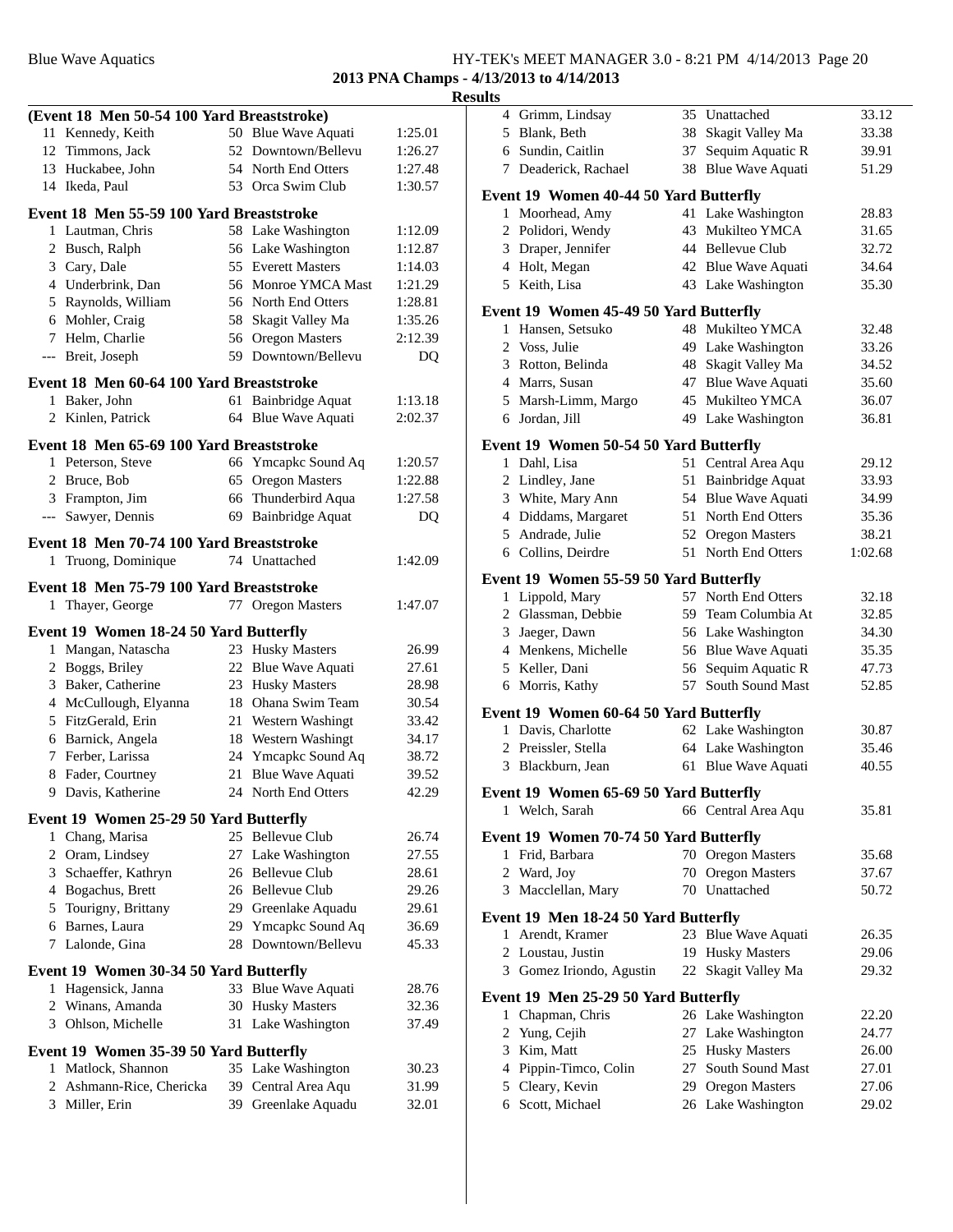#### Blue Wave Aquatics **HY-TEK's MEET MANAGER 3.0 - 8:21 PM 4/14/2013** Page 21 **2013 PNA Champs - 4/13/2013 to 4/14/2013**

|              | Event 19 Men 30-34 50 Yard Butterfly |    |                       |       |
|--------------|--------------------------------------|----|-----------------------|-------|
| 1            | Mosher, Ian                          |    | 33 Lake Washington    | 24.23 |
|              | 2 Wiederhold, Scott                  |    | 34 Blue Wave Aquati   | 27.32 |
|              | 3 Tourigny, David                    |    | 33 Greenlake Aquadu   | 28.22 |
|              | 4 Kanev, Teodor                      |    | 30 Mukilteo YMCA      | 29.66 |
|              |                                      |    |                       |       |
|              | Event 19 Men 35-39 50 Yard Butterfly |    |                       |       |
|              | 1 Wix, Jason                         |    | 36 Blue Wave Aquati   | 27.71 |
|              | 2 Bush, Gabe                         |    | 35 Blue Wave Aquati   | 28.15 |
|              | 3 Millican, Jacob                    |    | 35 Bainbridge Aquat   | 32.64 |
|              | 4 Dahl, James                        | 38 | Skagit Valley Ma      | 36.51 |
|              | Event 19 Men 40-44 50 Yard Butterfly |    |                       |       |
|              | 1 Winter, Doug                       |    | 44 Newport Hills Ma   | 27.31 |
|              | 2 Hagedorn, Chad                     | 40 | Ymcapkc Sound Aq      | 28.71 |
|              | 3 Knispel, Jason                     |    | 43 South Sound Mast   | 28.80 |
|              | 4 Rittenberg, Durrell                |    | 43 Newport Hills Ma   | 31.79 |
|              | 5 Van Pelt, Darren                   |    | 43 Lake Washington    | 31.85 |
|              | 6 Lo, Eddie                          |    | 42 Blue Wave Aquati   | 35.47 |
| $---$        | Delplain, Shawn                      |    | 42 Sequim Aquatic R   | DQ    |
|              | Event 19 Men 45-49 50 Yard Butterfly |    |                       |       |
|              | 1 Baele, Michael                     | 48 | <b>Oregon Masters</b> | 24.42 |
|              | 2 Esko, Kevin                        | 47 | Unattached            | 26.66 |
|              | 3 Porter, Michael                    |    | 46 Lake Washington    | 27.51 |
|              | 4 Smith, Bryan                       |    | 45 Lake Washington    | 27.83 |
|              | 5 Mulligan, Joseph                   |    | 47 Greenlake Aquadu   | 28.29 |
|              | 6 Martin, Rob                        |    | 47 Lake Washington    | 28.46 |
|              | 7 Lasersohn, Jim                     |    | 48 Orca Swim Club     | 29.27 |
|              | 8 Iyall, Andy                        |    | 46 Blue Wave Aquati   | 29.79 |
|              | 9 Bolotin, Elijah                    |    | 48 Lake Washington    | 34.85 |
|              | 10 Methner, Bradly                   | 47 | Skagit Valley Ma      | 39.30 |
|              | Event 19 Men 50-54 50 Yard Butterfly |    |                       |       |
| $\mathbf{1}$ | Stack, Ned                           |    | 53 Lake Washington    | 25.19 |
|              | 2 Christensen, Douglas               | 50 | <b>Oregon Masters</b> | 25.37 |
|              | 3 Dodds, Joel                        | 50 | Mukilteo YMCA         | 26.84 |
|              | 4 Magnussen, Brian                   |    | 54 Blue Wave Aquati   | 28.60 |
|              | 5 Lieggi, Anthony                    | 51 | Blue Wave Aquati      | 28.73 |
|              | 6 LaValley, Chris                    | 51 | Downtown/Bellevu      | 33.82 |
|              | --- Clayton, Todd                    |    | 50 Sequim Aquatic R   | DQ    |
|              |                                      |    |                       |       |
|              | Event 19 Men 55-59 50 Yard Butterfly |    |                       |       |
|              | 1 Cary, Dale                         |    | 55 Everett Masters    | 29.18 |
|              | 2 Freeborn, Stephen                  |    | 57 Blue Wave Aquati   | 29.68 |
|              | 3 Keller, John                       |    | 56 Sequim Aquatic R   | 30.69 |
|              | 4 Geiger, Kyle                       |    | 55 Lake Washington    | 31.45 |
|              | 5 Durban, Eric                       |    | 57 Blue Wave Aquati   | 31.47 |
|              | 6 Moore, Hugh                        |    | 58 Blue Wave Aquati   | 33.37 |
|              | 7 Bailey, Dan                        |    | 55 Everett Masters    | 33.52 |
|              | 8 Williams, Donald                   |    | 59 Blue Wave Aquati   | 34.44 |
| 9            | Hartwig, Bob                         | 58 | Blue Wave Aquati      | 34.68 |
|              | Event 19 Men 60-64 50 Yard Butterfly |    |                       |       |
|              | 1 Cardwell, Alan                     |    | 60 Lake Washington    | 28.14 |
|              | 2 Wright, Larry                      |    | 64 Newport Hills Ma   | 28.76 |
|              | 3 Kendrick, Jim                      |    | 60 Skagit Valley Ma   | 32.17 |
|              | 4 Burge, John                        |    | 62 Husky Masters      | 41.48 |
|              | Event 19 Men 65-69 50 Yard Butterfly |    |                       |       |
| 1            | Pilger, Robert                       |    | 69 Ymcapkc Sound Aq   | 30.64 |
|              |                                      |    |                       |       |
|              |                                      |    |                       |       |

|              | 2 Frampton, Jim                         | 66 | Thunderbird Aqua                        | 34.79   |
|--------------|-----------------------------------------|----|-----------------------------------------|---------|
|              | 3 Olson, David                          |    | 67 Blue Wave Aquati                     | 44.06   |
|              | <b>Event 20 Women 18-24 200 Yard IM</b> |    |                                         |         |
|              | 1 Bettencourt, Celeste                  |    | 24 Blue Wave Aquati                     | 2:31.07 |
|              | 2 Bateman, Casey                        |    | 23 Blue Wave Aquati                     | 2:43.61 |
|              |                                         |    |                                         |         |
|              | <b>Event 20 Women 25-29 200 Yard IM</b> |    |                                         |         |
|              | 1 Dinkel, Paloma                        |    | 25 Lake Washington                      | 2:12.46 |
|              | 2 Adams, Keliko                         |    | 29 Ymcapkc Sound Aq                     | 2:50.65 |
|              | Event 20 Women 30-34 200 Yard IM        |    |                                         |         |
| $\mathbf{1}$ | Foley, Jacquelyn                        | 31 | Team Columbia At                        | 2:24.40 |
|              | 2 Faith, Jenny                          | 31 | <b>Oregon Masters</b>                   | 2:34.98 |
|              | 3 McHenry, Valerie                      |    | 33 Lake Washington                      | 2:45.50 |
|              | 4 Cruze, Jennifer                       |    | 34 Downtown/Bellevu                     | 2:56.68 |
|              | --- Swanberg, Anna                      |    | 30 Sequim Aquatic R                     | DQ      |
|              | Event 20 Women 35-39 200 Yard IM        |    |                                         |         |
|              | 1 Matlock, Shannon                      |    | 35 Lake Washington                      | 2:31.30 |
|              | 2 Lauzon, Chantal                       |    | 39 Canada                               | 2:41.71 |
|              | 3 Wellock, Kimbra                       |    | 35 Blue Wave Aquati                     | 2:50.85 |
|              | 4 Rasmussen, Karen                      | 38 | <b>Blue Wave Aquati</b>                 | 3:04.01 |
|              | 5 Neely, Wendy                          | 38 | <b>Blue Wave Aquati</b>                 | 3:06.58 |
|              | --- Bradley, Sarah                      |    | 38 Team Columbia At                     | DQ      |
|              | Event 20 Women 40-44 200 Yard IM        |    |                                         |         |
|              | 1 Sondgroth, Tracey                     |    | 40 South Sound Mast                     | 2:38.10 |
|              | 2 Holt, Megan                           |    | 42 Blue Wave Aquati                     | 3:06.41 |
|              | 3 Antilla, Kristine                     |    | 44 Ohana Swim Team                      | 3:10.17 |
|              | 4 Clarke, Heather                       |    | 41 Lake Washington                      | 3:14.60 |
|              | 5 Hope, Carolyn                         |    | 42 North End Otters                     | 3:17.59 |
| 6            | Singer, Shannon                         | 43 | Skagit Valley Ma                        | 3:24.41 |
|              | <b>Event 20 Women 45-49 200 Yard IM</b> |    |                                         |         |
| 1            | Johansson, Hanna                        |    | 46 Downtown/Bellevu                     | 2:39.85 |
|              |                                         |    |                                         |         |
|              | <b>Event 20 Women 50-54 200 Yard IM</b> |    |                                         |         |
| $\mathbf{1}$ | Hoffman, Wendy                          |    | 50 Mercer Island Co                     | 3:07.77 |
|              | 2 Underbrink, Mary                      |    | 53 Lake Washington                      | 3:36.40 |
|              | <b>Event 20 Women 55-59 200 Yard IM</b> |    |                                         |         |
| 1            | Jaeger, Dawn                            |    | 56 Lake Washington                      | 2:49.25 |
|              | Event 20 Women 60-64 200 Yard IM        |    |                                         |         |
|              | 1 Davis, Charlotte                      |    | 62 Lake Washington                      | 2:36.89 |
|              | 2 Kassen, Elizabeth                     | 61 | South Sound Mast                        | 3:06.38 |
|              | 3 Casey, Kathrine                       |    | 64 Ft. Steilacoom                       | 3:23.21 |
|              |                                         |    |                                         |         |
|              | Event 20 Women 65-69 200 Yard IM        |    |                                         |         |
| 1            | Welch, Sarah                            |    | 66 Central Area Aqu                     | 3:13.99 |
|              | Event 20 Men 18-24 200 Yard IM          |    |                                         |         |
|              | 1 Deppe, Walt                           |    | 22 Husky Masters                        | 2:09.73 |
| 2            | Stearnes, Baylor                        |    | 19 Ohana Swim Team                      | 2:22.20 |
|              | 3 Jaeger, Nathan                        |    | 20 Blue Wave Aquati                     | 2:29.73 |
|              | Event 20 Men 25-29 200 Yard IM          |    |                                         |         |
| 1            | Mozharov, Sergey                        |    | 29 Husky Masters                        | 2:02.87 |
| 2            |                                         |    |                                         |         |
|              | Mercer, Gregory                         | 25 | Ymcapkc Sound Aq                        | 2:07.44 |
|              | 3 Heaton, Jesse                         | 28 | Downtown/Bellevu<br>28 Blue Wave Aquati | 2:17.71 |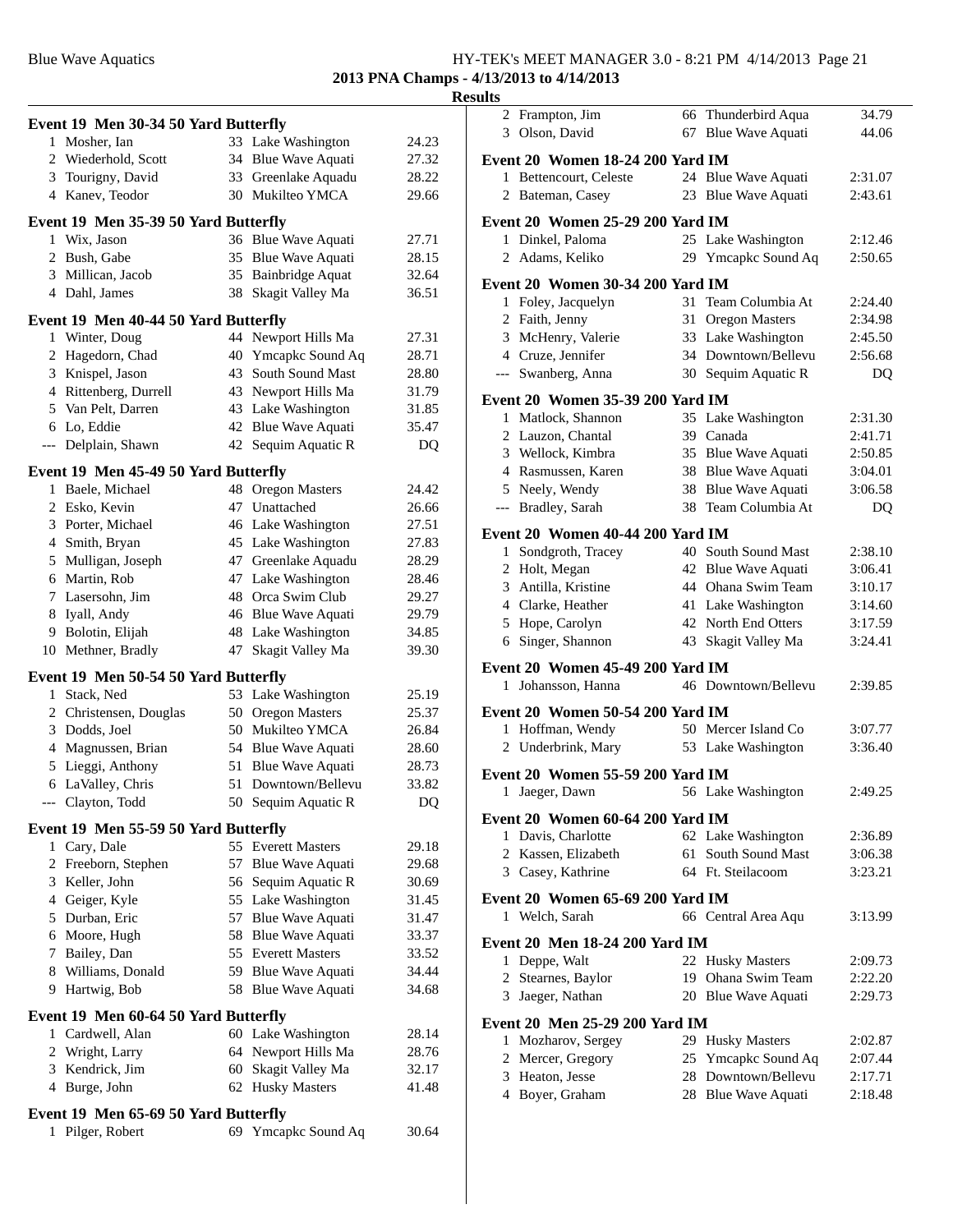|     | Event 20 Men 30-34 200 Yard IM        |     |                     |         |
|-----|---------------------------------------|-----|---------------------|---------|
|     | 1 Mosher, Ian                         |     | 33 Lake Washington  | 2:05.70 |
|     | 2 Wildi, Jonathan                     |     | 30 Ymcapkc Sound Aq | 2:06.95 |
|     | 3 Polucha, Steve                      |     | 31 Lake Washington  | 2:07.95 |
|     | 4 Nitz, Jesse                         |     | 31 Blue Wave Aquati | 2:13.43 |
|     | Event 20 Men 35-39 200 Yard IM        |     |                     |         |
|     | 1 Wisniewski, Brian                   |     | 35 Husky Masters    | 2:00.39 |
|     | 2 Urquhart, Mark                      |     | 38 Greenlake Aquadu | 2:07.68 |
|     | 3 Brayman, Brook                      |     | 36 Blue Wave Aquati | 2:11.27 |
|     | 4 Ridle, Jason                        |     | 38 Sequim Aquatic R | 2:17.19 |
|     | 5 Wix, Jason                          |     | 36 Blue Wave Aquati | 2:26.24 |
|     | 6 Koonce, Ryan                        |     | 39 Skagit Valley Ma | 2:42.01 |
|     | Event 20 Men 40-44 200 Yard IM        |     |                     |         |
|     | 1 Doherty, Todd                       |     | 42 Bellevue Club    | 2:06.22 |
|     | 2 Nelson, Kirk                        |     | 42 Husky Masters    | 2:08.20 |
|     | 3 Marx, John                          |     | 44 Blue Wave Aquati | 2:21.84 |
|     | 4 Knispel, Jason                      |     | 43 South Sound Mast | 2:29.42 |
|     | 5 Ness, Kerry                         |     | 43 Skagit Valley Ma | 3:14.96 |
|     | <b>Event 20 Men 45-49 200 Yard IM</b> |     |                     |         |
|     | 1 Sullivan, Scot                      |     | 46 Oregon Masters   | 2:11.76 |
|     | 2 Seibert, Richard                    |     | 48 Ymcapkc Sound Aq | 2:15.80 |
|     | 3 Wright, Dave                        |     | 48 Blue Wave Aquati | 2:24.03 |
|     | 4 Fabian, Rich                        |     | 46 Lake Washington  | 2:27.72 |
|     | 5 Dolven, Eric                        |     | 45 Unattached       | 2:35.92 |
|     | <b>Event 20 Men 50-54 200 Yard IM</b> |     |                     |         |
| 1   | Steenbeeke, Alain                     | 51  | Ymcapkc Sound Aq    | 2:12.72 |
|     | 2 Allender, Patrick                   |     | 54 Oregon Masters   | 2:14.04 |
|     | 3 Valley, Eric                        |     | 51 Movy Masters     | 2:16.19 |
|     | 4 Christensen, Douglas                |     | 50 Oregon Masters   | 2:17.09 |
|     | 5 Portelance, Doug                    |     | 54 Lake Washington  | 2:21.44 |
|     | 6 Washburne, Brent                    |     | 51 Oregon Masters   | 2:23.13 |
|     | 7 Pearson, Jay                        |     | 51 Lake Washington  | 2:26.19 |
|     | 8 Magnussen, Brian                    |     | 54 Blue Wave Aquati | 2:29.35 |
|     | 9 Ikeda, Paul                         |     | 53 Orca Swim Club   | 3:11.70 |
|     | 10 Allen, Jon                         |     | 52 Skagit Valley Ma | 3:19.40 |
|     | Event 20 Men 55-59 200 Yard IM        |     |                     |         |
| 1   | Robinson, Dan                         | 55  | Greenlake Aquadu    | 2:25.36 |
| 2   | Engelhardt, Carl                      | 59. | Greenlake Aquadu    | 2:39.80 |
|     | 3 Underbrink, Dan                     |     | 56 Monroe YMCA Mast | 2:46.57 |
|     | 4 Boleda, Orlando                     |     | 58 Bainbridge Aquat | 2:59.92 |
|     | --- Freeborn, Stephen                 | 57  | Blue Wave Aquati    | DQ      |
| --- | Mange, James                          | 55  | Ymcapkc Sound Aq    | 2:31.93 |
|     | Event 20 Men 60-64 200 Yard IM        |     |                     |         |
|     | 1 Colella, Rick                       |     | 61 Lake Washington  | 2:10.89 |
| 2   | Baker, John                           | 61  | Bainbridge Aquat    | 2:34.35 |
|     | 3 Kinlen, Patrick                     | 64  | Blue Wave Aquati    | 4:28.88 |
| --- | Johnson, Paul                         | 61  | Blue Wave Aquati    | DQ      |
|     | Event 20 Men 65-69 200 Yard IM        |     |                     |         |
| 1   | McColly, Michael                      |     | 67 Lake Washington  | 2:41.96 |
| 2   | Peterson, Steve                       | 66  | Ymcapkc Sound Aq    | 2:48.62 |
| 3   | Sawyer, Dennis                        | 69  | Bainbridge Aquat    | 3:21.82 |
|     | Walker, Thomas                        | 66  | Team Columbia At    | DQ      |

|     | Event 21 Women 18+200 Yard Freestyle Relay    |                                                 |
|-----|-----------------------------------------------|-------------------------------------------------|
|     | 1 Bellevue Club                               | A<br>1:44.11                                    |
|     | 1) Palumbo, Danielle W22                      | 2) Schaeffer, Kathryn W26                       |
|     | 3) Bogachus, Brett W26                        | 4) Chang, Marisa W25                            |
|     | 2 Husky Masters                               | A<br>1:46.14                                    |
|     | 1) Klobuchar, Madeline W27                    | 2) Braggin, Jacquelyn W26                       |
|     | 3) Baker, Catherine W23                       | 4) Mangan, Natascha W23                         |
| 3   | <b>Blue Wave Aquati</b>                       | 1:49.71<br>Α                                    |
|     | 1) Bettencourt, Celeste W24                   | 2) Boggs, Briley W22                            |
|     | 3) Hagensick, Janna W33                       | 4) Mesler, Jennifer W42                         |
| 4   | Western Washingt                              | A<br>1:59.61                                    |
|     | 1) McKiernan, Alex W19                        | 2) Monsen, Meg W19                              |
|     | 3) Lowder, Kaitlyn W20                        | 4) Barnick, Angela W18                          |
| 5   | Ohana Swim Team                               | А<br>2:02.36                                    |
|     | 1) Garrison, Abigail W26                      | 2) Antilla, Kristine W44                        |
|     | 3) Speir, Kris W49                            | 4) McCullough, Elyanna W18                      |
| 6   | Sequim Aquatic R                              | A<br>2:12.99                                    |
|     | 1) Beirne, Katherine W43                      | 2) Swanberg, Anna W30                           |
|     | 3) Sundin, Caitlin W37                        | 4) MacDonad, Kelsie W18                         |
| 7   | Ymcapkc Sound Aq                              | A<br>2:19.62                                    |
|     | 1) Barnes, Laura W29                          | 2) Rose, Judy W52                               |
|     | 3) Ferber, Larissa W24                        | 4) Adams, Keliko W29                            |
| 8   | <b>Blue Wave Aquati</b>                       | Е<br>2:20.76                                    |
|     | 1) Deaderick, Rachael W38                     | 2) Bateman, Casey W23                           |
|     | 3) Fader, Courtney W21                        | 4) Montiel, Julie W43                           |
| --- | Greenlake Aquadu                              | A<br>DO                                         |
|     | 1) Dutton, Dana W24                           | 2) Miller, Erin W39                             |
|     | 3) Man, Mary-Jane W26                         | 4) Tourigny, Brittany W29                       |
|     |                                               |                                                 |
|     |                                               |                                                 |
|     | Event 21 Women 25+ 200 Yard Freestyle Relay   | А                                               |
|     | 1 Lake Washington                             | 1:49.17                                         |
|     | 1) Oram, Lindsey W27                          | 2) Ohlson, Michelle W31                         |
|     | 3) McHenry, Valerie W33<br>2 Blue Wave Aquati | 4) Dinkel, Paloma W25<br>B<br>2:05.00           |
|     | 1) Postma, Krys W33                           | 2) Wellock, Kimbra W35                          |
|     | 3) Holt, Megan W42                            | 4) Rasmussen, Karen W38                         |
|     |                                               |                                                 |
|     | Event 21 Women 35+ 200 Yard Freestyle Relay   |                                                 |
| 1   | Lake Washington                               | В<br>1:48.03                                    |
|     | 1) Andersson, Claudia W38                     | 2) Davis, Charlotte W62                         |
|     | 3) Matlock, Shannon W35                       | 4) Moorhead, Amy W41                            |
|     | 2 Lake Washington                             | D<br>2:05.68                                    |
|     | 1) Clarke, Heather W41                        | 2) Dennison, Ann W49                            |
|     | 3) Keith, Lisa W43                            | 4) Moore, Sheila W54                            |
|     | 3 Bainbridge Aquat                            | 2:13.61<br>Α                                    |
|     | 1) Claesson-Gordon, Lisa W50                  | 2) Carruthers, Kate W64                         |
|     | 3) Hegarty, Laura W42                         | 4) Lindley, Jane W51<br>C<br>2:23.61            |
|     | 4 Blue Wave Aquati                            | 2) Johnson, Diana W42                           |
|     | 1) Blackburn, Jean W61<br>3) Neely, Wendy W38 |                                                 |
|     |                                               | 4) Williams, Judy W65                           |
|     | Event 21 Women 45+ 200 Yard Freestyle Relay   |                                                 |
| l   | <b>Blue Wave Aquati</b>                       | F<br>2:04.79                                    |
|     | 1) Gross, Lynn W52                            | 2) White, Mary Ann W54                          |
|     | 3) Marrs, Susan W47                           | 4) Courtney, Zena W53                           |
| 2   | Lake Washington                               | С<br>2:06.67                                    |
|     | 1) Jaeger, Dawn W56<br>3) Voss, Julie W49     | 2) Jordan, Jill W49<br>4) Preissler, Stella W64 |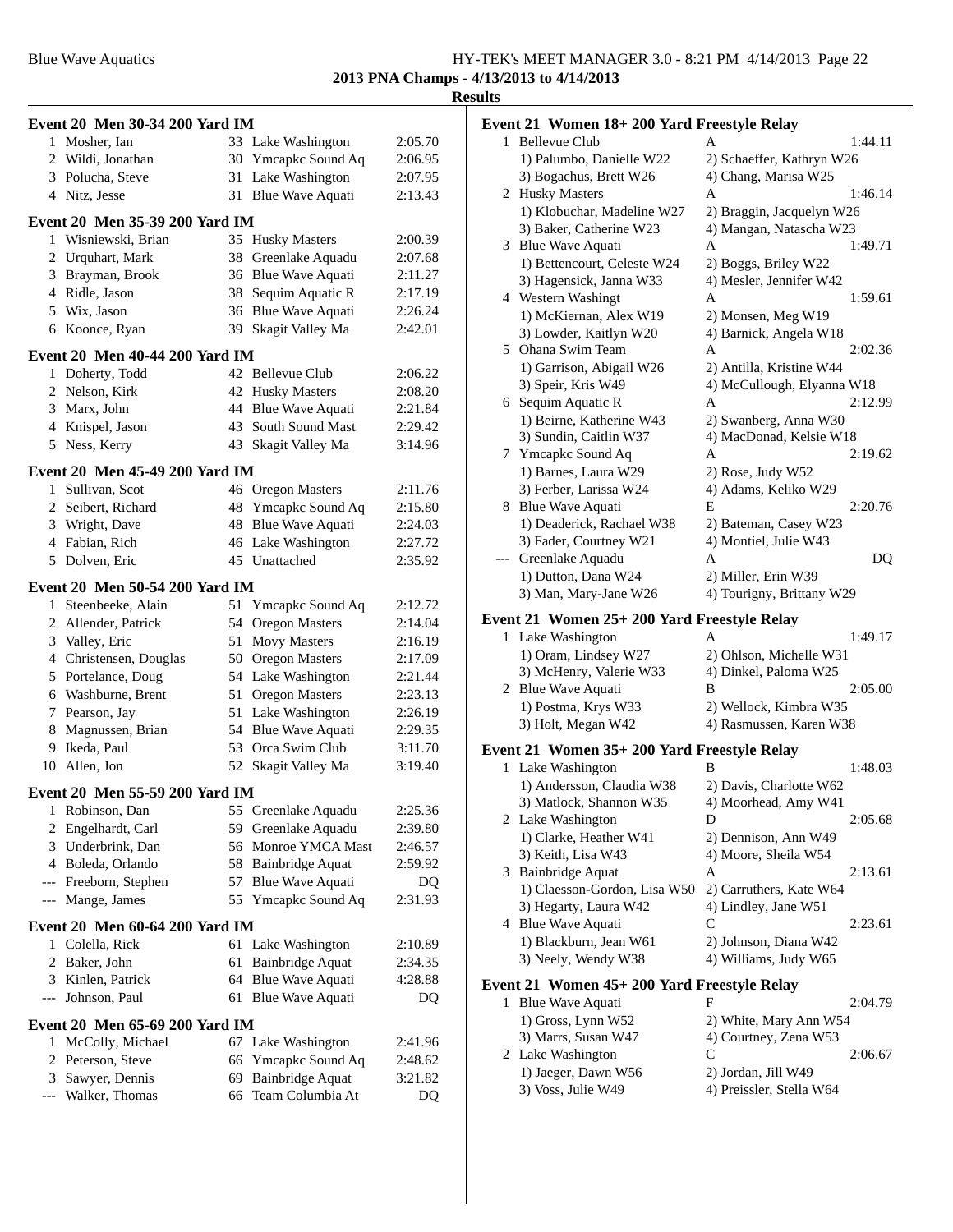#### Blue Wave Aquatics **HY-TEK's MEET MANAGER 3.0 - 8:21 PM 4/14/2013** Page 23 **2013 PNA Champs - 4/13/2013 to 4/14/2013**

## **Results**

|    | (Event 21 Women 45+ 200 Yard Freestyle Relay) |                               |         |  |
|----|-----------------------------------------------|-------------------------------|---------|--|
|    | 3 North End Otters                            | A                             | 2:26.00 |  |
|    | 1) Getzendaner, Janet W72                     | 2) Burris, Mary W47           |         |  |
|    | 3) Diddams, Margaret W51                      | 4) Lippold, Mary W57          |         |  |
|    | Event 21 Women 55+ 200 Yard Freestyle Relay   |                               |         |  |
|    | --- Blue Wave Aquati                          | D                             | DO      |  |
|    | 1) Duggan, Patricia (Pat) W59                 | 2) Moore, Jane W62            |         |  |
|    | 3) Hanly, Joellen W61                         | 4) Piennett, Cindy W55        |         |  |
|    | Event 22 Men 18+ 200 Yard Freestyle Relay     |                               |         |  |
| 1  | <b>Husky Masters</b>                          | А                             | 1:31.13 |  |
|    | 1) Charles, Jordan M26                        | 2) Wisniewski, Brian M35      |         |  |
|    | 3) Mozharov, Sergey M29                       | 4) Deppe, Walt M22            |         |  |
|    | 2 Blue Wave Aquati                            | A                             | 1:39.94 |  |
|    | 1) Arendt, Kramer M23                         | 2) Jaeger, Nathan M20         |         |  |
|    | 3) Brayman, Brook M36                         | 4) Nitz, Jesse M31            |         |  |
|    | 3 Western Washingt                            | A                             | 1:44.57 |  |
|    | 1) Phelan, Cole M21                           | 2) Canfield, Joe M19          |         |  |
|    | 3) Alcantar, Eduardo M20                      | 4) Hendricks, Dane M19        |         |  |
|    | 4 Lake Washington                             | E                             | 1:47.33 |  |
|    | 1) Deakyne, Bruce M23                         | 2) Lautman, Chris M58         |         |  |
|    | 3) Lammers, Ryker M45                         | 4) Geiger, Kyle M55           |         |  |
|    | --- Skagit Valley Ma                          | B                             | DQ      |  |
|    | 1) Ness, Kerry M43                            | 2) Mohler, Craig M58          |         |  |
|    | 3) Dahl, James M38                            | 4) Gomez Iriondo, Agustin M2. |         |  |
|    | Event 22 Men 25+ 200 Yard Freestyle Relay     |                               |         |  |
|    | 1 Lake Washington                             | A                             | 1:27.32 |  |
|    | 1) Chapman, Chris M26                         | 2) Yung, Cejih M27            |         |  |
|    | 3) Conroy, Chris M27                          | 4) Cardoso, Rick M34          |         |  |
|    | 2 Greenlake Aquadu                            | A                             | 1:37.42 |  |
|    | 1) Urquhart, Mark M38                         | 2) Tourigny, David M33        |         |  |
|    | 3) Olliges, Paul M51                          | 4) Mulligan, Joseph M47       |         |  |
|    | 3 Lake Washington                             | D                             | 1:40.05 |  |
|    | 1) Mosher, Ian M33                            | 2) Scott, Michael M26         |         |  |
|    | 3) Miller, Aaron M29                          | 4) Polucha, Steve M31         |         |  |
|    | 4 Blue Wave Aquati                            | C                             | 1:40.86 |  |
|    | 1) Lieggi, Anthony M51                        | 2) Wix, Jason M36             |         |  |
|    | 3) Marx, John M44                             | 4) Wiederhold, Scott M34      |         |  |
|    | 5 Husky Masters                               | В                             | 1:41.19 |  |
|    | 1) Vandever, Scott M35                        | 2) Phillips, Alex M25         |         |  |
|    | 3) Kim, Matt M25                              | 4) Nelson, Kirk M42           |         |  |
|    | 6 Ymcapkc Sound Aq                            | В                             | 1:42.89 |  |
|    | 1) Wildi, Jonathan M30                        | 2) Peterson, Steve M66        |         |  |
|    | 3) Bosselmann, Chip M51                       | 4) Mercer, Gregory M25        |         |  |
| 7  | Blue Wave Aquati                              | B                             | 1:59.47 |  |
|    | 1) Boyer, Graham M28                          | 2) Johnson, Mitchell M40      |         |  |
|    | 3) Otto, Jeff M39                             | 4) Olson, David M67           |         |  |
| 8. | Downtown/Bellevu                              | A                             | 2:08.99 |  |
|    | 1) LaValley, Chris M51                        | 2) Breit, Joseph M59          |         |  |
|    | 3) Timmons, Jack M52                          | 4) Heaton, Jesse M28          |         |  |
|    | Event 22 Men 35+ 200 Yard Freestyle Relay     |                               |         |  |
| 1  | Ymcapkc Sound Aq                              | A                             | 1:42.87 |  |
|    | 1) Seibert, Richard M48                       | 2) Hagedorn, Chad M40         |         |  |
|    | 3) Mange, James M55                           | 4) Steenbeeke, Alain M51      |         |  |
|    | 2 Skagit Valley Ma                            | А                             | 1:51.30 |  |

1) Koonce, Ryan M39 2) Allen, Jon M52<br>3) Methner, Bradly M47 4) Kendrick, Jim M60

3) Methner, Bradly M47

| ᄖᄖ |                                           |                                               |         |
|----|-------------------------------------------|-----------------------------------------------|---------|
| 3  | Lake Washington                           | G                                             | 1:54.42 |
|    | 1) McColly, Michael M67                   | 2) Bolotin, Elijah M48                        |         |
|    | 3) Van Pelt, Darren M43                   | 4) Praeger, Wade M50                          |         |
| 4  | Blue Wave Aquati                          | E                                             | 2:01.79 |
|    | 1) Gormley, Bryan M46                     | 2) Bush, Gabe M35                             |         |
|    | 3) Lo, Eddie M42                          | 4) Mabin, Sean M46                            |         |
|    | 5 Blue Wave Aquati                        | G                                             | 2:32.13 |
|    | 1) Zellerhoff, Mark M43                   | 2) Kinlen, Patrick M64                        |         |
|    | 3) Kreer, Ken M49                         | 4) Piennett, Mark M61                         |         |
|    |                                           |                                               |         |
|    | Event 22 Men 45+ 200 Yard Freestyle Relay |                                               |         |
|    | 1 Lake Washington                         | B                                             | 1:37.08 |
|    | 1) Smith, Bryan M45                       | 2) Porter, Michael M46                        |         |
|    | 3) Phillips, Dan M50                      | 4) Stack, Ned M53                             |         |
|    | 2 Lake Washington                         | F                                             | 1:44.54 |
|    | 1) Pearson, Jay M51                       | 2) Fabian, Rich M46                           |         |
|    | 3) Martin, Rob M47                        | 4) Portelance, Doug M54                       |         |
|    | 3 Blue Wave Aquati                        | F                                             | 1:53.59 |
|    | 1) Marrs, Edward M48                      | 2) Matthews, Scott M51                        |         |
|    | 3) Kennedy, Keith M50                     | 4) Magnussen, Brian M54                       |         |
|    | <b>Blue Wave Aquati</b>                   | D                                             | DQ      |
|    | 1) Patterson, Tyler M46                   | 2) Smith, Dan M50                             |         |
|    | 3) Iyall, Andy M46                        | 4) Wright, Dave M48                           |         |
|    |                                           |                                               |         |
|    | Event 22 Men 55+ 200 Yard Freestyle Relay |                                               |         |
| 1  | Lake Washington                           | С                                             | 1:39.13 |
|    | 1) Mc Intyre, Mike M59                    | 2) Colella, Rick M61                          |         |
|    | 3) Cardwell, Alan M60                     | 4) Busch, Ralph M56                           |         |
|    | 2 Blue Wave Aquati                        | Н                                             | 1:53.59 |
|    | 1) Durban, Eric M57                       | 2) Freeborn, Stephen M57                      |         |
|    | 3) Hartwig, Bob M58                       | 4) Lautman, Scott M60                         |         |
| 3  | <b>Bainbridge Aquat</b>                   | A                                             | 1:59.48 |
|    | 1) Voegtlen, Barney M64                   | 2) Sawyer, Dennis M69                         |         |
|    | 3) Boleda, Orlando M58                    | 4) Baker, John M61                            |         |
| 4  | <b>Blue Wave Aquati</b>                   | L                                             | 2:03.68 |
|    | 1) Johnson, Paul M61                      | 2) Moore, Hugh M58<br>4) Williams, Donald M59 |         |
|    | 3) Stanley, Phillip M60                   |                                               |         |
|    | Event 23 Mixed 18+ 200 Yard Medley Relay  |                                               |         |
| 1  | <b>Blue Wave Aquati</b>                   | А                                             | 1:51.23 |
|    | 1) Arendt, Kramer M23                     | 2) Nitz, Jesse M31                            |         |
|    | 3) Boggs, Briley W22                      | 4) Bettencourt, Celeste W24                   |         |
|    | 2 Husky Masters                           | Α                                             | 1:51.72 |
|    | 1) Mangan, Natascha W23                   | 2) Baker, Catherine W23                       |         |
|    | 3) Loustau, Justin M19                    | 4) Charles, Jordan M26                        |         |
| 3  | Greenlake Aquadu                          | A                                             | 1:54.77 |
|    | 1) Urquhart, Mark M38                     | 2) Austin, David M38                          |         |
|    | 3) Tourigny, Brittany W29                 | 4) Dutton, Dana W24                           |         |
| 4  | Western Washingt                          | A                                             | 2:03.06 |
|    | 1) Phelan, Cole M21                       | 2) Alcantar, Eduardo M20                      |         |
|    | 3) FitzGerald, Erin W21                   | 4) McKiernan, Alex W19                        |         |
| 5  | Blue Wave Aquati                          | B                                             | 2:13.38 |
|    | 1) Wix, Jason M36                         | 2) Postma, Krys W33                           |         |
|    | 3) Wellock, Kimbra W35                    | 4) Jaeger, Nathan M20                         |         |
| 6  | Western Washingt                          | В                                             | 2:16.63 |
|    | 1) Monsen, Meg W19                        | 2) Hendricks, Dane M19                        |         |
|    | 3) Lowder, Kaitlyn W20                    | 4) Canfield, Joe M19                          |         |
| 7  | Ymcapkc Sound Aq                          | В                                             | 2:28.92 |
|    | 1) Mange, James M55                       | 2) Peterson, Steve M66                        |         |
|    | 3) Ferber, Larissa W24                    | 4) Rose, Judy W52                             |         |
|    |                                           |                                               |         |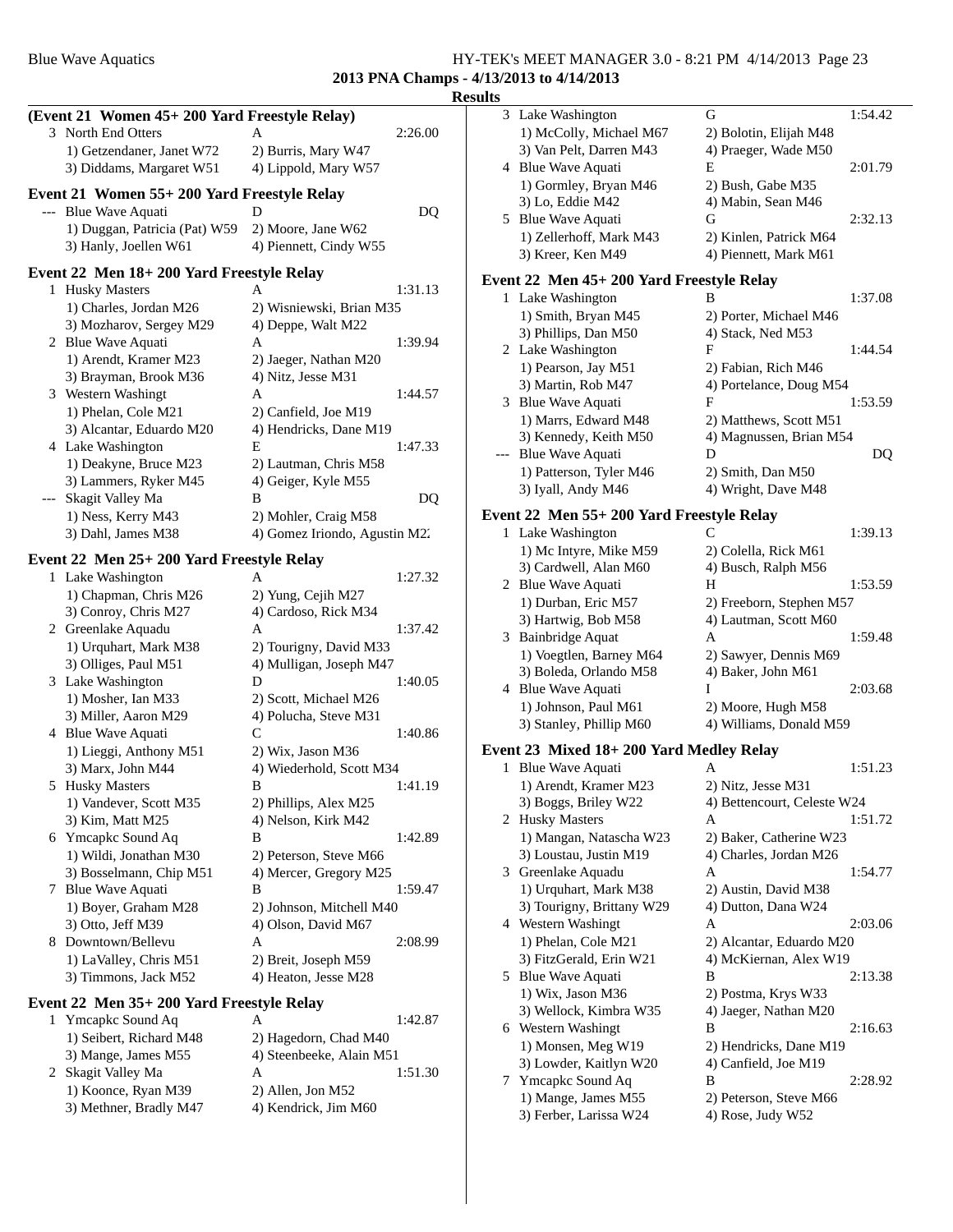## Blue Wave Aquatics HY-TEK's MEET MANAGER 3.0 - 8:21 PM 4/14/2013 Page 24 **2013 PNA Champs - 4/13/2013 to 4/14/2013**

|   |                                               |                              | R)             |
|---|-----------------------------------------------|------------------------------|----------------|
|   | (Event 23 Mixed 18+200 Yard Medley Relay)     |                              |                |
|   | 8 Sequim Aquatic R                            | А                            | 3:18.01        |
|   | 1) Clayton, Todd M50                          |                              |                |
|   | 3) Delplain, Shawn M42                        | 4) MacDonad, Kelsie W18      |                |
|   | Blue Wave Aquati                              | Е                            | D <sub>O</sub> |
|   | 1) Boyer, Graham M28                          | 2) Bateman, Casey W23        |                |
|   | 3) Fader, Courtney W21                        | 4) Johnson, Mitchell M40     |                |
|   | Event 23 Mixed 25+ 200 Yard Medley Relay      |                              |                |
| 1 | Lake Washington                               | А                            | 1:41.07        |
|   | 1) Chapman, Chris M26                         | 2) Yung, Cejih M27           |                |
|   | 3) Dinkel, Paloma W25                         | 4) Moorhead, Amy W41         |                |
|   | 2 Lake Washington                             | В                            | 1:50.11        |
|   | 1) Polucha, Steve M31                         | 2) Cardoso, Rick M34         |                |
|   | 3) Oram, Lindsey W27                          | 4) Matlock, Shannon W35      |                |
|   | 3 Lake Washington                             | E                            | 1:55.37        |
|   | 1) McHenry, Valerie W33                       | 2) Conroy, Chris M27         |                |
|   | 3) Mosher, Ian M33                            | 4) Andersson, Claudia W38    |                |
|   | 4 Husky Masters                               | A                            | 1:57.63        |
|   | 1) Wisniewski, Brian M35                      | 2) Winans, Amanda W30        |                |
|   | 3) Kim, Matt M25                              | 4) Braggin, Jacquelyn W26    |                |
|   | 5 Blue Wave Aquati                            | F                            | 2:05.79        |
|   | 1) Stanley, Phillip M60                       | 2) Hagensick, Janna W33      |                |
|   | 3) Wiederhold, Scott M34                      | 4) Mesler, Jennifer W42      |                |
|   | 6 Greenlake Aquadu                            | A<br>2) Engelhardt, Carl M59 | 2:08.27        |
|   | 1) Olliges, Paul M51<br>3) Man, Mary-Jane W26 | 4) Miller, Erin W39          |                |
|   | 7 Ymcapkc Sound Aq                            | A                            | 2:10.40        |
|   | 1) Steenbeeke, Alain M51                      | 2) Adams, Keliko W29         |                |
|   | 3) Barnes, Laura W29                          | 4) Carlisle, Patrick M27     |                |
| 8 | Downtown/Bellevu                              | A                            | 2:14.64        |
|   | 1) Johansson, Hanna W46                       | 2) Timmons, Jack M52         |                |
|   | 3) Kelley, Eric M35                           | 4) Cruze, Jennifer W34       |                |
|   | 9 Sequim Aquatic R                            | A                            | 2:43.05        |
|   | 1) Cook, Herb M71                             | 2) Keller, Dani W56          |                |
|   | 3) Swanberg, Anna W30                         | 4) Keller, John M56          |                |
|   | Event 23 Mixed 35+ 200 Yard Medley Relay      |                              |                |
| 1 | Lake Washington                               | Н                            | 2:10.73        |
|   | 1) Pearson, Jay M51                           | 2) Lautman, Chris M58        |                |
|   | 3) Clarke, Heather W41                        | 4) Keith, Lisa W43           |                |
|   | 2 Blue Wave Aquati                            | G                            | 2:13.00        |
|   | 1) Brayman, Brook M36                         | 2) Bush, Gabe M35            |                |
|   | 3) Holt, Megan W42                            | 4) Rasmussen, Karen W38      |                |
|   | 3 Bainbridge Aquat                            | A                            | 2:13.18        |
|   | 1) Millican, Jacob M35                        | 2) Goessman, J M48           |                |
|   | 3) Lindley, Jane W51                          | 4) Hegarty, Laura W42        |                |
|   | 4 Blue Wave Aquati                            | C                            | 2:21.75        |
|   | 1) Kennedy, Keith M50                         | 2) Lo, Eddie M42             |                |
|   | 3) Neely, Wendy W38                           | 4) White, Mary Ann W54       |                |
|   | 5 Skagit Valley Ma                            | A                            | 2:25.40        |
|   | 1) Yarrow, Mike M51                           | 2) Blank, Beth W38           |                |
|   | 3) Rotton, Belinda W48                        | 4) Kendrick, Jim M60         |                |
|   | 6 Blue Wave Aquati                            | J                            | 2:28.90        |
|   | 1) Smith, Dan M50                             | 2) Blackburn, Jean W61       |                |
|   | 3) Johnson, Diana W42                         | 4) Lieggi, Anthony M51       |                |
| 7 | Blue Wave Aquati                              | Н                            | 2:31.20        |
|   | 1) Patterson, Tyler M46                       | 2) Deaderick, Rachael W38    |                |
|   | 3) Marx, John M44                             | 4) Montiel, Julie W43        |                |
|   |                                               |                              |                |

| 8 | South Sound Mast                                  |    | A                                         | 2:36.92  |
|---|---------------------------------------------------|----|-------------------------------------------|----------|
|   | 1) Morris, Kathy W57                              |    | 2) Kassen, Elizabeth W61                  |          |
|   | 3) Knispel, Jason M43                             |    | 4) Powell, Frank M53                      |          |
|   | Event 23 Mixed 45+ 200 Yard Medley Relay          |    |                                           |          |
|   | 1 Lake Washington                                 |    | D                                         | 2:01.26  |
|   | 1) Smith, Bryan M45                               |    | 2) Voss, Julie W49                        |          |
|   | 3) Stack, Ned M53                                 |    | 4) Dennison, Ann W49                      |          |
|   | 2 Blue Wave Aquati                                |    | I                                         | 2:07.19  |
|   | 1) Wright, Dave M48                               |    | 2) Courtney, Zena W53                     |          |
|   | 3) Iyall, Andy M46                                |    | 4) Gross, Lynn W52                        |          |
|   | 3 Lake Washington                                 |    | F                                         | 2:10.34  |
|   | 1) Phillips, Dan M50                              |    | 2) Jaeger, Dawn W56                       |          |
|   | 3) Porter, Michael M46                            |    | 4) Jordan, Jill W49                       |          |
|   | 4 Lake Washington                                 |    | G                                         | 2:15.05  |
|   | 1) Portelance, Doug M54                           |    | 2) Busch, Ralph M56                       |          |
|   | 3) Moore, Sheila W54                              |    | 4) Underbrink, Mary W53                   |          |
|   | 5 Bainbridge Aquat                                |    | A                                         | 2:21.44  |
|   | 1) Sawyer, Dennis M69                             |    | 2) Baker, John M61                        |          |
|   | 3) Carruthers, Kate W64                           |    | 4) Claesson-Gordon, Lisa W50              |          |
|   | 6 Blue Wave Aquati                                |    | K                                         | 2:30.58  |
|   | 1) Piennett, Cindy W55                            |    | 2) Marrs, Susan W47                       |          |
|   | 3) Marrs, Edward M48                              |    | 4) Freeborn, Stephen M57                  |          |
| 7 | North End Otters                                  |    | A                                         | 2:33.02  |
|   | 1) Getzendaner, Janet W72                         |    | 2) Raynolds, William M56                  |          |
|   | 3) Lippold, Mary W57                              |    | 4) Huckabee, John M54                     |          |
|   | 8 Blue Wave Aquati                                |    | D                                         | 2:54.07  |
|   | 1) Williams, Judy W65                             |    | 2) Kinlen, Patrick M64                    |          |
|   | 3) Lautman, Scott M60                             |    | 4) Hanly, Joellen W61                     |          |
|   |                                                   |    |                                           |          |
|   | Event 23 Mixed 55+ 200 Yard Medley Relay          |    | C                                         |          |
|   | 1 Lake Washington                                 |    |                                           | 1:58.95  |
|   | 1) Mc Intyre, Mike M59<br>3) Davis, Charlotte W62 |    | 2) Colella, Rick M61                      |          |
|   | 2 Blue Wave Aquati                                |    | 4) Preissler, Stella W64<br>L             | 2:58.93  |
|   | 1) Duggan, Patricia (Pat) W59                     |    |                                           |          |
|   | 3) Hartwig, Bob M58                               |    | 2) Moore, Jane W62<br>4) Durban, Eric M57 |          |
|   |                                                   |    |                                           |          |
|   | <b>Event 24 Women 25-29 1650 Yard Freestyle</b>   |    |                                           |          |
| 1 | Meinerz, Meghan                                   |    | 28 Orca Swim Club                         | 21:52.47 |
|   | Event 24 Women 30-34 1650 Yard Freestyle          |    |                                           |          |
| 1 | Foley, Jacquelyn                                  | 31 | Team Columbia At                          | 18:55.83 |
| 2 | Hagensick, Janna                                  | 33 | Blue Wave Aquati                          | 20:18.93 |
| 3 | Ohlson, Michelle                                  | 31 | Lake Washington                           | 23:15.58 |
|   |                                                   |    |                                           |          |
|   | Event 24 Women 35-39 1650 Yard Freestyle          |    |                                           |          |
| 1 | Neely, Wendy                                      |    | 38 Blue Wave Aquati                       | 25:42.13 |
| 2 | Edison, Rosamond                                  | 39 | <b>Blue Wave Aquati</b>                   | 29:41.22 |
|   | <b>Event 24 Women 40-44 1650 Yard Freestyle</b>   |    |                                           |          |
| 1 | Mesler, Jennifer                                  |    | 42 Blue Wave Aquati                       | 22:48.98 |
| 2 | Singer, Shannon                                   |    | 43 Skagit Valley Ma                       | 25:51.77 |
|   |                                                   |    |                                           |          |
|   | Event 24 Women 45-49 1650 Yard Freestyle          |    |                                           |          |
| 1 | VanDeSompele, Wendy                               |    | 46 Unattached                             | 21:21.51 |
| 2 | Jordan, Jill                                      |    | 49 Lake Washington                        | 25:28.18 |
|   | Event 24 Women 50-54 1650 Yard Freestyle          |    |                                           |          |
| 1 | Wheeler, Kendra                                   | 51 | <b>Oregon Masters</b>                     | 20:19.44 |
| 2 | Moore, Sheila                                     | 54 | Lake Washington                           | 22:40.53 |
| 3 | Gross, Lynn                                       | 52 | Blue Wave Aquati                          | 23:38.73 |
|   | 4 White, Mary Ann                                 |    | 54 Blue Wave Aquati                       | 24:04.02 |
|   |                                                   |    |                                           |          |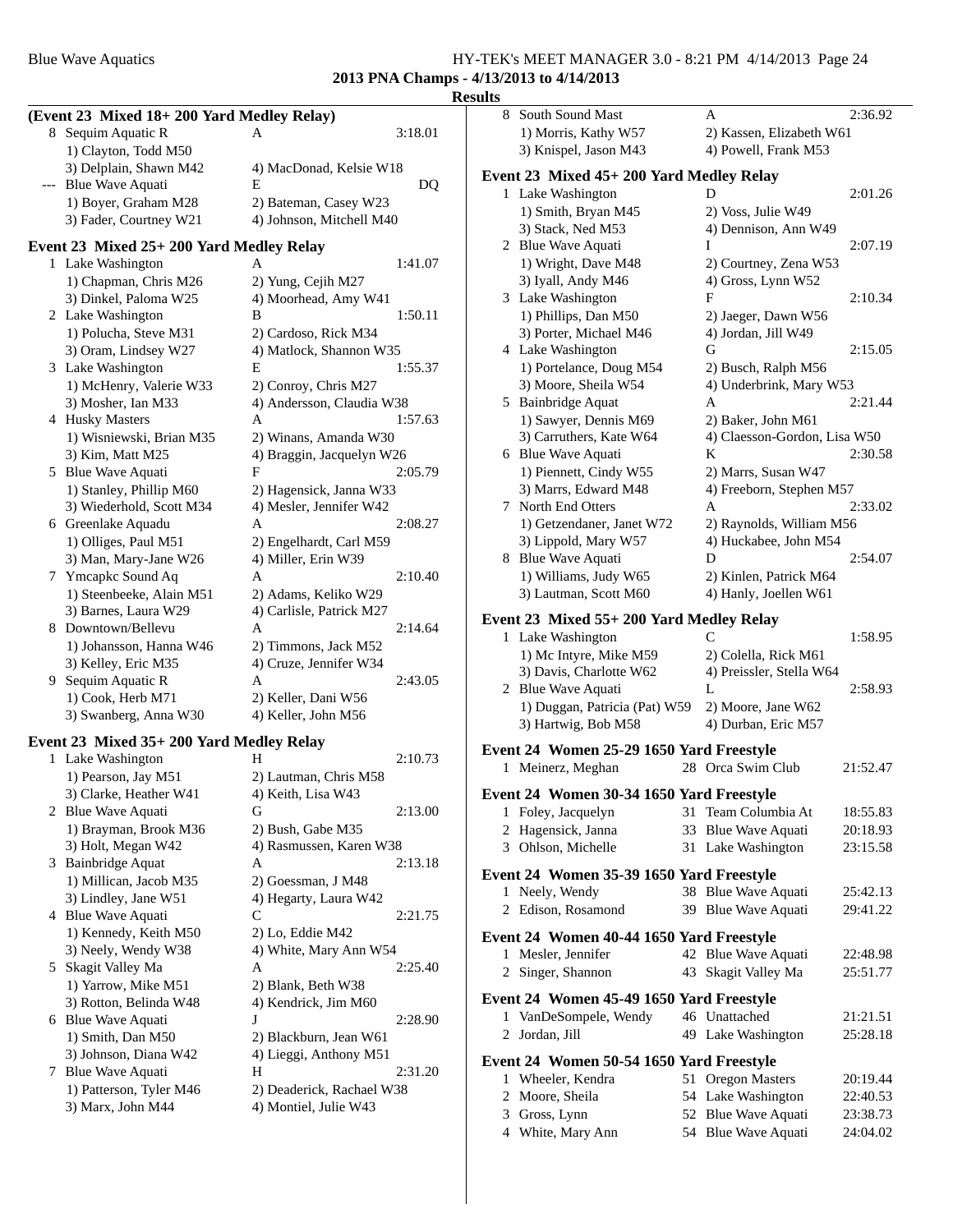#### Blue Wave Aquatics **HY-TEK's MEET MANAGER 3.0 - 8:21 PM 4/14/2013** Page 25 **2013 PNA Champs - 4/13/2013 to 4/14/2013**

#### **Results**

| (Event 24 Women 50-54 1650 Yard Freestyle)            |    |                                         |             |
|-------------------------------------------------------|----|-----------------------------------------|-------------|
| 5 Rose, Judy                                          |    | 52 Ymcapkc Sound Aq                     | 29:38.50    |
| Event 24 Women 55-59 1650 Yard Freestyle              |    |                                         |             |
| 1 Duggan, Patricia (Pat)                              |    | 59 Blue Wave Aquati                     | 26:51.27    |
|                                                       |    |                                         |             |
| 2 Muir, Guila                                         |    | 58 Husky Masters                        | 30:03.53    |
| Event 24 Women 60-64 1650 Yard Freestyle              |    |                                         |             |
| 1 Johnson, Barbara                                    |    | 63 Sequim Aquatic R                     | 34:48.76    |
|                                                       |    |                                         |             |
| Event 24 Men 18-24 1650 Yard Freestyle                |    |                                         |             |
| 1 Deakyne, Bruce                                      |    | 23 Lake Washington                      | 16:43.38    |
| Event 24 Men 25-29 1650 Yard Freestyle                |    |                                         |             |
| 1 Fahey, Sean                                         |    | 27 Unattached                           | 18:58.99    |
| 2 Miller, Aaron                                       |    | 29 Lake Washington                      | 20:36.71    |
| 3 Carlisle, Patrick                                   |    | 27 Ymcapkc Sound Aq                     | 21:04.17    |
|                                                       |    |                                         |             |
| Event 24 Men 35-39 1650 Yard Freestyle                |    |                                         |             |
| 1 Bush, Gabe                                          |    | 35 Blue Wave Aquati                     | 20:57.82    |
| 2 Otto, Jeff                                          |    | 39 Blue Wave Aquati                     | 25:49.69    |
| Event 24 Men 40-44 1650 Yard Freestyle                |    |                                         |             |
| 1 Nelson, Kirk                                        |    | 42 Husky Masters                        | 17:40.14    |
| 2 Johnson, Mitchell                                   |    | 40 Blue Wave Aquati                     | 24:02.15    |
|                                                       |    |                                         |             |
| Event 24 Men 45-49 1650 Yard Freestyle                |    |                                         |             |
| 1 Waud, Timothy                                       |    | 45 Oregon Masters                       | 19:53.01    |
| 2 Lammers, Ryker                                      |    | 45 Lake Washington                      | 22:19.42    |
| 3 Marrs, Edward                                       |    | 48 Blue Wave Aquati                     | 22:22.92    |
| 4 Mabin, Sean                                         |    | 46 Blue Wave Aquati                     | 29:10.64    |
|                                                       |    |                                         |             |
| Event 24 Men 50-54 1650 Yard Freestyle                |    |                                         |             |
| 1 Olliges, Paul                                       | 51 | Greenlake Aquadu                        | 19:31.73    |
| 2 Smith, Dan                                          |    | 50 Blue Wave Aquati                     | 19:34.46    |
| 3 Praeger, Wade                                       |    | 50 Lake Washington                      | 19:39.22    |
| 4 Hathaway, David                                     |    | 52 Oregon Masters                       | 19:49.65    |
| 5 Matthews, Scott                                     |    | 51 Blue Wave Aquati                     | 22:57.66    |
| 6 Yarrow, Mike                                        | 51 | Skagit Valley Ma                        | 27:09.18    |
| Event 24 Men 55-59 1650 Yard Freestyle                |    |                                         |             |
| 1 Durban, Eric                                        |    | 57 Blue Wave Aquati                     | 20:59.44    |
| 2 Adcock, Richard                                     |    | 57 Ymcapkc Sound Aq                     | 22:48.49    |
| 3 Mohler, Craig                                       |    | 58 Skagit Valley Ma                     | 27:12.69    |
|                                                       |    |                                         |             |
| Event 24 Men 60-64 1650 Yard Freestyle                |    |                                         |             |
| Lautman, Scott<br>1                                   |    | 60 Blue Wave Aquati                     | 19:37.92    |
| Event 24 Men 65-69 1650 Yard Freestyle                |    |                                         |             |
| 1 Peterson, Steve                                     |    | 66 Ymcapkc Sound Aq                     | 23:09.43    |
| 2 Pilger, Robert                                      |    | 69 Ymcapkc Sound Aq                     | 24:02.62    |
| 3 Walker, Thomas                                      |    | 66 Team Columbia At                     | 30:58.53    |
|                                                       |    |                                         |             |
| Event 24 Men 70-74 1650 Yard Freestyle                |    |                                         |             |
| 1 Landis, Tom                                         |    | 71 Oregon Masters                       | 20:57.52    |
| <b>Combined Team Scores</b>                           |    |                                         |             |
|                                                       |    |                                         |             |
|                                                       |    |                                         |             |
|                                                       |    | Combined Team Scores - Through Event 24 | 3851        |
| 1. Blue Wave Aquatics<br>2. Lake Washington Masters   |    |                                         | 3246        |
|                                                       |    |                                         |             |
| 3. Husky Masters<br>4. Ymcapke Sound Aquatic Swimmers |    |                                         | 1044<br>897 |
|                                                       |    |                                         |             |

| ᄖ                     |                                       |       |
|-----------------------|---------------------------------------|-------|
|                       | 5. Greenlake Aquaducks                | 791   |
| 6.                    | <b>Skagit Valley Masters Swimming</b> | 621   |
|                       | 7. Unattached                         | 558   |
|                       | 8. Western Washington University      | 522   |
|                       | 9. Sequim Aquatic Recreation Cent     | 516.5 |
|                       | 10. North End Otters                  | 505   |
|                       | 11. South Sound Masters Swimmers      | 494   |
|                       | 12. Downtown/Bellevue Swim Team       | 478   |
|                       | 13. Bainbridge Aquatic Masters        | 461   |
|                       | 14. Bellevue Club                     | 438   |
|                       | 15. Central Area Aquatics Team        | 377   |
|                       | 16. Mukilteo YMCA                     | 260   |
|                       | 17. Ohana Swim Team                   | 216   |
|                       | 18. Team Columbia Athletic Clubs      | 162   |
|                       | 19. Monroe YMCA Masters               | 148   |
|                       | 20. Newport Hills Masters             | 144   |
|                       | 21. Thunderbird Aquatic Masters       | 134   |
|                       | 22. Orca Swim Club                    | 125   |
|                       | 23. Port Townsend Master Swimmers     | 102   |
|                       | 24. Canada                            | 72    |
|                       | 25. Everett Masters Swimmers          | 70    |
|                       | 26. Ft. Steilacoom                    | 66    |
|                       | 27. Mercer Island Country Club        | 52    |
|                       | 28. Issaquah Swim Team                | 39    |
|                       | 29. Lynnwood Sharks                   | 37    |
|                       | 29. Phinney Ridge Swim Club           | 37    |
|                       | 29. Middle Aged Marlin Swimmers       | 37    |
|                       | 32. Aquatic Fanatics                  | 35    |
|                       | 33. Washington Athletic Club          | 29    |
|                       | 34. Pro Sports Club                   | 13    |
|                       | 35. Old Olympic Peninsula Swimmers    | 11    |
| <b>Scores - Women</b> |                                       |       |

#### Women - Team Rankings - Through Event 24 1. Blue Wave Aquatics 1562 2. Lake Washington Masters 1124 3. North End Otters 415 4. Husky Masters 409 5. Bellevue Club 333 6. Central Area Aquatics Team 325 7. Western Washington University 255 8. Sequim Aquatic Recreation Cent 253 9. South Sound Masters Swimmers 248 10. Greenlake Aquaducks 241 11. Downtown/Bellevue Swim Team 239 12. Bainbridge Aquatic Masters 227 13. Mukilteo YMCA 179 14. Skagit Valley Masters Swimming 161 15. Ohana Swim Team 153 16. Ymcapkc Sound Aquatic Swimmers 152 17. Unattached 146 18. Team Columbia Athletic Clubs 101 19. Monroe YMCA Masters 92 20. Canada 72 21. Ft. Steilacoom 66 22. Mercer Island Country Club 52